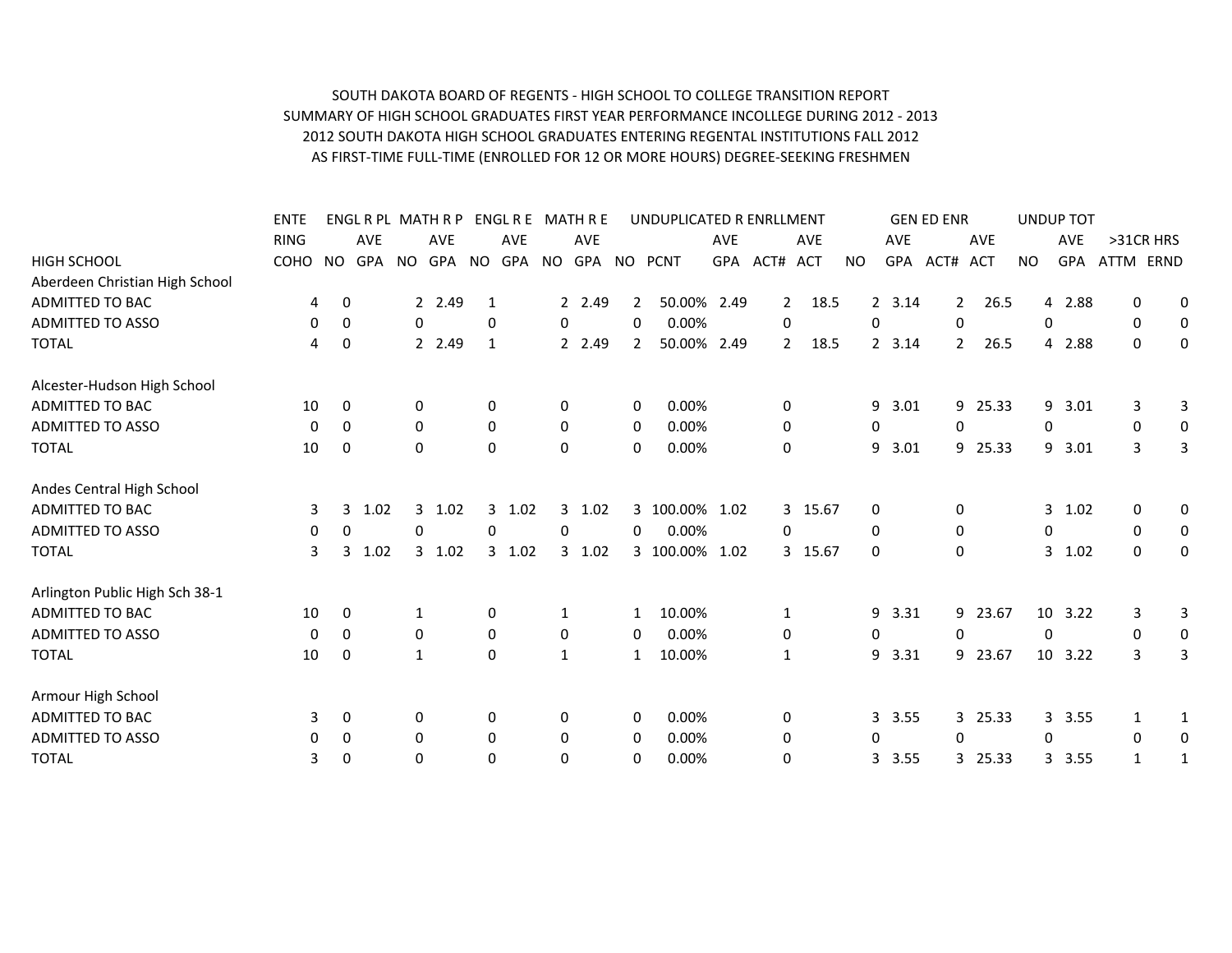|                            | ENTE           |              |            |             | ENGL R PL MATH R P |             |        |              | ENGL R E MATH R E |                | UNDUPLICATED R ENRLLMENT |            |                |          |                  |            | <b>GEN ED ENR</b> |          |             | <b>UNDUP TOT</b> |                |                  |
|----------------------------|----------------|--------------|------------|-------------|--------------------|-------------|--------|--------------|-------------------|----------------|--------------------------|------------|----------------|----------|------------------|------------|-------------------|----------|-------------|------------------|----------------|------------------|
|                            | <b>RING</b>    |              | <b>AVE</b> |             | AVE                |             | AVE    |              | <b>AVE</b>        |                |                          | AVE        |                | AVE      |                  | <b>AVE</b> |                   | AVE      |             | AVE              | >31CR HRS      |                  |
| <b>HIGH SCHOOL</b>         | СОНО           | <b>NO</b>    | GPA        | <b>NO</b>   | GPA NO             |             | GPA    | NO.          | GPA               |                | NO PCNT                  | <b>GPA</b> | ACT# ACT       |          | NO.              | <b>GPA</b> | ACT# ACT          |          | NO.         | <b>GPA</b>       | ATTM ERND      |                  |
| Avon High School           |                |              |            |             |                    |             |        |              |                   |                |                          |            |                |          |                  |            |                   |          |             |                  |                |                  |
| ADMITTED TO BAC            | 8              | $\mathbf{2}$ | 2.49       |             | 2, 2.62            | 0           |        | $\mathbf{1}$ |                   | 1              | 12.50%                   |            | 1              |          |                  | 7 2.97     |                   | 7 24.43  | 8           | 2.84             | 2              | $\overline{2}$   |
| <b>ADMITTED TO ASSO</b>    | $\mathbf 0$    | 0            |            | 0           |                    | $\mathbf 0$ |        | 0            |                   | 0              | 0.00%                    |            | $\mathbf 0$    |          | $\mathbf 0$      |            | 0                 |          | 0           |                  | 0              | $\boldsymbol{0}$ |
| <b>TOTAL</b>               | 8              |              | 2 2.49     |             | 2.62               | $\mathbf 0$ |        | $\mathbf{1}$ |                   | $\mathbf{1}$   | 12.50%                   |            | 1              |          |                  | 7 2.97     |                   | 7 24.43  | 8           | 2.84             | $\overline{2}$ | $\overline{2}$   |
| <b>Baltic High School</b>  |                |              |            |             |                    |             |        |              |                   |                |                          |            |                |          |                  |            |                   |          |             |                  |                |                  |
| ADMITTED TO BAC            | 10             | $\mathbf{2}$ | 3.1        | 6           | 1.93               | 2           | 3.1    | 6            | 1.93              | 6              | 60.00% 1.93              |            |                | 6 19.83  | 4                | 2.9        |                   | 4 25.25  |             | 10 2.45          | 1              | 1                |
| <b>ADMITTED TO ASSO</b>    | 0              | 0            |            | $\mathbf 0$ |                    | $\mathbf 0$ |        | 0            |                   | 0              | 0.00%                    |            | 0              |          | 0                |            | 0                 |          | 0           |                  | 0              | 0                |
| <b>TOTAL</b>               | 10             | 2            | 3.1        |             | 6 1.93             | 2           | 3.1    | 6            | 1.93              | 6              | 60.00% 1.93              |            |                | 6 19.83  | 4                | 2.9        |                   | 4 25.25  |             | 10 2.45          | $\mathbf{1}$   | 1                |
| Belle Fourche High School  |                |              |            |             |                    |             |        |              |                   |                |                          |            |                |          |                  |            |                   |          |             |                  |                |                  |
| ADMITTED TO BAC            | 28             | 9            | 1.88       |             | 9 2.01             |             | 7 2.15 | 8            | 2.14              | 12             | 36.36% 2.04              |            |                | 12 19.33 |                  | 16 2.96    | 16                | 23.81    |             | 28 2.62          | 5              | 3                |
| <b>ADMITTED TO ASSO</b>    | 5              | 2            | 1.56       | 4           | $\overline{2}$     |             | 2 1.56 | 4            | 2                 | $\overline{4}$ | 12.12%                   | 2          | 4              | 16.5     | $\mathbf{1}$     |            | 1                 |          | 5           | 2.69             | $\mathbf{1}$   | 1                |
| <b>TOTAL</b>               | 33             |              | 11 1.84    |             | 13 2.01            |             | 9 2.07 | 12           | 2.1               | 16             | 48.48% 2.03              |            |                | 16 18.63 |                  | 17 3.03    |                   | 17 23.88 |             | 33 2.63          | 6              | 4                |
| Bennett County High School |                |              |            |             |                    |             |        |              |                   |                |                          |            |                |          |                  |            |                   |          |             |                  |                |                  |
| ADMITTED TO BAC            | 11             | 3            | 2.38       |             | 2 2.49             | 1           |        |              | 2.62              | 2              | 20.00% 2.62              |            | $\overline{2}$ | 17.5     | 8                | 2.9        |                   | 8 25.13  |             | 10 2.85          | 2              | 2                |
| <b>ADMITTED TO ASSO</b>    | $\mathbf 0$    | 0            |            | 0           |                    | $\mathbf 0$ |        | 0            |                   | 0              | 0.00%                    |            | $\mathbf 0$    |          | $\boldsymbol{0}$ |            | 0                 |          | $\mathbf 0$ |                  | 0              | $\mathbf 0$      |
| <b>TOTAL</b>               | 11             | 3            | 2.38       |             | 2 2.49             | 1           |        |              | 2.62              | $\overline{2}$ | 20.00% 2.62              |            | $\mathbf{2}$   | 17.5     | 8                | 2.9        |                   | 8 25.13  |             | 10 2.85          | $\overline{2}$ | $\overline{2}$   |
| Beresford High School      |                |              |            |             |                    |             |        |              |                   |                |                          |            |                |          |                  |            |                   |          |             |                  |                |                  |
| ADMITTED TO BAC            | 14             | 4            | 1.75       | 4           | 1.8                |             | 4 1.75 | 4            | 1.8               | 5              | 35.71% 1.56              |            | 5              | 17.4     | 9                | 3          | 9                 | 24       |             | 14 2.67          | 2              | $\overline{2}$   |
| <b>ADMITTED TO ASSO</b>    | 0              | $\Omega$     |            | $\Omega$    |                    | $\Omega$    |        | 0            |                   | $\Omega$       | 0.00%                    |            | 0              |          | 0                |            | 0                 |          | 0           |                  | 0              | $\mathbf 0$      |
| <b>TOTAL</b>               | 14             | 4            | 1.75       | 4           | 1.8                |             | 4 1.75 | 4            | 1.8               | 5              | 35.71% 1.56              |            | 5.             | 17.4     | 9                | 3          | 9                 | 24       |             | 14 2.67          | $\overline{2}$ | $\overline{2}$   |
| <b>Bison High School</b>   |                |              |            |             |                    |             |        |              |                   |                |                          |            |                |          |                  |            |                   |          |             |                  |                |                  |
| ADMITTED TO BAC            | 3              | 0            |            | 0           |                    | 0           |        | 0            |                   | 0              | 0.00%                    |            | 0              |          |                  | 3 2.93     |                   | 3 22.33  |             | 3 2.93           | $\mathbf{1}$   | $\mathbf{1}$     |
| <b>ADMITTED TO ASSO</b>    | 0              | 0            |            | 0           |                    | 0           |        | 0            |                   | $\mathbf 0$    | 0.00%                    |            | 0              |          | 0                |            | 0                 |          | 0           |                  | 0              | 0                |
| <b>TOTAL</b>               | 3              | $\mathbf 0$  |            | $\Omega$    |                    | $\mathbf 0$ |        | $\mathbf 0$  |                   | 0              | 0.00%                    |            | $\mathbf 0$    |          |                  | 3 2.93     |                   | 3 22.33  |             | 3 2.93           | $\mathbf{1}$   | $\mathbf{1}$     |
| Bon Homme High School      |                |              |            |             |                    |             |        |              |                   |                |                          |            |                |          |                  |            |                   |          |             |                  |                |                  |
| ADMITTED TO BAC            | 18             | 4            | 2.6        |             | 7 2.79             | 4           | 2.6    | 5            | 3.19              | 7              | 35.00% 2.88              |            |                | 7 19.29  |                  | 11 3.61    |                   | 11 25.18 |             | 18 3.36          | 6              | 5                |
| <b>ADMITTED TO ASSO</b>    | $\overline{2}$ | 0            |            | 1           |                    | 0           |        | 1            |                   | 1              | 5.00%                    |            | 1              |          | 1                |            | 1                 |          |             | 2 2.65           | 0              | 0                |
| <b>TOTAL</b>               | 20             | 4            | 2.6        |             | 8 2.62             | 4           | 2.6    | 6            | 2.87              | 8              | 40.00% 2.69              |            |                | 8 19.25  |                  | 12 3.62    |                   | 12 25.08 | 20          | 3.3              | 6              | 5                |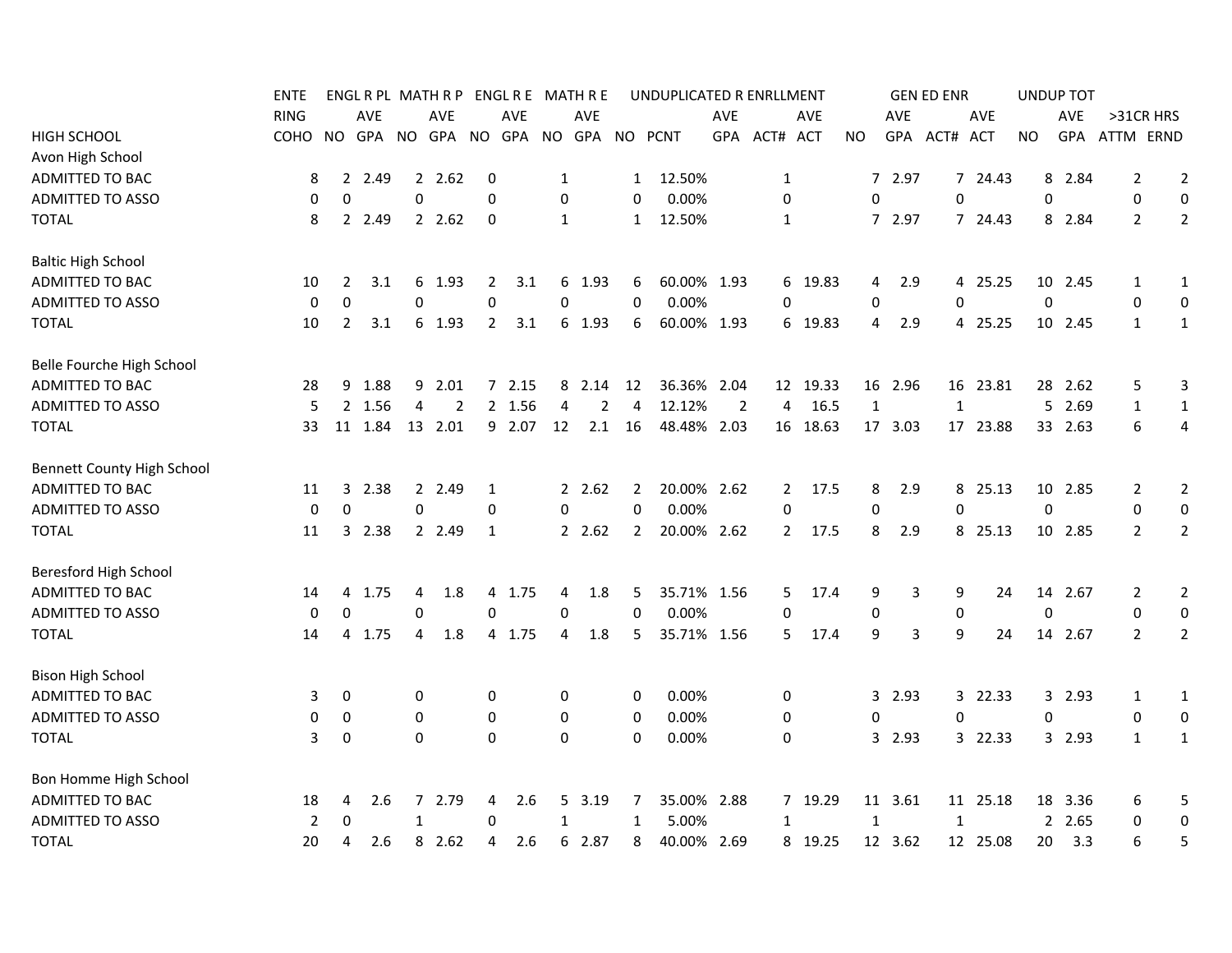|                              | <b>ENTE</b> |                     |                      |              | ENGL R PL MATH R P |             |          |              | ENGL R E MATH R E  |                | UNDUPLICATED R ENRLLMENT |            |                |          |              |         | <b>GEN ED ENR</b> |            |           | <b>UNDUP TOT</b> |                |                |
|------------------------------|-------------|---------------------|----------------------|--------------|--------------------|-------------|----------|--------------|--------------------|----------------|--------------------------|------------|----------------|----------|--------------|---------|-------------------|------------|-----------|------------------|----------------|----------------|
|                              | <b>RING</b> |                     | AVE                  |              | AVE                |             | AVE      |              | AVE                |                |                          | <b>AVE</b> |                | AVE      |              | AVE     |                   | AVE        |           | <b>AVE</b>       | >31CR HRS      |                |
| HIGH SCHOOL                  | COHO        | NO                  | GPA                  |              | NO GPA NO          |             |          |              | GPA NO GPA NO PCNT |                |                          |            | GPA ACT# ACT   |          | <b>NO</b>    |         | GPA ACT#          | <b>ACT</b> | <b>NO</b> | GPA              | ATTM ERND      |                |
| Bowdle High School           |             |                     |                      |              |                    |             |          |              |                    |                |                          |            |                |          |              |         |                   |            |           |                  |                |                |
| ADMITTED TO BAC              |             | 3<br>0              |                      | $\mathbf{1}$ |                    | 0           |          | $\mathbf{1}$ |                    | $\mathbf{1}$   | 25.00%                   |            | 1              |          |              | 2 3.14  | $\mathbf{2}$      | 20.5       |           | 3 2.86           | 0              | 0              |
| <b>ADMITTED TO ASSO</b>      |             | 1<br>1              |                      | $\mathbf{1}$ |                    | 1           |          | $\mathbf{1}$ |                    | $\mathbf{1}$   | 25.00%                   |            | 1              |          | 0            |         | 0                 |            | 1         |                  | 0              | $\mathbf 0$    |
| <b>TOTAL</b>                 |             | 4<br>$\mathbf{1}$   |                      |              | 2.43               | 1           |          |              | 2 2.43             | $\overline{2}$ | 50.00% 2.43              |            | $\overline{2}$ | 17.5     |              | 2 3.14  | $\mathbf{2}$      | 20.5       | 4         | 2.79             | 0              | 0              |
| Brandon Valley High School   |             |                     |                      |              |                    |             |          |              |                    |                |                          |            |                |          |              |         |                   |            |           |                  |                |                |
| ADMITTED TO BAC              | 57          |                     | 5 1.95               |              | 4 2.11             |             | 5 1.95   |              | 4 2.11             | 9              | 15.25% 2.01              |            |                | 9 19.89  |              | 48 2.96 | 48                | 25.19      |           | 57 2.83          | 18             | 16             |
| <b>ADMITTED TO ASSO</b>      |             | 0<br>2              |                      |              | 2 1.32             | 0           |          |              | 2 1.32             | $\overline{2}$ | 3.39% 1.32               |            | $\mathbf{2}$   | 18.5     | 0            |         | $\mathbf 0$       |            |           | 2 1.32           | 0              | $\mathbf 0$    |
| <b>TOTAL</b>                 | 59          |                     | 5 1.95               |              | 6 1.86             |             | 5 1.95   |              | 6 1.86             | 11             | 18.64% 1.91              |            |                | 11 19.64 |              | 48 2.96 | 48                | 25.19      |           | 59 2.79          | 18             | 16             |
| Britton-Hecla High School    |             |                     |                      |              |                    |             |          |              |                    |                |                          |            |                |          |              |         |                   |            |           |                  |                |                |
| ADMITTED TO BAC              | 10          |                     | 1.25<br>$2^{\circ}$  |              | 2 3.73             |             | $2$ 1.25 |              | 2 3.73             | 4              | 40.00% 2.75              |            | 4              | 19       |              | 6 3.27  |                   | 6 26.67    |           | 10 3.11          | 1              | 1              |
| <b>ADMITTED TO ASSO</b>      |             | $\Omega$<br>0       |                      | $\Omega$     |                    | $\Omega$    |          | $\mathbf 0$  |                    | $\Omega$       | 0.00%                    |            | 0              |          | $\mathbf 0$  |         | $\Omega$          |            | 0         |                  | 0              | $\mathbf 0$    |
| <b>TOTAL</b>                 | 10          |                     | 2 1.25               |              | 2 3.73             |             | 2 1.25   |              | 2 3.73             | 4              | 40.00% 2.75              |            | 4              | 19       |              | 6 3.27  |                   | 6 26.67    |           | 10 3.11          | 1              | $\mathbf{1}$   |
| <b>Brookings High School</b> |             |                     |                      |              |                    |             |          |              |                    |                |                          |            |                |          |              |         |                   |            |           |                  |                |                |
| ADMITTED TO BAC              | 64          | 4                   | 2.83                 |              | 8 2.31             | 4           | 2.83     |              | 6 2.29             | 10             | 16.13% 2.51              |            | 10             | 19.6     |              | 50 2.83 |                   | 50 24.88   |           | 60 2.79          | 11             | 11             |
| <b>ADMITTED TO ASSO</b>      |             | $\overline{2}$<br>0 |                      | $\mathbf{1}$ |                    | 0           |          | $\mathbf{1}$ |                    | 1              | 1.61%                    |            | 1              |          | $\mathbf{1}$ |         | 1                 |            |           | 2 2.81           | $\mathbf 0$    | $\mathbf 0$    |
| <b>TOTAL</b>                 | 66          | 4                   | 2.83                 |              | 9 2.49             | 4           | 2.83     |              | 72.52              | 11             | 17.74% 2.63              |            |                | 11 19.36 |              | 51 2.82 |                   | 51 24.78   |           | 62 2.79          | 11             | 11             |
| <b>Burke High School</b>     |             |                     |                      |              |                    |             |          |              |                    |                |                          |            |                |          |              |         |                   |            |           |                  |                |                |
| ADMITTED TO BAC              |             | 6<br>0              |                      | 1            |                    | 0           |          | 0            |                    | 0              | 0.00%                    |            | 0              |          |              | 6 2.88  |                   | 6 23.33    |           | 6 2.88           | 2              | $\overline{2}$ |
| ADMITTED TO ASSO             |             | 0<br>0              |                      | 0            |                    | 0           |          | 0            |                    | 0              | 0.00%                    |            | 0              |          | 0            |         | 0                 |            | 0         |                  | 0              | $\mathbf 0$    |
| <b>TOTAL</b>                 |             | 0<br>6              |                      | $\mathbf{1}$ |                    | $\mathbf 0$ |          | $\mathbf 0$  |                    | $\Omega$       | 0.00%                    |            | 0              |          |              | 6 2.88  |                   | 6 23.33    |           | 6 2.88           | $\overline{2}$ | $\overline{2}$ |
| Canistota High School        |             |                     |                      |              |                    |             |          |              |                    |                |                          |            |                |          |              |         |                   |            |           |                  |                |                |
| <b>ADMITTED TO BAC</b>       |             | 1<br>4              |                      | 1            |                    | 1           |          | $\mathbf{1}$ |                    | 1              | 16.67%                   |            | 1              |          | 3            | 3.07    |                   | 3 24.33    |           | 4 2.96           | 0              | 0              |
| <b>ADMITTED TO ASSO</b>      |             | 1<br>2              |                      | 1            |                    | 1           |          | 1            |                    | 2              | 33.33%                   | 2.12       | $\overline{2}$ | 18       | 0            |         | 0                 |            |           | 2.12             | 0              | 0              |
| <b>TOTAL</b>                 |             | 6                   | 1.83<br>$\mathbf{2}$ |              | 2 2.66             |             | 2 1.83   | $2^{\circ}$  | 2.66               | 3              | 50.00%                   | 2.2        | 3              | 18       | $\mathbf{3}$ | 3.07    |                   | 3 24.33    | 6         | 2.7              | 0              | 0              |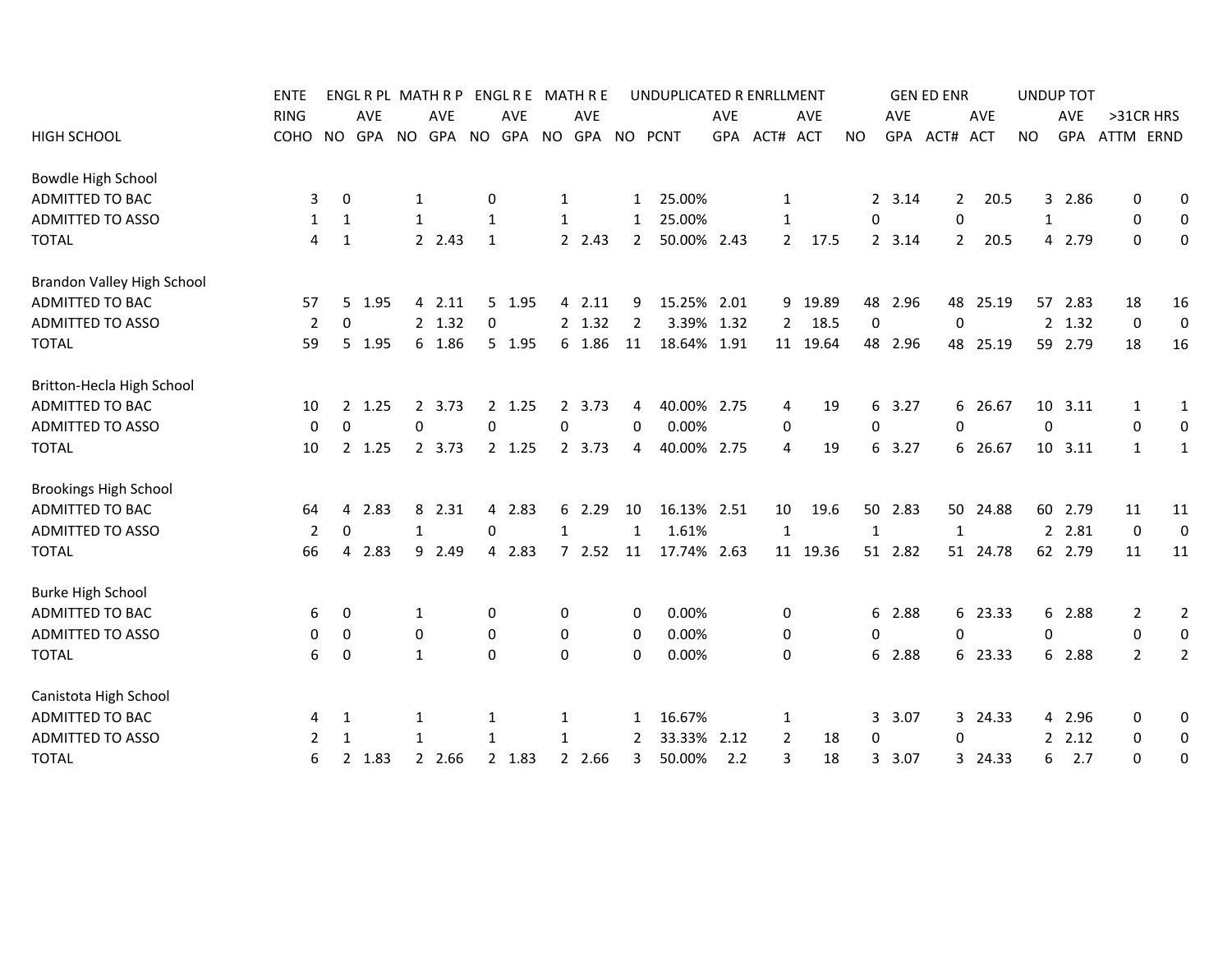|                               | ENTE           |              |            |             | ENGL R PL MATH R P |             |            |             | ENGL R E MATH R E |                | UNDUPLICATED R ENRLLMENT |            |                |            |              |            | <b>GEN ED ENR</b> |            |              | <b>UNDUP TOT</b> |              |                  |
|-------------------------------|----------------|--------------|------------|-------------|--------------------|-------------|------------|-------------|-------------------|----------------|--------------------------|------------|----------------|------------|--------------|------------|-------------------|------------|--------------|------------------|--------------|------------------|
|                               | <b>RING</b>    |              | <b>AVE</b> |             | <b>AVE</b>         |             | <b>AVE</b> |             | <b>AVE</b>        |                |                          | <b>AVE</b> |                | <b>AVE</b> |              | <b>AVE</b> |                   | <b>AVE</b> |              | AVE              | >31CR HRS    |                  |
| <b>HIGH SCHOOL</b>            | COHO           | NO.          | GPA        |             | NO GPA             | NO.         | GPA        |             | NO GPA            |                | NO PCNT                  | GPA        | ACT# ACT       |            | NO.          | <b>GPA</b> | ACT#              | <b>ACT</b> | <b>NO</b>    | <b>GPA</b>       | ATTM ERND    |                  |
| Canton High School            |                |              |            |             |                    |             |            |             |                   |                |                          |            |                |            |              |            |                   |            |              |                  |              |                  |
| ADMITTED TO BAC               | 12             | 0            |            |             | 3 2.08             | 0           |            |             | 2 1.66            | 2              | 15.38% 1.66              |            | $\mathbf{2}$   | 19.5       | 10           | 3.39       | 10                | 23.2       | 12           | 3.2              | 3            | 3                |
| <b>ADMITTED TO ASSO</b>       | 1              | 0            |            | $\mathbf 0$ |                    | 0           |            | 0           |                   | 0              | 0.00%                    |            | 0              |            | $\mathbf{1}$ |            | $\mathbf{1}$      |            | $\mathbf{1}$ |                  | 0            | $\boldsymbol{0}$ |
| <b>TOTAL</b>                  | 13             | 0            |            |             | 3 2.08             | 0           |            |             | 2 1.66            | $\overline{2}$ | 15.38% 1.66              |            | 2              | 19.5       |              | 11 3.36    |                   | 11 22.91   |              | 13 3.19          | 3            | 3                |
| Castlewood High School        |                |              |            |             |                    |             |            |             |                   |                |                          |            |                |            |              |            |                   |            |              |                  |              |                  |
| ADMITTED TO BAC               | 6              | 0            |            |             | 3 2.57             | 0           |            | 3           | 2.57              | 3              | 50.00% 2.57              |            | 3              | 21         | 3            | 3.37       |                   | 3 26.33    | 6            | 2.98             | $\mathbf{1}$ | $\mathbf{1}$     |
| <b>ADMITTED TO ASSO</b>       | 0              | 0            |            | $\mathbf 0$ |                    | $\mathbf 0$ |            | 0           |                   | 0              | 0.00%                    |            | 0              |            | 0            |            | 0                 |            | 0            |                  | 0            | 0                |
| <b>TOTAL</b>                  | 6              | 0            |            |             | 3 2.57             | 0           |            |             | 3 2.57            | 3              | 50.00% 2.57              |            | 3              | 21         |              | 3 3.37     |                   | 3 26.33    |              | 6 2.98           | $\mathbf{1}$ | $\mathbf{1}$     |
| Centerville High School       |                |              |            |             |                    |             |            |             |                   |                |                          |            |                |            |              |            |                   |            |              |                  |              |                  |
| ADMITTED TO BAC               | 7              | 0            |            | 0           |                    | 0           |            | 0           |                   | 0              | $0.00\%$                 |            | 0              |            | 6            | 2.6        |                   | 6 25.83    | 6            | 2.6              | 1            | 1                |
| ADMITTED TO ASSO              | 0              | 0            |            | 0           |                    | 0           |            | 0           |                   | 0              | 0.00%                    |            | 0              |            | 0            |            | 0                 |            | 0            |                  | 0            | $\mathbf 0$      |
| <b>TOTAL</b>                  | $\overline{7}$ | $\mathbf 0$  |            | $\Omega$    |                    | $\mathbf 0$ |            | $\mathbf 0$ |                   | $\Omega$       | 0.00%                    |            | 0              |            | 6            | 2.6        |                   | 6 25.83    | 6            | 2.6              | 1            | 1                |
| Central High School           |                |              |            |             |                    |             |            |             |                   |                |                          |            |                |            |              |            |                   |            |              |                  |              |                  |
| ADMITTED TO BAC               | 72             | 8            | 2.7        |             | 16 2.58            | 8           | 2.7        | 13          | 2.61              | 17             | 20.99% 2.69              |            |                | 17 19.29   | 54           | 3.2        | 54                | 24.3       | 71           | 3.1              | 15<br>17     |                  |
| ADMITTED TO ASSO              | 10             | 7            | 1.02       | 8           | 1.15               | 6           | 0.93       | 8           | 1.15              | 9              | 11.11% 1.26              |            | 9              | 17         | 1            |            | 1                 |            |              | 10 1.55          | $\mathbf 0$  | $\mathbf 0$      |
| <b>TOTAL</b>                  | 82             | 15           | 2.04       |             | 24 2.23            |             | 14 2.07    |             | 21 2.19           | 26             | 32.10% 2.32              |            | 26             | 18.5       | 55           | 3.2        |                   | 55 24.38   |              | 81 2.98          | 17<br>15     |                  |
| Chamberlain Jr-Sr High School |                |              |            |             |                    |             |            |             |                   |                |                          |            |                |            |              |            |                   |            |              |                  |              |                  |
| ADMITTED TO BAC               | 22             | 5            | 2.47       |             | 62.26              |             | 5 2.47     |             | 52.14             | 8              | 34.78% 2.35              |            | 8              | 18.5       |              | 14 2.49    |                   | 13 23.54   |              | 22 2.45          | $\mathbf{1}$ | $\mathbf{1}$     |
| <b>ADMITTED TO ASSO</b>       | $\mathbf{1}$   | $\mathbf{1}$ |            | 1           |                    | 1           |            | 1           |                   | 1              | 4.35%                    |            | 1              |            | 0            |            | 0                 |            | $\mathbf{1}$ |                  | 0            | 0                |
| <b>TOTAL</b>                  | 23             | 6            | 2.54       |             | 7 2.37             |             | 6 2.54     | 6           | 2.3               | 9              | 39.13% 2.42              |            |                | 9 18.33    |              | 14 2.49    |                   | 13 23.54   |              | 23 2.47          | 1            | $\mathbf{1}$     |
| Chester Area School           |                |              |            |             |                    |             |            |             |                   |                |                          |            |                |            |              |            |                   |            |              |                  |              |                  |
| ADMITTED TO BAC               | 8              | 1            |            |             | 2 3.06             | 1           |            |             | 2 3.06            | 2              | 25.00% 3.06              |            | $\overline{2}$ | 19         |              | 6 3.11     | 6                 | 22.5       | 8            | 3.1              | $\mathbf{1}$ | $\mathbf{1}$     |
| <b>ADMITTED TO ASSO</b>       | 0              | 0            |            | $\mathbf 0$ |                    | 0           |            | 0           |                   | 0              | 0.00%                    |            | $\pmb{0}$      |            | 0            |            | 0                 |            | 0            |                  | 0            | $\bf{0}$         |
| <b>TOTAL</b>                  | 8              | 1            |            |             | 2 3.06             | 1           |            |             | 2 3.06            | 2              | 25.00% 3.06              |            | $\overline{2}$ | 19         |              | 6 3.11     | 6                 | 22.5       | 8            | 3.1              | $\mathbf{1}$ | $\mathbf{1}$     |
| Cheyenne-Eagle Butte High Sch |                |              |            |             |                    |             |            |             |                   |                |                          |            |                |            |              |            |                   |            |              |                  |              |                  |
| ADMITTED TO BAC               | 8              |              | 3, 1.43    |             | 2 1.42             |             | 2 1.42     |             | 3 1.32            | 3              | 37.50% 1.32              |            |                | 3 18.67    |              | 5 3.06     | 5.                | 21.2       |              | 8 2.53           | 0            | 0                |
| ADMITTED TO ASSO              | 0              | 0            |            | 0           |                    | 0           |            | 0           |                   | 0              | 0.00%                    |            | 0              |            | 0            |            | $\Omega$          |            | $\Omega$     |                  | 0            | 0                |
| <b>TOTAL</b>                  | 8              | 3            | 1.43       |             | 2 1.42             |             | 2 1.42     |             | 3 1.32            | 3              | 37.50% 1.32              |            |                | 3 18.67    | 5.           | 3.06       | 5                 | 21.2       | 8            | 2.53             | 0            | 0                |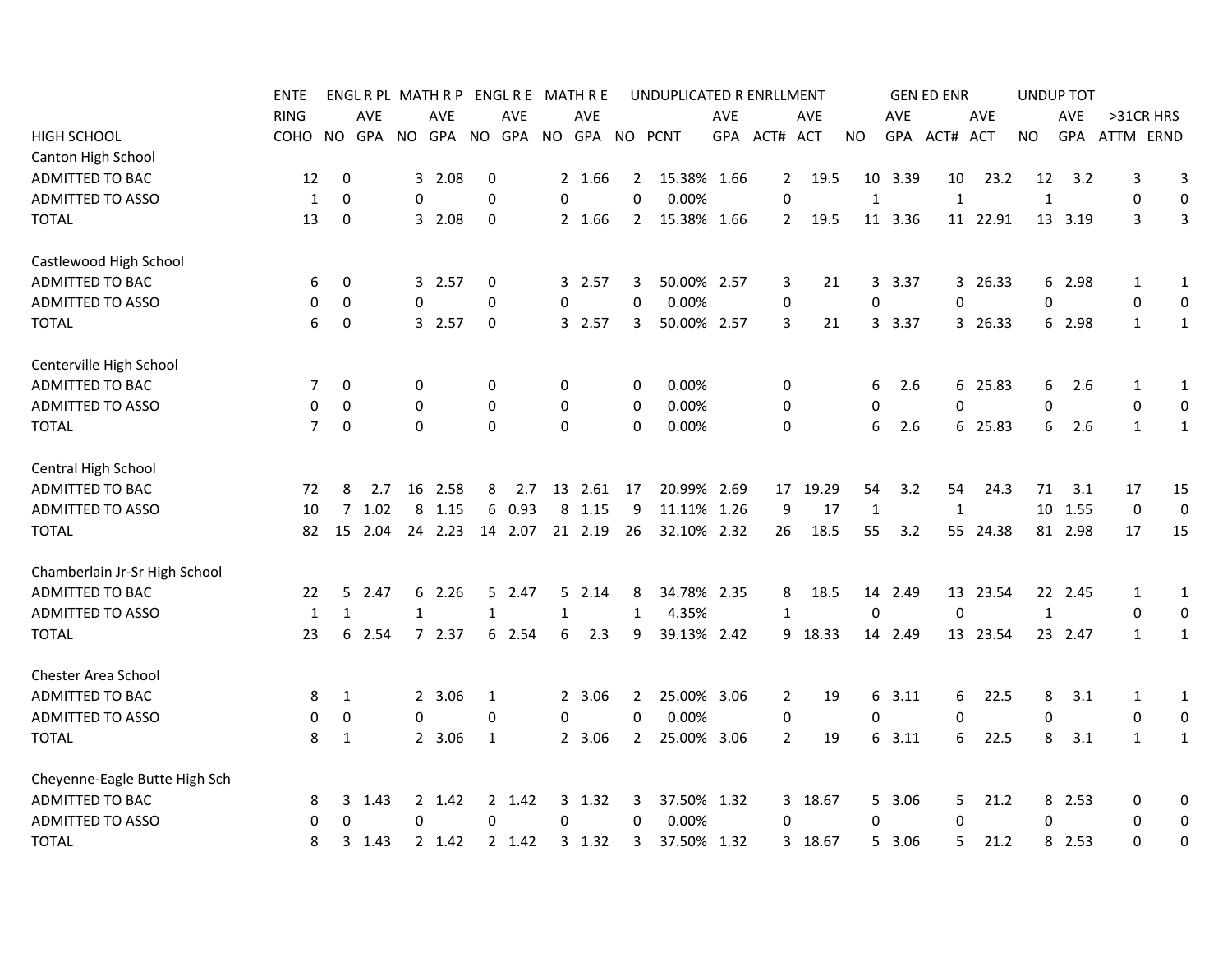|                           | <b>ENTE</b> |                   | ENGL R PL MATH R P   |              |           |   | ENGL R E MATH R E   |              |                    |              | UNDUPLICATED R ENRLLMENT |            |              |         |                |         | <b>GEN ED ENR</b> |            |              | <b>UNDUP TOT</b> |                |                  |
|---------------------------|-------------|-------------------|----------------------|--------------|-----------|---|---------------------|--------------|--------------------|--------------|--------------------------|------------|--------------|---------|----------------|---------|-------------------|------------|--------------|------------------|----------------|------------------|
|                           | <b>RING</b> |                   | AVE                  |              | AVE       |   | AVE                 |              | AVE                |              |                          | <b>AVE</b> |              | AVE     |                | AVE     |                   | AVE        |              | <b>AVE</b>       | >31CR HRS      |                  |
| <b>HIGH SCHOOL</b>        | COHO        | NO                | GPA                  |              | NO GPA NO |   |                     |              | GPA NO GPA NO PCNT |              |                          |            | GPA ACT# ACT |         | <b>NO</b>      |         | GPA ACT#          | <b>ACT</b> | <b>NO</b>    | GPA              | ATTM ERND      |                  |
| Clark High School         |             |                   |                      |              |           |   |                     |              |                    |              |                          |            |              |         |                |         |                   |            |              |                  |                |                  |
| ADMITTED TO BAC           | 10          | 1                 |                      | 3            | 3.16      | 1 |                     |              | 3 3.16             | 3            | 27.27% 3.16              |            |              | 3 20.33 | $\overline{7}$ | 3.3     |                   | 25<br>7    |              | 10 3.27          | 4              | 4                |
| ADMITTED TO ASSO          |             | $\mathbf{1}$<br>0 |                      | $\mathbf 0$  |           | 0 |                     | 0            |                    | 0            | 0.00%                    |            | 0            |         | $\mathbf{1}$   |         | $\mathbf{1}$      |            | $\mathbf{1}$ |                  | 0              | $\mathbf 0$      |
| <b>TOTAL</b>              | 11          | 1                 |                      |              | 3.16      | 1 |                     |              | 3 3.16             | 3            | 27.27% 3.16              |            |              | 3 20.33 |                | 8 3.29  |                   | 8 24.25    |              | 11 3.26          | 4              | 4                |
| Colman-Egan High School   |             |                   |                      |              |           |   |                     |              |                    |              |                          |            |              |         |                |         |                   |            |              |                  |                |                  |
| ADMITTED TO BAC           | 12          | 1                 |                      |              | 5 2.49    | 1 |                     |              | 4 2.41             | 4            | 30.77% 2.41              |            | 4            | 19      | 8              | 2.39    |                   | 8 22.75    | 12           | 2.4              | 0              | 0                |
| <b>ADMITTED TO ASSO</b>   |             | 1<br>1            |                      | $\mathbf{1}$ |           | 1 |                     | $\mathbf{1}$ |                    | 1            | 7.69%                    |            | 1            |         | 0              |         | $\Omega$          |            | $\mathbf{1}$ |                  | 0              | $\mathbf 0$      |
| <b>TOTAL</b>              | 13          |                   | 2 1.74               |              | 6 2.19    |   | 2 1.74              |              | 52.08              | 5            | 38.46% 2.08              |            | 5            | 18.6    |                | 8 2.39  |                   | 8 22.75    |              | 13 2.29          | 0              | 0                |
| Colome High School        |             |                   |                      |              |           |   |                     |              |                    |              |                          |            |              |         |                |         |                   |            |              |                  |                |                  |
| ADMITTED TO BAC           |             | 6<br>0            |                      | 1            |           | 0 |                     | 0            |                    | 0            | 0.00%                    |            | 0            |         |                | 6 2.26  | 6                 | 23         |              | 6 2.26           | 1              | 1                |
| <b>ADMITTED TO ASSO</b>   |             | 1<br>1            |                      | $\mathbf{1}$ |           | 1 |                     | 1            |                    | 1            | 14.29%                   |            | 1            |         | 0              |         | 0                 |            | 1            |                  | 0              | 0                |
| <b>TOTAL</b>              |             | 7<br>1            |                      |              | 2 1.04    | 1 |                     | $\mathbf{1}$ |                    | $\mathbf{1}$ | 14.29%                   |            | 1            |         | 6              | 2.26    |                   | 6<br>23    |              | 72.05            | 1              | 1                |
| Corsica High School       |             |                   |                      |              |           |   |                     |              |                    |              |                          |            |              |         |                |         |                   |            |              |                  |                |                  |
| ADMITTED TO BAC           |             | 1<br>4            |                      | 1            |           | 1 |                     | $\mathbf{1}$ |                    | 1            | 25.00%                   |            | 1            |         |                | 3 3.26  |                   | 3 21.33    | 4            | 3.3              | 0              | 0                |
| <b>ADMITTED TO ASSO</b>   |             | 0<br>0            |                      | $\mathbf 0$  |           | 0 |                     | 0            |                    | 0            | 0.00%                    |            | 0            |         | 0              |         | $\Omega$          |            | 0            |                  | 0              | $\boldsymbol{0}$ |
| <b>TOTAL</b>              |             | 4<br>1            |                      | $\mathbf{1}$ |           | 1 |                     | $\mathbf{1}$ |                    | 1            | 25.00%                   |            | 1            |         |                | 3 3.26  |                   | 3 21.33    | 4            | 3.3              | 0              | 0                |
| <b>Custer High School</b> |             |                   |                      |              |           |   |                     |              |                    |              |                          |            |              |         |                |         |                   |            |              |                  |                |                  |
| ADMITTED TO BAC           | 14          |                   | $\mathbf{2}$<br>2.06 |              | 3 2.75    |   | 2.06<br>$2^{\circ}$ |              | 3 2.75             | 3            | 21.43% 2.75              |            |              | 3 18.67 |                | 11 2.93 |                   | 11 23.36   | 14           | 2.9              | 2              | $\overline{2}$   |
| <b>ADMITTED TO ASSO</b>   |             | 0                 | 0                    | $\mathbf 0$  |           | 0 |                     | $\mathbf 0$  |                    | 0            | 0.00%                    |            | 0            |         | 0              |         | $\mathbf 0$       |            | 0            |                  | 0              | $\boldsymbol{0}$ |
| <b>TOTAL</b>              | 14          |                   | 2 2.06               |              | 3 2.75    |   | 2 2.06              |              | 3 2.75             | 3            | 21.43% 2.75              |            |              | 3 18.67 |                | 11 2.93 |                   | 11 23.36   | 14           | 2.9              | $\overline{2}$ | $\overline{2}$   |
| Dakota Valley High School |             |                   |                      |              |           |   |                     |              |                    |              |                          |            |              |         |                |         |                   |            |              |                  |                |                  |
| ADMITTED TO BAC           | 21          | 1                 |                      |              | 4 2.77    | 1 |                     |              | 2 2.67             | 3            | 15.00% 2.69              |            |              | 3 18.67 |                | 17 2.79 |                   | 17 23.76   |              | 20 2.78          | 2              | $\overline{2}$   |
| ADMITTED TO ASSO          |             | $\mathbf 0$<br>0  |                      | 0            |           | 0 |                     | 0            |                    | 0            | 0.00%                    |            | 0            |         | 0              |         | $\mathbf 0$       |            | 0            |                  | 0              | $\boldsymbol{0}$ |
| <b>TOTAL</b>              | 21          | 1                 |                      |              | 4 2.77    | 1 |                     |              | 2 2.67             | 3            | 15.00% 2.69              |            |              | 3 18.67 |                | 17 2.79 |                   | 17 23.76   |              | 20 2.78          | $\overline{2}$ | $\overline{2}$   |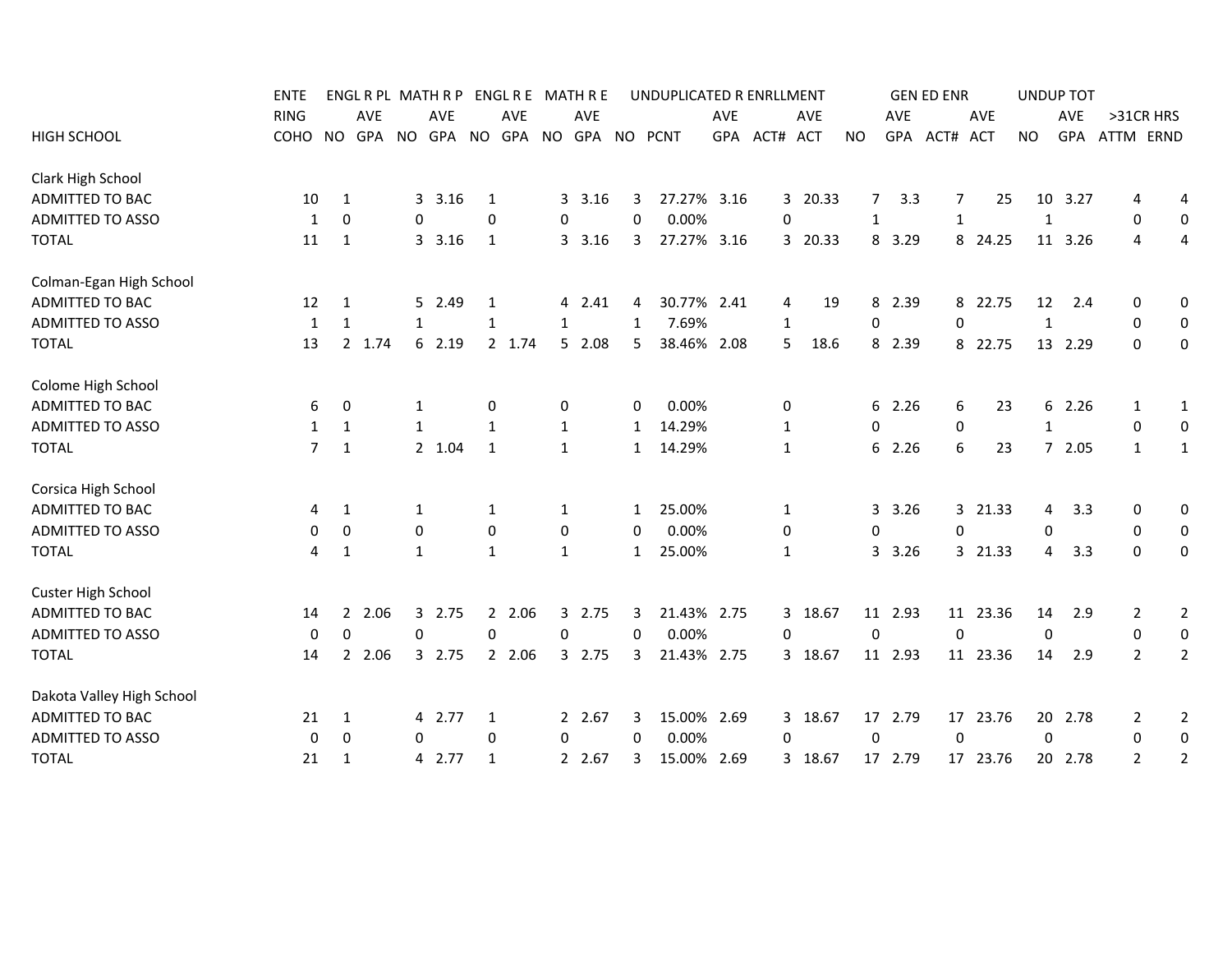|                                    | <b>ENTE</b>    |              |            |              | ENGL R PL MATH R P |                  |            |                  | ENGL R E MATH R E |                | UNDUPLICATED R ENRLLMENT |            |                  |          |              |            | <b>GEN ED ENR</b> |            |              | <b>UNDUP TOT</b> |              |                  |
|------------------------------------|----------------|--------------|------------|--------------|--------------------|------------------|------------|------------------|-------------------|----------------|--------------------------|------------|------------------|----------|--------------|------------|-------------------|------------|--------------|------------------|--------------|------------------|
|                                    | <b>RING</b>    |              | <b>AVE</b> |              | <b>AVE</b>         |                  | <b>AVE</b> |                  | <b>AVE</b>        |                |                          | <b>AVE</b> |                  | AVE      |              | <b>AVE</b> |                   | <b>AVE</b> |              | AVE              | >31CR HRS    |                  |
| <b>HIGH SCHOOL</b>                 | <b>COHO</b>    | NO           | GPA        |              | NO GPA             | <b>NO</b>        | GPA        |                  | NO GPA            |                | NO PCNT                  | GPA        | ACT# ACT         |          | NO.          | <b>GPA</b> | ACT#              | ACT        | <b>NO</b>    | GPA              | ATTM ERND    |                  |
| De Smet High School                |                |              |            |              |                    |                  |            |                  |                   |                |                          |            |                  |          |              |            |                   |            |              |                  |              |                  |
| ADMITTED TO BAC                    | 6              | 0            |            | 1            |                    | 0                |            | $\mathbf{1}$     |                   | $\mathbf{1}$   | 14.29%                   |            | 1                |          |              | 5, 3.11    | 5                 | 26         | 6            | 2.92             | 1            | $\mathbf{1}$     |
| ADMITTED TO ASSO                   | 1              | $\mathbf{1}$ |            | $\mathbf{1}$ |                    | $\mathbf 0$      |            | $\mathbf{1}$     |                   | $\mathbf{1}$   | 14.29%                   |            | $\mathbf{1}$     |          | $\Omega$     |            | 0                 |            | $\mathbf{1}$ |                  | 0            | 0                |
| <b>TOTAL</b>                       | $\overline{7}$ | $\mathbf{1}$ |            |              | 2.25               | 0                |            |                  | 2.25              | $\overline{2}$ | 28.57% 2.25              |            | $\overline{2}$   | 17.5     |              | 5, 3.11    | 5                 | 26         |              | 7 2.93           | 1            | $\mathbf{1}$     |
| Dell Rapids Jr-Sr High School      |                |              |            |              |                    |                  |            |                  |                   |                |                          |            |                  |          |              |            |                   |            |              |                  |              |                  |
| ADMITTED TO BAC                    | 30             | 4            | 2.51       | 6            | 2.3                | 2                | 2.35       | 6                | 2.3               | 7              | 22.58% 2.38              |            | 7                | 19       | 23           | 3.33       |                   | 23 23.57   | 30           | 3.17             | 7            | 7                |
| ADMITTED TO ASSO                   | 1              | $\mathbf 0$  |            | $\mathbf{1}$ |                    | $\boldsymbol{0}$ |            | 0                |                   | $\mathbf 0$    | 0.00%                    |            | 0                |          | $\mathbf{1}$ |            | $\mathbf{1}$      |            | $\mathbf 1$  |                  | 0            | 0                |
| <b>TOTAL</b>                       | 31             | 4            | 2.51       |              | 7 2.66             |                  | 2 2.35     | 6                | 2.3               | 7              | 22.58% 2.38              |            | 7                | 19       |              | 24 3.36    |                   | 24 23.38   | 31           | 3.2              | 7            | $\overline{7}$   |
| Deubrook High School               |                |              |            |              |                    |                  |            |                  |                   |                |                          |            |                  |          |              |            |                   |            |              |                  |              |                  |
| ADMITTED TO BAC                    | 14             | 0            |            |              | 4 2.29             | 0                |            |                  | 4 2.29            | 4              | 28.57% 2.29              |            |                  | 4 20.25  |              | 9 3.31     |                   | 9 25.67    |              | 13 3.05          | 3            | 3                |
| ADMITTED TO ASSO                   | 1              | 0            |            | 0            |                    | $\mathbf 0$      |            | 0                |                   | 0              | 0.00%                    |            | 0                |          | 1            |            | 0                 |            | 1            |                  | $\mathbf{1}$ | $\mathbf{1}$     |
| <b>TOTAL</b>                       | 15             | 0            |            |              | 4 2.29             | 0                |            |                  | 4 2.29            | 4              | 28.57% 2.29              |            |                  | 4 20.25  |              | 10 3.25    |                   | 9 25.67    |              | 14 3.03          | 4            | 4                |
| Deuel High School                  |                |              |            |              |                    |                  |            |                  |                   |                |                          |            |                  |          |              |            |                   |            |              |                  |              |                  |
| ADMITTED TO BAC                    | 13             | 0            |            | 1            |                    | 0                |            | 1                |                   | 1              | 7.14%                    |            | 1                |          |              | 12 3.14    |                   | 12 23.58   |              | 13 3.12          | 5            | 5                |
| <b>ADMITTED TO ASSO</b>            | 1              | 0            |            | $\mathbf 0$  |                    | $\mathbf 0$      |            | $\boldsymbol{0}$ |                   | $\Omega$       | 0.00%                    |            | 0                |          | $\mathbf{1}$ |            | 1                 |            | $\mathbf{1}$ |                  | $\mathbf 0$  | 0                |
| <b>TOTAL</b>                       | 14             | $\mathbf 0$  |            | $\mathbf{1}$ |                    | $\mathbf 0$      |            | $\mathbf{1}$     |                   | 1              | 7.14%                    |            | 1                |          |              | 13 3.09    |                   | 13 23.31   |              | 14 3.07          | 5            | 5                |
| Douglas High School                |                |              |            |              |                    |                  |            |                  |                   |                |                          |            |                  |          |              |            |                   |            |              |                  |              |                  |
| ADMITTED TO BAC                    | 35             |              | 2, 3.02    |              | 9 2.59             | 3                | 3.06       |                  | 9 2.59            | 10             | 28.57% 2.67              |            | 10               | 19.7     |              | 24 2.67    |                   | 24 24.83   |              | 34 2.67          | 3            | 3                |
| <b>ADMITTED TO ASSO</b>            | 1              | 0            |            | 1            |                    | $\Omega$         |            | $\mathbf{1}$     |                   | $\mathbf{1}$   | 2.86%                    |            | 1                |          | 0            |            | $\mathbf 0$       |            | 1            |                  | 0            | 0                |
| <b>TOTAL</b>                       | 36             |              | 2, 3.02    |              | 10 2.41            |                  | 3 3.06     |                  | 10 2.41 11        |                | 31.43% 2.51              |            |                  | 11 19.64 |              | 24 2.67    |                   | 24 24.83   |              | 35 2.62          | 3            | 3                |
| Dupree High School                 |                |              |            |              |                    |                  |            |                  |                   |                |                          |            |                  |          |              |            |                   |            |              |                  |              |                  |
| ADMITTED TO BAC                    | 5              | 1            |            |              | 2, 2.13            | 1                |            |                  | 2.13              | 2              | 40.00% 2.13              |            | $2^{\circ}$      | 17.5     |              | 3 2.92     |                   | 3 24.33    | 5            | 2.7              | 0            | 0                |
| <b>ADMITTED TO ASSO</b>            | 0              | 0            |            | $\mathbf 0$  |                    | 0                |            | 0                |                   | 0              | 0.00%                    |            | 0                |          | 0            |            | 0                 |            | 0            |                  | 0            | $\boldsymbol{0}$ |
| <b>TOTAL</b>                       | 5              | 1            |            |              | 2.13               | 1                |            |                  | 2.13              | $\overline{2}$ | 40.00% 2.13              |            | $\overline{2}$   | 17.5     |              | 3 2.92     |                   | 3 24.33    | 5            | 2.7              | 0            | 0                |
| <b>Edmunds Central High School</b> |                |              |            |              |                    |                  |            |                  |                   |                |                          |            |                  |          |              |            |                   |            |              |                  |              |                  |
| ADMITTED TO BAC                    | 4              | 0            |            | 0            |                    | 0                |            | 0                |                   | 0              | 0.00%                    |            | 0                |          | 4            | 2.93       | 4                 | 25         |              | 4 2.93           | 2            | $\mathbf{1}$     |
| <b>ADMITTED TO ASSO</b>            | 1              | $\mathbf 0$  |            | $\mathbf 0$  |                    | 0                |            | 0                |                   | $\mathbf 0$    | 0.00%                    |            | 0                |          | $\mathbf{1}$ |            | 1                 |            | $\mathbf{1}$ |                  | $\mathbf 0$  | $\boldsymbol{0}$ |
| <b>TOTAL</b>                       | 5              | $\Omega$     |            | $\Omega$     |                    | $\Omega$         |            | $\Omega$         |                   | $\Omega$       | 0.00%                    |            | $\boldsymbol{0}$ |          |              | 5 2.71     | 5                 | 25.4       |              | 52.71            | 2            | $\mathbf{1}$     |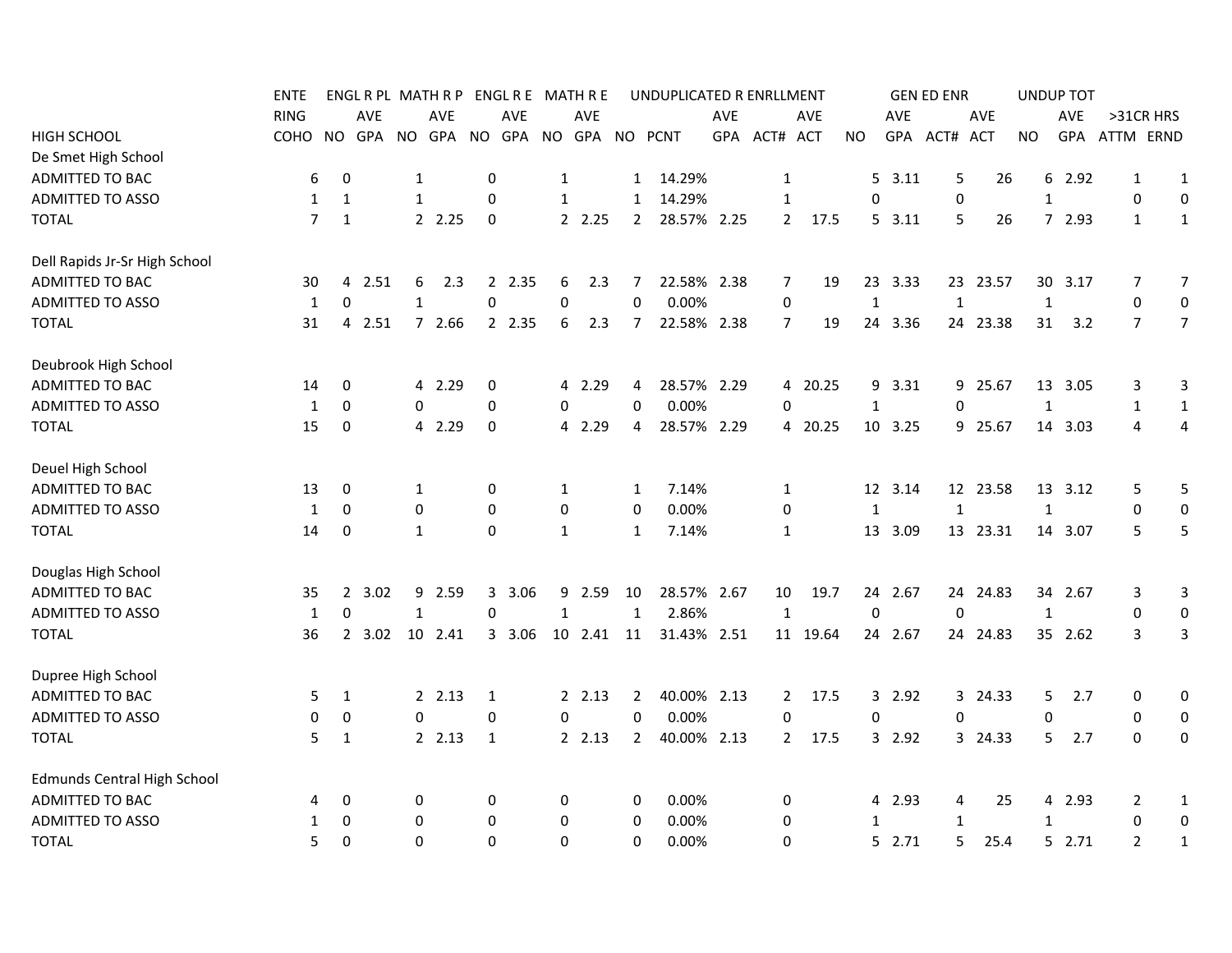|                              | ENTE        |                     | ENGL R PL MATH R P |              |            |                  |            |              | ENGL R E MATH R E                |                | UNDUPLICATED R ENRLLMENT |            |              |            |             |         | <b>GEN ED ENR</b> |         |           | <b>UNDUP TOT</b> |                  |                  |
|------------------------------|-------------|---------------------|--------------------|--------------|------------|------------------|------------|--------------|----------------------------------|----------------|--------------------------|------------|--------------|------------|-------------|---------|-------------------|---------|-----------|------------------|------------------|------------------|
|                              | <b>RING</b> |                     | <b>AVE</b>         |              | <b>AVE</b> |                  | <b>AVE</b> |              | <b>AVE</b>                       |                |                          | <b>AVE</b> |              | <b>AVE</b> |             | AVE     |                   | AVE     |           | <b>AVE</b>       | >31CR HRS        |                  |
| <b>HIGH SCHOOL</b>           | COHO        | NO.                 |                    |              |            |                  |            |              | GPA NO GPA NO GPA NO GPA NO PCNT |                |                          |            | GPA ACT# ACT |            | NO.         |         | GPA ACT# ACT      |         | <b>NO</b> |                  | GPA ATTM ERND    |                  |
| Elk Point-Jefferson High Sch |             |                     |                    |              |            |                  |            |              |                                  |                |                          |            |              |            |             |         |                   |         |           |                  |                  |                  |
| <b>ADMITTED TO BAC</b>       | 23          | $\overline{2}$      | 0.89               |              | 3 1.98     |                  | 2 0.89     |              | 3 1.98                           | 4              | 16.67% 1.72              |            |              | 4 19.25    |             | 19 3.19 | 19                | 25.05   | 23        | 3                | 6                | 6                |
| <b>ADMITTED TO ASSO</b>      |             | 0<br>1              |                    | 0            |            | 0                |            | 0            |                                  | 0              | 0.00%                    |            | 0            |            | 1           |         | 1                 |         | 1         |                  | 0                | 0                |
| <b>TOTAL</b>                 | 24          | $\overline{2}$      | 0.89               |              | 3 1.98     |                  | 2 0.89     |              | 3 1.98                           | 4              | 16.67% 1.72              |            |              | 4 19.25    |             | 20 3.18 | 20                | 25      | 24        | 3                | 6                | 6                |
| Elkton High School           |             |                     |                    |              |            |                  |            |              |                                  |                |                          |            |              |            |             |         |                   |         |           |                  |                  |                  |
| ADMITTED TO BAC              |             | 1<br>5              |                    | 1            |            | 1                |            | 1            |                                  | 1              | 16.67%                   |            | 1            |            |             | 4 3.15  | 4                 | 24      |           | 5, 3.17          | 0                | 0                |
| <b>ADMITTED TO ASSO</b>      |             | 1<br>1              |                    | 1            |            | 1                |            | $\mathbf{1}$ |                                  | 1              | 16.67%                   |            | 1            |            | 0           |         | 0                 |         | 1         |                  | 0                | $\boldsymbol{0}$ |
| <b>TOTAL</b>                 |             | 6                   | 2 2.73             |              | 2 2.73     |                  | 2 2.73     |              | 2 2.73                           | $\overline{2}$ | 33.33% 2.73              |            | $\mathbf{2}$ | 17.5       |             | 4 3.15  | 4                 | 24      |           | 6 3.04           | 0                | 0                |
| Emery High School            |             |                     |                    |              |            |                  |            |              |                                  |                |                          |            |              |            |             |         |                   |         |           |                  |                  |                  |
| <b>ADMITTED TO BAC</b>       |             | 5<br>0              |                    |              | 2, 3.16    | 0                |            | 0            |                                  | 0              | 0.00%                    |            | 0            |            |             | 5, 3.01 | 5.                | 23.4    |           | 5 3.01           | 0                | 0                |
| <b>ADMITTED TO ASSO</b>      |             | 0<br>0              |                    | $\mathbf 0$  |            | 0                |            | 0            |                                  | 0              | 0.00%                    |            | 0            |            | 0           |         | $\Omega$          |         | 0         |                  | 0                | $\overline{0}$   |
| <b>TOTAL</b>                 |             | 5<br>0              |                    |              | 2 3.16     | 0                |            | 0            |                                  | 0              | 0.00%                    |            | 0            |            |             | 5 3.01  | 5.                | 23.4    |           | 5 3.01           | 0                | 0                |
| <b>Estelline High School</b> |             |                     |                    |              |            |                  |            |              |                                  |                |                          |            |              |            |             |         |                   |         |           |                  |                  |                  |
| ADMITTED TO BAC              |             | $\mathbf{1}$<br>7   |                    |              | 2 2.29     | 0                |            | 1            |                                  | 1              | 14.29%                   |            | 1            |            | 6           | 3.04    |                   | 6 23.17 |           | 7 2.93           | 2                | $\overline{2}$   |
| <b>ADMITTED TO ASSO</b>      |             | 0<br>0              |                    | $\mathbf{0}$ |            | $\Omega$         |            | 0            |                                  | 0              | 0.00%                    |            | 0            |            | 0           |         | $\Omega$          |         | 0         |                  | 0                | $\boldsymbol{0}$ |
| <b>TOTAL</b>                 |             | $\overline{7}$<br>1 |                    |              | 2 2.29     | 0                |            | 1            |                                  | $\mathbf{1}$   | 14.29%                   |            | 1            |            |             | 6 3.04  |                   | 6 23.17 |           | 7 2.93           | $\overline{2}$   | 2                |
| Ethan High School            |             |                     |                    |              |            |                  |            |              |                                  |                |                          |            |              |            |             |         |                   |         |           |                  |                  |                  |
| ADMITTED TO BAC              |             | 7                   | 2, 2.63            |              | 3 2.45     |                  | 2, 2.63    |              | 3 2.45                           | 3              | 42.86% 2.45              |            | 3            | 18         |             | 4 2.44  |                   | 4 24.75 |           | 72.44            | 1                | 1                |
| <b>ADMITTED TO ASSO</b>      |             | 0<br>0              |                    | $\mathbf 0$  |            | $\boldsymbol{0}$ |            | 0            |                                  | 0              | 0.00%                    |            | 0            |            | $\mathbf 0$ |         | 0                 |         | 0         |                  | $\boldsymbol{0}$ | $\boldsymbol{0}$ |
| <b>TOTAL</b>                 |             | 7<br>$\mathbf{2}$   | 2.63               |              | 3 2.45     |                  | 2 2.63     |              | 3 2.45                           | 3              | 42.86% 2.45              |            | 3            | 18         |             | 4 2.44  |                   | 4 24.75 |           | 7 2.44           | $\mathbf{1}$     | 1                |
| Eureka High School           |             |                     |                    |              |            |                  |            |              |                                  |                |                          |            |              |            |             |         |                   |         |           |                  |                  |                  |
| ADMITTED TO BAC              |             | 0<br>4              |                    | 1            |            | 0                |            | 1            |                                  | 1              | 25.00%                   |            | 1            |            | 3           | 3.48    |                   | 3 25.33 |           | 4 3.52           | 2                | $\overline{2}$   |
| <b>ADMITTED TO ASSO</b>      |             | 0<br>0              |                    | 0            |            | 0                |            | 0            |                                  | 0              | 0.00%                    |            | 0            |            | 0           |         | 0                 |         | 0         |                  | 0                | 0                |
| <b>TOTAL</b>                 |             | 0<br>4              |                    | 1            |            | $\mathbf 0$      |            | $\mathbf{1}$ |                                  | $\mathbf{1}$   | 25.00%                   |            | 1            |            | 3           | 3.48    |                   | 3 25.33 |           | 4 3.52           | $\overline{2}$   | 2                |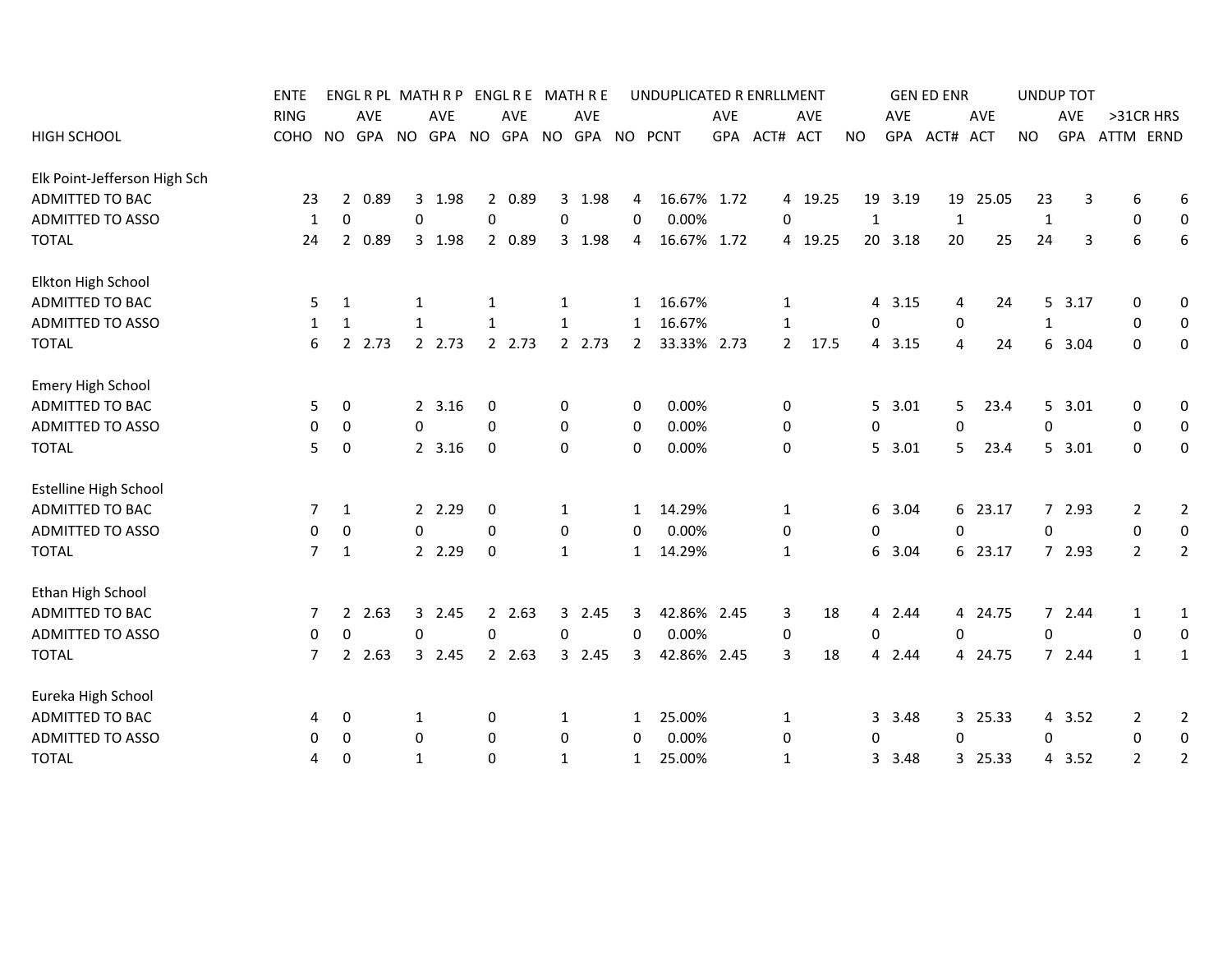|                         | ENTE         |                |            |              | ENGL R PL MATH R P |                  | ENGL R E MATH R E |              |            |                | UNDUPLICATED R ENRLLMENT |     |                |         |                |            | <b>GEN ED ENR</b> |            |                | <b>UNDUP TOT</b> |                |                  |
|-------------------------|--------------|----------------|------------|--------------|--------------------|------------------|-------------------|--------------|------------|----------------|--------------------------|-----|----------------|---------|----------------|------------|-------------------|------------|----------------|------------------|----------------|------------------|
|                         | <b>RING</b>  |                | <b>AVE</b> |              | AVE                |                  | <b>AVE</b>        |              | <b>AVE</b> |                |                          | AVE |                | AVE     |                | <b>AVE</b> |                   | AVE        |                | AVE              | >31CR HRS      |                  |
| <b>HIGH SCHOOL</b>      | соно         | NO.            |            |              | GPA NO GPA NO      |                  |                   |              |            |                | GPA NO GPA NO PCNT       |     | GPA ACT# ACT   |         | NO.            | <b>GPA</b> | ACT#              | <b>ACT</b> | NO.            | <b>GPA</b>       | ATTM ERND      |                  |
| Faith High School       |              |                |            |              |                    |                  |                   |              |            |                |                          |     |                |         |                |            |                   |            |                |                  |                |                  |
| ADMITTED TO BAC         | 9            | $\overline{2}$ | 2.11       |              | 2 2.95             | $\overline{2}$   | 2.11              |              | 2 2.95     | 3              | 33.33% 2.64              |     |                | 3 18.33 |                | 6 2.79     | 6                 | 23.5       | 9              | 2.75             | $\mathbf 0$    | $\mathbf 0$      |
| <b>ADMITTED TO ASSO</b> | 0            | 0              |            | 0            |                    | $\mathbf 0$      |                   | 0            |            | 0              | 0.00%                    |     | 0              |         | 0              |            | 0                 |            | 0              |                  | 0              | $\mathbf 0$      |
| <b>TOTAL</b>            | 9            |                | 22.11      |              | 2 2.95             |                  | 2, 2.11           |              | 2 2.95     | 3              | 33.33% 2.64              |     |                | 3 18.33 |                | 6 2.79     | 6                 | 23.5       | 9              | 2.75             | $\Omega$       | 0                |
| Faulkton High School    |              |                |            |              |                    |                  |                   |              |            |                |                          |     |                |         |                |            |                   |            |                |                  |                |                  |
| ADMITTED TO BAC         | 12           | 2              | 2.98       |              | 3 2.61             | $\mathbf{2}$     | 2.98              | 3            | 2.61       | 4              | 30.77% 2.72              |     |                | 4 17.75 |                | 8 2.51     |                   | 8 22.38    |                | 12 2.57          | 0              | 0                |
| <b>ADMITTED TO ASSO</b> | $\mathbf{1}$ | 0              |            | $\mathbf{1}$ |                    | $\mathbf 0$      |                   | 1            |            | 1              | 7.69%                    |     | $\mathbf{1}$   |         | 0              |            | $\mathbf 0$       |            | $\mathbf{1}$   |                  | 0              | 0                |
| <b>TOTAL</b>            | 13           | $\mathbf{2}$   | 2.98       |              | 4 2.66             |                  | 2 2.98            | 4            | 2.66       | 5              | 38.46% 2.74              |     | 5              | 17.8    |                | 8 2.51     |                   | 8 22.38    |                | 13 2.59          | $\mathbf 0$    | 0                |
| Flandreau High School   |              |                |            |              |                    |                  |                   |              |            |                |                          |     |                |         |                |            |                   |            |                |                  |                |                  |
| ADMITTED TO BAC         | 9            | 1              |            |              | 3 2.49             | $\mathbf{1}$     |                   | 3            | 2.49       | 3              | 33.33% 2.49              |     | 3              | 17      |                | 6 3.13     |                   | 6 23.83    |                | 9 2.99           | 0              | 0                |
| ADMITTED TO ASSO        | 0            | 0              |            | 0            |                    | $\boldsymbol{0}$ |                   | 0            |            | 0              | 0.00%                    |     | 0              |         | 0              |            | 0                 |            | 0              |                  | 0              | 0                |
| <b>TOTAL</b>            | 9            | $\mathbf{1}$   |            |              | 3 2.49             | $\mathbf{1}$     |                   |              | 3 2.49     | 3              | 33.33% 2.49              |     | 3              | 17      |                | 6 3.13     |                   | 6 23.83    |                | 9 2.99           | 0              | $\mathbf 0$      |
| Florence High School    |              |                |            |              |                    |                  |                   |              |            |                |                          |     |                |         |                |            |                   |            |                |                  |                |                  |
| ADMITTED TO BAC         | 3            | 0              |            | 0            |                    | 0                |                   | 0            |            | 0              | 0.00%                    |     | 0              |         |                | 3.11       | 3                 | 24         |                | 3 3.11           | $\mathbf{1}$   | 1                |
| <b>ADMITTED TO ASSO</b> | 0            | 0              |            | 0            |                    | 0                |                   | 0            |            | 0              | 0.00%                    |     | 0              |         | 0              |            | 0                 |            | 0              |                  | 0              | $\mathbf 0$      |
| <b>TOTAL</b>            | 3            | 0              |            | $\Omega$     |                    | $\mathbf 0$      |                   | 0            |            | 0              | 0.00%                    |     | 0              |         |                | 3, 3.11    | 3                 | 24         |                | 3, 3.11          | $\mathbf{1}$   | 1                |
| Frederick High School   |              |                |            |              |                    |                  |                   |              |            |                |                          |     |                |         |                |            |                   |            |                |                  |                |                  |
| ADMITTED TO BAC         | 2            | 0              |            | 0            |                    | 0                |                   | 0            |            | 0              | 0.00%                    |     | 0              |         | 2              | 3.4        | $\overline{2}$    | 25         | $\overline{2}$ | 3.4              | 0              | 0                |
| <b>ADMITTED TO ASSO</b> | 1            | 1              |            | $\mathbf{1}$ |                    | $\mathbf{1}$     |                   | $\mathbf{1}$ |            | 1              | 33.33%                   |     | $\mathbf{1}$   |         | 0              |            | 0                 |            | 1              |                  | 0              | 0                |
| <b>TOTAL</b>            | 3            | $\mathbf{1}$   |            | $\mathbf{1}$ |                    | $\mathbf{1}$     |                   | $\mathbf{1}$ |            | $\mathbf{1}$   | 33.33%                   |     | $\mathbf{1}$   |         | $\overline{2}$ | 3.4        | $\overline{2}$    | 25         |                | 3.21             | 0              | 0                |
| Freeman High School     |              |                |            |              |                    |                  |                   |              |            |                |                          |     |                |         |                |            |                   |            |                |                  |                |                  |
| ADMITTED TO BAC         | 8            | 1              |            |              | 2, 2.23            | 1                |                   |              | 2.23       | 2              | 25.00% 2.23              |     | $\overline{2}$ | 19      |                | 6 3.54     |                   | 6 24.33    | 8              | 3.3              | 2              | $\overline{2}$   |
| ADMITTED TO ASSO        | 0            | 0              |            | $\Omega$     |                    | $\mathbf 0$      |                   | 0            |            | $\Omega$       | 0.00%                    |     | 0              |         | 0              |            | 0                 |            | 0              |                  | $\mathbf 0$    | $\boldsymbol{0}$ |
| <b>TOTAL</b>            | 8            | $\mathbf{1}$   |            |              | 2.23               | $\mathbf{1}$     |                   |              | 2.23       | $\overline{2}$ | 25.00% 2.23              |     | $\overline{2}$ | 19      |                | 6 3.54     |                   | 6 24.33    | 8              | 3.3              | $\overline{2}$ | $\overline{2}$   |
| Garretson High School   |              |                |            |              |                    |                  |                   |              |            |                |                          |     |                |         |                |            |                   |            |                |                  |                |                  |
| ADMITTED TO BAC         | 14           | 1              |            |              | 4 3.05             | 1                |                   |              | 3 2.96     | 3              | 21.43% 2.96              |     |                | 3 17.67 | 11             | 3.5        |                   | 11 24.27   |                | 14 3.41          | 5              | 5                |
| <b>ADMITTED TO ASSO</b> | 0            | 0              |            | $\mathbf 0$  |                    | $\boldsymbol{0}$ |                   | 0            |            | 0              | 0.00%                    |     | $\mathbf 0$    |         | $\mathbf 0$    |            | $\mathbf 0$       |            | 0              |                  | $\mathbf 0$    | $\pmb{0}$        |
| <b>TOTAL</b>            | 14           | 1              |            |              | 4 3.05             | 1                |                   |              | 3 2.96     | 3              | 21.43% 2.96              |     |                | 3 17.67 | 11             | 3.5        |                   | 11 24.27   |                | 14 3.41          | 5              | 5                |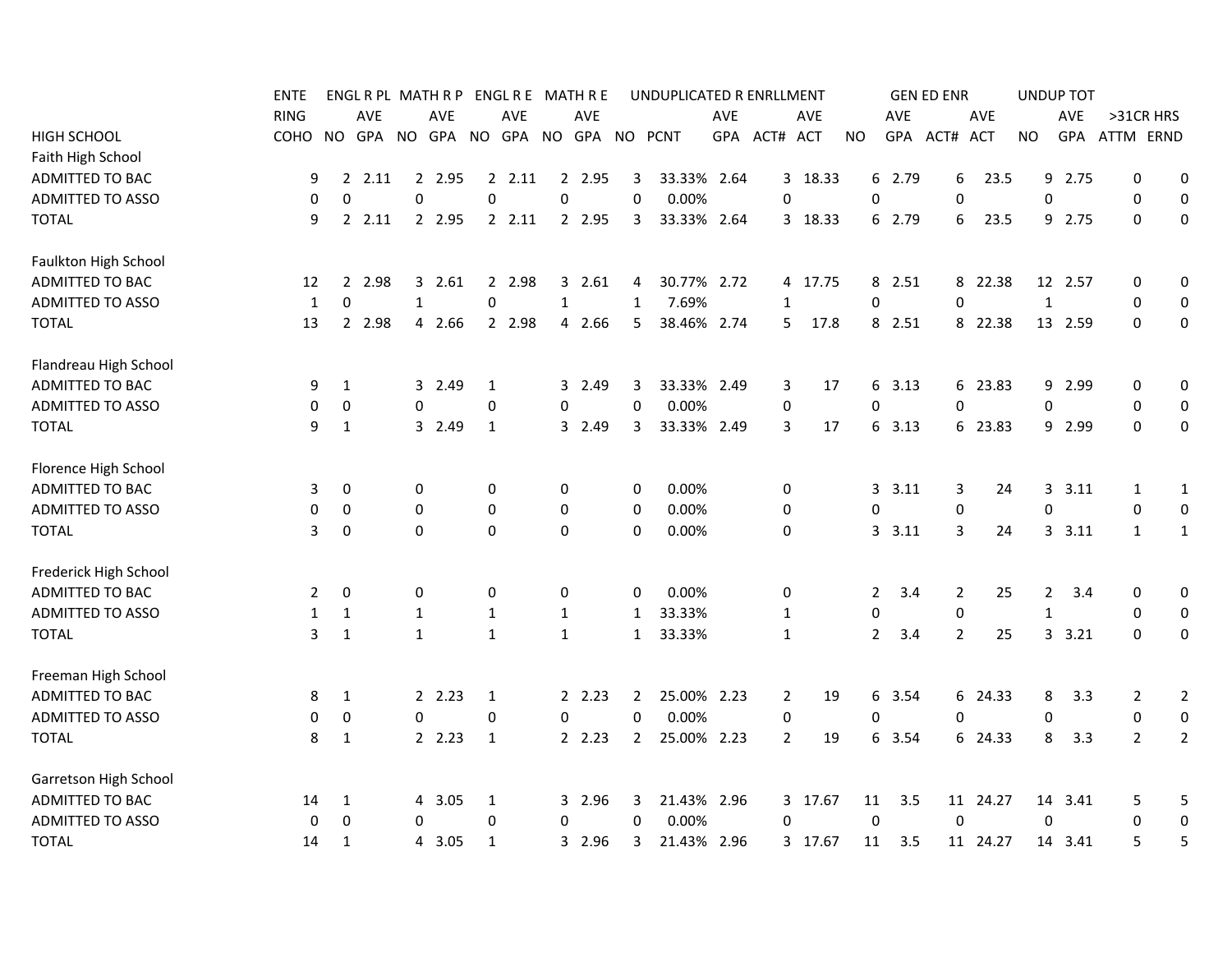|                            | <b>ENTE</b> |                     |         |              | ENGL R PL MATH R P |             |        |              | ENGL R E MATH R E  |   | UNDUPLICATED R ENRLLMENT |            |              |            |                  |            | <b>GEN ED ENR</b> |            |           |             | <b>UNDUP TOT</b> |              |                  |
|----------------------------|-------------|---------------------|---------|--------------|--------------------|-------------|--------|--------------|--------------------|---|--------------------------|------------|--------------|------------|------------------|------------|-------------------|------------|-----------|-------------|------------------|--------------|------------------|
|                            | <b>RING</b> |                     | AVE     |              | AVE                |             | AVE    |              | <b>AVE</b>         |   |                          | <b>AVE</b> |              | <b>AVE</b> |                  | <b>AVE</b> |                   | AVE        |           |             | <b>AVE</b>       | >31CR HRS    |                  |
| <b>HIGH SCHOOL</b>         | COHO        | NO.                 | GPA     |              | NO GPA NO          |             |        |              | GPA NO GPA NO PCNT |   |                          |            | GPA ACT# ACT |            | <b>NO</b>        |            | GPA ACT#          | <b>ACT</b> | <b>NO</b> |             | GPA              | ATTM ERND    |                  |
| Gayville-Volin High School |             |                     |         |              |                    |             |        |              |                    |   |                          |            |              |            |                  |            |                   |            |           |             |                  |              |                  |
| ADMITTED TO BAC            |             | 0<br>8              |         | $\mathbf{1}$ |                    | 0           |        | $\mathbf{1}$ |                    | 1 | 14.29%                   |            | 1            |            |                  | 6 2.61     |                   | 6 22.17    |           |             | 7 2.78           | 0            | 0                |
| ADMITTED TO ASSO           |             | 0<br>0              |         | 0            |                    | 0           |        | 0            |                    | 0 | 0.00%                    |            | 0            |            | 0                |            | 0                 |            |           | 0           |                  | 0            | $\mathbf 0$      |
| <b>TOTAL</b>               |             | 8<br>0              |         | $\mathbf{1}$ |                    | 0           |        | $\mathbf{1}$ |                    | 1 | 14.29%                   |            | $\mathbf{1}$ |            |                  | 6 2.61     |                   | 6 22.17    |           |             | 7 2.78           | 0            | 0                |
| Gettysburg High School     |             |                     |         |              |                    |             |        |              |                    |   |                          |            |              |            |                  |            |                   |            |           |             |                  |              |                  |
| ADMITTED TO BAC            |             | 5<br>0              |         | 0            |                    | 0           |        | 0            |                    | 0 | 0.00%                    |            | 0            |            |                  | $5$ 2.71   |                   | 5.<br>22.6 |           |             | 5 2.71           | 1            | 1                |
| <b>ADMITTED TO ASSO</b>    |             | 0<br>0              |         | $\mathbf 0$  |                    | $\mathbf 0$ |        | 0            |                    | 0 | 0.00%                    |            | 0            |            | 0                |            | $\Omega$          |            |           | 0           |                  | 0            | $\mathbf 0$      |
| <b>TOTAL</b>               |             | 5<br>$\mathbf 0$    |         | $\mathbf 0$  |                    | $\mathbf 0$ |        | $\mathbf 0$  |                    | 0 | 0.00%                    |            | 0            |            |                  | 52.71      |                   | 22.6<br>5. |           |             | 52.71            | $\mathbf{1}$ | 1                |
| Grant-Deuel High School    |             |                     |         |              |                    |             |        |              |                    |   |                          |            |              |            |                  |            |                   |            |           |             |                  |              |                  |
| ADMITTED TO BAC            |             | 3                   | 2, 2.16 | 1            |                    | 1           |        | 1            |                    | 1 | 33.33%                   |            | 0            |            | 2                | 3          | 2                 |            | 20        | 3           | 2.86             | 1            | 1                |
| <b>ADMITTED TO ASSO</b>    |             | 0<br>0              |         | $\mathbf{0}$ |                    | 0           |        | 0            |                    | 0 | 0.00%                    |            | 0            |            | 0                |            | 0                 |            |           | 0           |                  | 0            | 0                |
| <b>TOTAL</b>               |             | 3                   | 2, 2.16 | 1            |                    | 1           |        | $\mathbf{1}$ |                    | 1 | 33.33%                   |            | 0            |            | $\overline{2}$   | 3          | $\overline{2}$    |            | 20        | 3           | 2.86             | $\mathbf{1}$ | 1                |
| Great Plains Lutheran HS   |             |                     |         |              |                    |             |        |              |                    |   |                          |            |              |            |                  |            |                   |            |           |             |                  |              |                  |
| ADMITTED TO BAC            |             | 8<br>1              |         | 0            |                    | 1           |        | 0            |                    | 1 | 12.50%                   |            | 1            |            |                  | 7 3.26     |                   | 7 26.43    |           | 8           | 3.16             | 3            | 3                |
| <b>ADMITTED TO ASSO</b>    |             | 0<br>0              |         | 0            |                    | 0           |        | 0            |                    | 0 | 0.00%                    |            | 0            |            | $\Omega$         |            | $\Omega$          |            |           | 0           |                  | 0            | $\boldsymbol{0}$ |
| <b>TOTAL</b>               |             | 8<br>1              |         | 0            |                    | 1           |        | 0            |                    | 1 | 12.50%                   |            | 1            |            |                  | 7 3.26     |                   | 7 26.43    |           |             | 8 3.16           | 3            | 3                |
| Gregory High School        |             |                     |         |              |                    |             |        |              |                    |   |                          |            |              |            |                  |            |                   |            |           |             |                  |              |                  |
| ADMITTED TO BAC            |             | 0<br>7              |         |              | 32.62              | $\mathbf 0$ |        |              | 2.62<br>3          | 3 | 42.86% 2.62              |            |              | 3 18.33    |                  | 4 3.08     |                   | 4 24.25    |           | $7^{\circ}$ | 2.93             | $\mathbf{1}$ | $\mathbf{1}$     |
| <b>ADMITTED TO ASSO</b>    |             | 0<br>0              |         | $\mathbf 0$  |                    | $\mathbf 0$ |        | 0            |                    | 0 | 0.00%                    |            | 0            |            | 0                |            | $\mathbf 0$       |            |           | 0           |                  | 0            | $\boldsymbol{0}$ |
| <b>TOTAL</b>               |             | 0<br>$\overline{7}$ |         |              | 32.62              | 0           |        |              | 32.62              | 3 | 42.86% 2.62              |            |              | 3 18.33    |                  | 4 3.08     |                   | 4 24.25    |           |             | 7 2.93           | $\mathbf{1}$ | $\mathbf{1}$     |
| Groton Area High School    |             |                     |         |              |                    |             |        |              |                    |   |                          |            |              |            |                  |            |                   |            |           |             |                  |              |                  |
| ADMITTED TO BAC            |             | 28                  | 2 2.19  |              | 3 2.97             |             | 2 2.19 |              | 3 2.97             | 5 | 17.86% 2.65              |            | 5            | 20         |                  | 22 3.35    |                   | 22 25.27   |           |             | 27 3.23          | 7            | 7                |
| <b>ADMITTED TO ASSO</b>    |             | 0<br>1              |         | 1            |                    | 0           |        | 1            |                    | 1 | 3.57%                    |            | 1            |            | $\boldsymbol{0}$ |            | 0                 |            |           | 1           |                  | 0            | $\boldsymbol{0}$ |
| <b>TOTAL</b>               |             | 29                  | 2 2.19  |              | 4 2.95             |             | 2 2.19 |              | 4 2.95             | 6 | 21.43% 2.69              |            | 6            | 20         |                  | 22 3.35    |                   | 22 25.27   |           |             | 28 3.22          | 7            | $\overline{7}$   |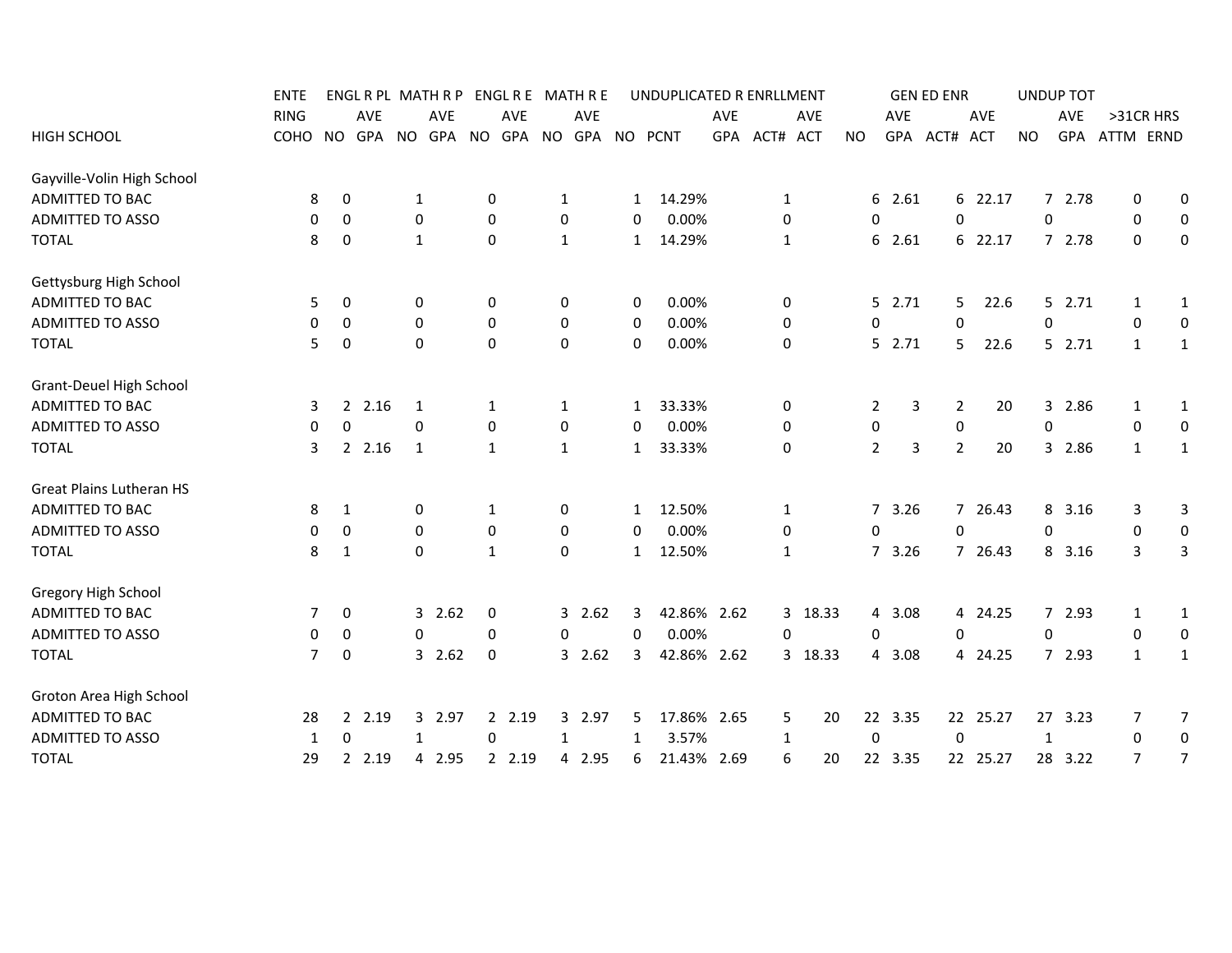|                              | <b>ENTE</b>      |              |            |                  | ENGL R PL MATH R P |                  | ENGL R E |              | MATH R E   |                | UNDUPLICATED R ENRLLMENT |     |                  |         |              |            | <b>GEN ED ENR</b> |            |              | <b>UNDUP TOT</b> |              |              |
|------------------------------|------------------|--------------|------------|------------------|--------------------|------------------|----------|--------------|------------|----------------|--------------------------|-----|------------------|---------|--------------|------------|-------------------|------------|--------------|------------------|--------------|--------------|
|                              | <b>RING</b>      |              | <b>AVE</b> |                  | AVE                |                  | AVE      |              | <b>AVE</b> |                |                          | AVE |                  | AVE     |              | AVE        |                   | AVE        |              | AVE              | >31CR HRS    |              |
| <b>HIGH SCHOOL</b>           | COHO             | <b>NO</b>    | <b>GPA</b> | <b>NO</b>        | GPA                | <b>NO</b>        | GPA      |              | NO GPA     |                | NO PCNT                  | GPA | ACT# ACT         |         | NO           | <b>GPA</b> | ACT#              | <b>ACT</b> | <b>NO</b>    | GPA              | ATTM ERND    |              |
| Hamlin High School           |                  |              |            |                  |                    |                  |          |              |            |                |                          |     |                  |         |              |            |                   |            |              |                  |              |              |
| ADMITTED TO BAC              | 10               | 0            |            | 0                |                    | 0                |          | 0            |            | 0              | 0.00%                    |     | $\pmb{0}$        |         | 10           | 2.85       | 10                | 23.1       | 10           | 2.85             | 3            | 3            |
| <b>ADMITTED TO ASSO</b>      | 0                | $\mathbf 0$  |            | $\boldsymbol{0}$ |                    | $\boldsymbol{0}$ |          | 0            |            | 0              | 0.00%                    |     | $\boldsymbol{0}$ |         | $\mathbf 0$  |            | $\mathbf 0$       |            | $\pmb{0}$    |                  | 0            | $\pmb{0}$    |
| <b>TOTAL</b>                 | 10               | 0            |            | $\mathbf 0$      |                    | $\pmb{0}$        |          | 0            |            | $\mathbf 0$    | 0.00%                    |     | $\mathbf 0$      |         | 10           | 2.85       | 10                | 23.1       |              | 10 2.85          | 3            | 3            |
| Hanson High School           |                  |              |            |                  |                    |                  |          |              |            |                |                          |     |                  |         |              |            |                   |            |              |                  |              |              |
| ADMITTED TO BAC              | 6                | 2            | 2.63       | 1                |                    | 2                | 2.63     | 1            |            | 2              | 28.57% 2.63              |     | 2                | 19.5    |              | 4 1.94     |                   | 4 23.25    |              | 6 2.14           | 0            | 0            |
| <b>ADMITTED TO ASSO</b>      | 1                | 0            |            | 0                |                    | 0                |          | 0            |            | $\Omega$       | 0.00%                    |     | 0                |         | $\mathbf{1}$ |            | $\mathbf{1}$      |            | $\mathbf{1}$ |                  | 0            | 0            |
| <b>TOTAL</b>                 | 7                |              | 2 2.63     | 1                |                    |                  | 2.63     | 1            |            | $\mathbf{2}$   | 28.57% 2.63              |     | $\overline{2}$   | 19.5    |              | 52.27      | 5                 | 22         |              | 72.36            | $\Omega$     | 0            |
| Harding County High School   |                  |              |            |                  |                    |                  |          |              |            |                |                          |     |                  |         |              |            |                   |            |              |                  |              |              |
| ADMITTED TO BAC              | 5                | 0            |            | 1                |                    | 0                |          | 1            |            | 1              | 20.00%                   |     | $\mathbf{1}$     |         | 4            | 3.07       | 4                 | 24.5       |              | $5$ 3.12         | 0            | 0            |
| <b>ADMITTED TO ASSO</b>      | 0                | 0            |            | 0                |                    | 0                |          | 0            |            | 0              | 0.00%                    |     | 0                |         | 0            |            | 0                 |            | 0            |                  | 0            | 0            |
| <b>TOTAL</b>                 | 5                | 0            |            | $\mathbf{1}$     |                    | $\mathbf 0$      |          | $\mathbf{1}$ |            | $\mathbf{1}$   | 20.00%                   |     | $\mathbf{1}$     |         |              | 4 3.07     | 4                 | 24.5       |              | 5, 3.12          | $\mathbf 0$  | 0            |
| Harrisburg High School       |                  |              |            |                  |                    |                  |          |              |            |                |                          |     |                  |         |              |            |                   |            |              |                  |              |              |
| ADMITTED TO BAC              | 37               | 1            |            |                  | 4 2.18             | $\mathbf 1$      |          |              | 32.01      | 4              | 10.81% 1.96              |     | 4                | 19      |              | 33 3.34    |                   | 33 24.27   |              | 37 3.22          | 6            | 6            |
| <b>ADMITTED TO ASSO</b>      | $\boldsymbol{0}$ | $\mathbf 0$  |            | $\mathbf 0$      |                    | $\mathbf 0$      |          | 0            |            | $\Omega$       | 0.00%                    |     | 0                |         | $\mathbf 0$  |            | $\mathbf 0$       |            | $\pmb{0}$    |                  | 0            | 0            |
| <b>TOTAL</b>                 | 37               | $\mathbf{1}$ |            |                  | 4 2.18             | 1                |          |              | 32.01      | 4              | 10.81% 1.96              |     | 4                | 19      |              | 33 3.34    |                   | 33 24.27   |              | 37 3.22          | 6            | 6            |
| Herreid High School          |                  |              |            |                  |                    |                  |          |              |            |                |                          |     |                  |         |              |            |                   |            |              |                  |              |              |
| ADMITTED TO BAC              | 5                | 0            |            |                  | 2 1.96             | 0                |          |              | 2 1.96     | 2              | 40.00% 1.96              |     | $\mathbf{2}$     | 17.5    |              | 3 3.66     |                   | 3 21.67    |              | 5 3.07           | $\mathbf{1}$ | $\mathbf{1}$ |
| <b>ADMITTED TO ASSO</b>      | 0                | 0            |            | $\mathbf 0$      |                    | $\Omega$         |          | 0            |            | $\Omega$       | 0.00%                    |     | 0                |         | 0            |            | 0                 |            | 0            |                  | 0            | 0            |
| <b>TOTAL</b>                 | 5                | 0            |            |                  | 2 1.96             | 0                |          |              | 2 1.96     | $\overline{2}$ | 40.00% 1.96              |     | $\overline{2}$   | 17.5    |              | 3 3.66     |                   | 3 21.67    |              | 5 3.07           | $\mathbf{1}$ | $\mathbf{1}$ |
| Highmore-Harrold High School |                  |              |            |                  |                    |                  |          |              |            |                |                          |     |                  |         |              |            |                   |            |              |                  |              |              |
| ADMITTED TO BAC              | 5                | 0            |            | 1                |                    | 0                |          | 1            |            | 1              | 20.00%                   |     | 1                |         | 4            | 3.06       |                   | 4 23.75    |              | 5 2.86           | 3            | 3            |
| <b>ADMITTED TO ASSO</b>      | 0                | 0            |            | 0                |                    | $\pmb{0}$        |          | $\pmb{0}$    |            | 0              | 0.00%                    |     | $\pmb{0}$        |         | 0            |            | 0                 |            | 0            |                  | 0            | $\bf{0}$     |
| <b>TOTAL</b>                 | 5                | $\mathbf 0$  |            | $\mathbf{1}$     |                    | $\pmb{0}$        |          | $\mathbf{1}$ |            | $\mathbf{1}$   | 20.00%                   |     | $\mathbf{1}$     |         | 4            | 3.06       |                   | 4 23.75    |              | 5 2.86           | 3            | 3            |
| Hill City High School        |                  |              |            |                  |                    |                  |          |              |            |                |                          |     |                  |         |              |            |                   |            |              |                  |              |              |
| ADMITTED TO BAC              | 10               | 1            |            |                  | 3 2.92             | 1                |          |              | 2 3.18     | 2              | 18.18% 3.18              |     | $\overline{2}$   | 17      | 8            | 3.03       | 8                 | 24.5       |              | 10 3.05          | 3            | 3            |
| <b>ADMITTED TO ASSO</b>      | 1                | 1            |            | $\mathbf{1}$     |                    | 1                |          | 1            |            | 1              | 9.09%                    |     | $\mathbf{1}$     |         | 0            |            | $\Omega$          |            | $\mathbf{1}$ |                  | $\mathbf 0$  | 0            |
| <b>TOTAL</b>                 | 11               |              | 2, 3.12    |                  | 4 2.95             |                  | 2, 3.12  |              | 3, 3.14    | 3              | 27.27% 3.14              |     |                  | 3 17.33 | 8            | 3.03       | 8                 | 24.5       |              | 11 3.05          | 3            | 3            |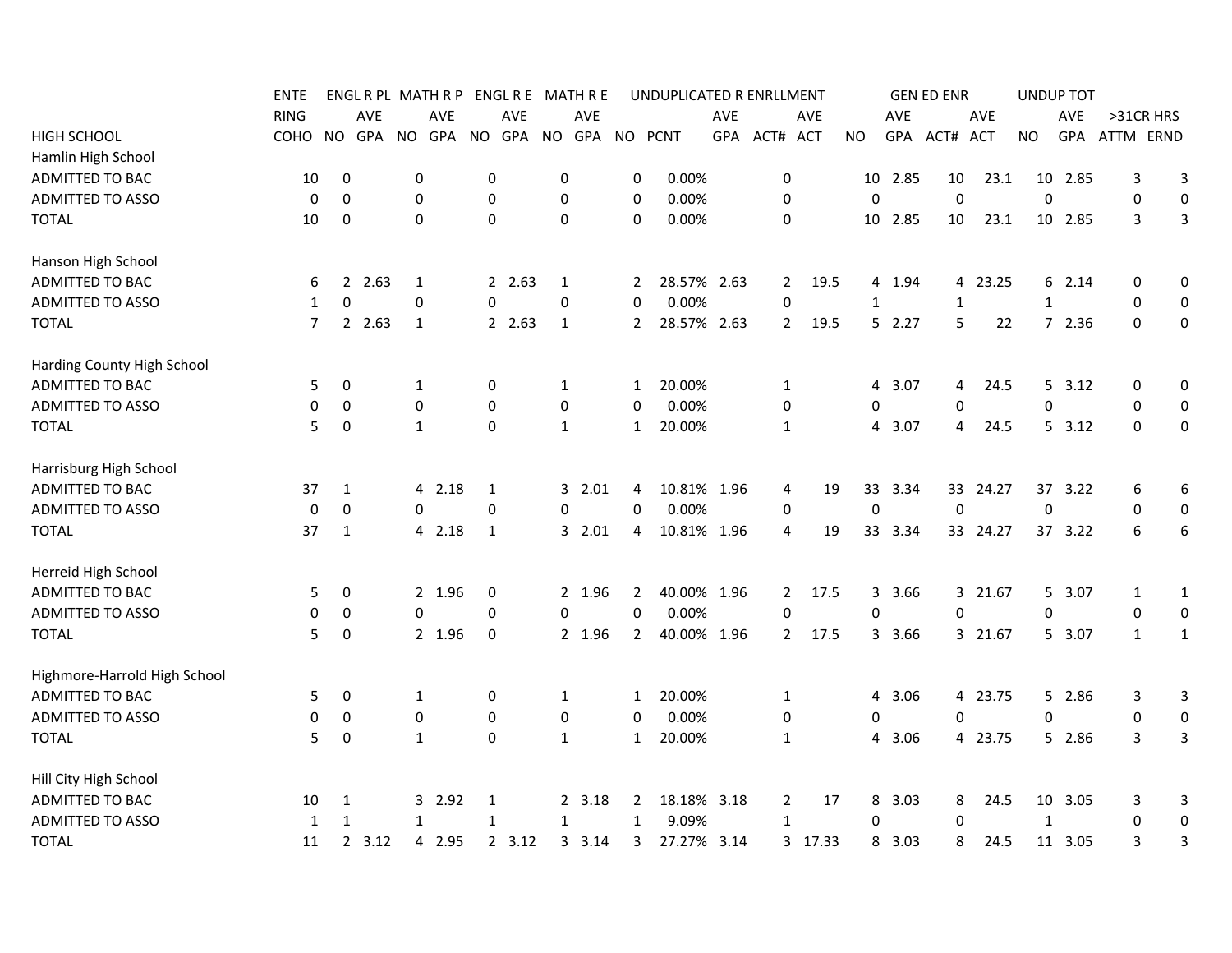|                              | <b>ENTE</b> |                     |                        |                                | ENGL R PL MATH R P |              | ENGL R E MATH R E  |              |            |              | UNDUPLICATED R ENRLLMENT |                |                |            |                |            | <b>GEN ED ENR</b> |            |              | <b>UNDUP TOT</b>       |                |                  |
|------------------------------|-------------|---------------------|------------------------|--------------------------------|--------------------|--------------|--------------------|--------------|------------|--------------|--------------------------|----------------|----------------|------------|----------------|------------|-------------------|------------|--------------|------------------------|----------------|------------------|
|                              | <b>RING</b> |                     | AVE                    |                                | <b>AVE</b>         |              | <b>AVE</b>         |              | <b>AVE</b> |              |                          | <b>AVE</b>     |                | <b>AVE</b> |                | <b>AVE</b> |                   | AVE        |              | AVE                    | >31CR HRS      |                  |
| <b>HIGH SCHOOL</b>           | COHO        | NO.                 |                        |                                | GPA NO GPA NO      |              | GPA NO GPA NO PCNT |              |            |              |                          |                | GPA ACT# ACT   |            | NO.            |            | GPA ACT#          | <b>ACT</b> | <b>NO</b>    |                        | GPA ATTM ERND  |                  |
| Hitchcock-Tulare High School |             |                     |                        |                                |                    |              |                    |              |            |              |                          |                |                |            |                |            |                   |            |              |                        |                |                  |
| ADMITTED TO BAC              |             | 0<br>8              |                        | 1                              |                    | 0            |                    | $\mathbf{1}$ |            | 1            | 12.50%                   |                | 1              |            | 7              | 3.2        |                   | 7 25.86    |              | 8 3.21                 | 3              | 3                |
| <b>ADMITTED TO ASSO</b>      |             | 0<br>0              |                        | 0                              |                    | 0            |                    | 0            |            | 0            | 0.00%                    |                | 0              |            | 0              |            | 0                 |            |              | 0                      | 0              | 0                |
| <b>TOTAL</b>                 |             | 8<br>0              |                        | 1                              |                    | 0            |                    | $\mathbf{1}$ |            | 1            | 12.50%                   |                | 1              |            | $\overline{7}$ | 3.2        |                   | 7 25.86    |              | 8<br>3.21              | 3              | 3                |
| Home Schooled                |             |                     |                        |                                |                    |              |                    |              |            |              |                          |                |                |            |                |            |                   |            |              |                        |                |                  |
| ADMITTED TO BAC              | 20          | 1                   |                        |                                | 2 3.64             | 1            |                    |              | 2 3.64     | 2            | 9.09% 3.64               |                | $2^{\circ}$    | 19.5       |                | 18 3.39    |                   | 18 27.17   |              | 20 3.41                | 5              | 4                |
| <b>ADMITTED TO ASSO</b>      |             | $\overline{2}$<br>0 |                        |                                | 2, 3.15            | 0            |                    |              | 2, 3.15    | 2            | 9.09%                    | 3.15           | 2              | 20.5       | $\mathbf 0$    |            | 0                 |            |              | $\overline{2}$<br>3.15 | $\mathbf 0$    | $\boldsymbol{0}$ |
| <b>TOTAL</b>                 | 22          | $\mathbf{1}$        |                        |                                | 4 3.32             | $\mathbf{1}$ |                    |              | 4 3.32     | 4            | 18.18% 3.32              |                | 4              | 20         |                | 18 3.39    |                   | 18 27.17   |              | 22 3.38                | 5              | 4                |
| Hot Springs High School      |             |                     |                        |                                |                    |              |                    |              |            |              |                          |                |                |            |                |            |                   |            |              |                        |                |                  |
| ADMITTED TO BAC              |             | 7<br>1              |                        | 1                              |                    |              | 2 1.95             | 1            |            | 2            | 28.57% 1.95              |                | 2              | 19.5       |                | 5, 3.31    | 5.                | 23.2       |              | 7, 3.13                | 1              | 1                |
| <b>ADMITTED TO ASSO</b>      |             | 0<br>0              |                        | 0                              |                    | 0            |                    | 0            |            | 0            | 0.00%                    |                | 0              |            | 0              |            | 0                 |            |              | 0                      | 0              | $\mathbf 0$      |
| <b>TOTAL</b>                 |             | 7<br>$\mathbf{1}$   |                        | 1                              |                    |              | 2 1.95             | 1            |            | $\mathbf{2}$ | 28.57% 1.95              |                | $2^{\circ}$    | 19.5       |                | 5 3.31     | 5.                | 23.2       |              | 73.13                  | $\mathbf{1}$   | 1                |
| Hoven High School            |             |                     |                        |                                |                    |              |                    |              |            |              |                          |                |                |            |                |            |                   |            |              |                        |                |                  |
| ADMITTED TO BAC              |             | 5<br>$\mathbf{1}$   |                        | 0                              |                    | 1            |                    | 0            |            | 1            | 16.67%                   |                | 1              |            | 4              | 3.05       | 4                 | 26         |              | 5 2.94                 | 2              | $\overline{2}$   |
| <b>ADMITTED TO ASSO</b>      |             | 1<br>1              |                        | 1                              |                    | 0            |                    | $\mathbf{1}$ |            | 1            | 16.67%                   |                | 1              |            | 0              |            | 0                 |            | $\mathbf{1}$ |                        | $\mathbf 0$    | $\boldsymbol{0}$ |
| <b>TOTAL</b>                 |             | 6<br>$\overline{2}$ |                        | $\overline{2}$<br>$\mathbf{1}$ |                    | $\mathbf{1}$ |                    | $\mathbf{1}$ |            | $\mathbf{2}$ | 33.33%                   | $\overline{2}$ | $\overline{2}$ | 16         | 4              | 3.05       | 4                 | 26         |              | 6 2.73                 | $\overline{2}$ | $\overline{2}$   |
| Howard High School           |             |                     |                        |                                |                    |              |                    |              |            |              |                          |                |                |            |                |            |                   |            |              |                        |                |                  |
| <b>ADMITTED TO BAC</b>       |             | 6                   | 2.24                   | 1                              |                    |              | 2.24               | 1            |            | 2            | 33.33% 2.24              |                | 2              | 18         |                | 4 3.28     |                   | 4 23.75    |              | 6 2.96                 | 2              | $\overline{2}$   |
| ADMITTED TO ASSO             |             | 0                   | 0                      | 0                              |                    | 0            |                    | 0            |            | 0            | 0.00%                    |                | $\pmb{0}$      |            | 0              |            | 0                 |            |              | 0                      | 0              | $\boldsymbol{0}$ |
| <b>TOTAL</b>                 |             | 6                   | 2.24<br>$\overline{2}$ | $\mathbf{1}$                   |                    |              | 2 2.24             | $\mathbf{1}$ |            | $\mathbf{2}$ | 33.33% 2.24              |                | $\overline{2}$ | 18         | 4              | 3.28       |                   | 4 23.75    |              | 6 2.96                 | $\overline{2}$ | $\overline{2}$   |
| Hurley High School           |             |                     |                        |                                |                    |              |                    |              |            |              |                          |                |                |            |                |            |                   |            |              |                        |                |                  |
| ADMITTED TO BAC              |             | 3<br>0              |                        | 1                              |                    | 0            |                    | 0            |            | 0            | 0.00%                    |                | 0              |            | 3              | 2.79       | 3                 | 20         |              | 3<br>2.79              | 1              | 1                |
| ADMITTED TO ASSO             |             | 0<br>0              |                        | 0                              |                    | 0            |                    | 0            |            | 0            | 0.00%                    |                | 0              |            | 0              |            | 0                 |            |              | 0                      | 0              | 0                |
| <b>TOTAL</b>                 |             | 3<br>0              |                        | $\mathbf{1}$                   |                    | $\mathbf 0$  |                    | 0            |            | 0            | 0.00%                    |                | 0              |            |                | 3 2.79     | 3                 | 20         |              | 3 2.79                 | $\mathbf{1}$   | 1                |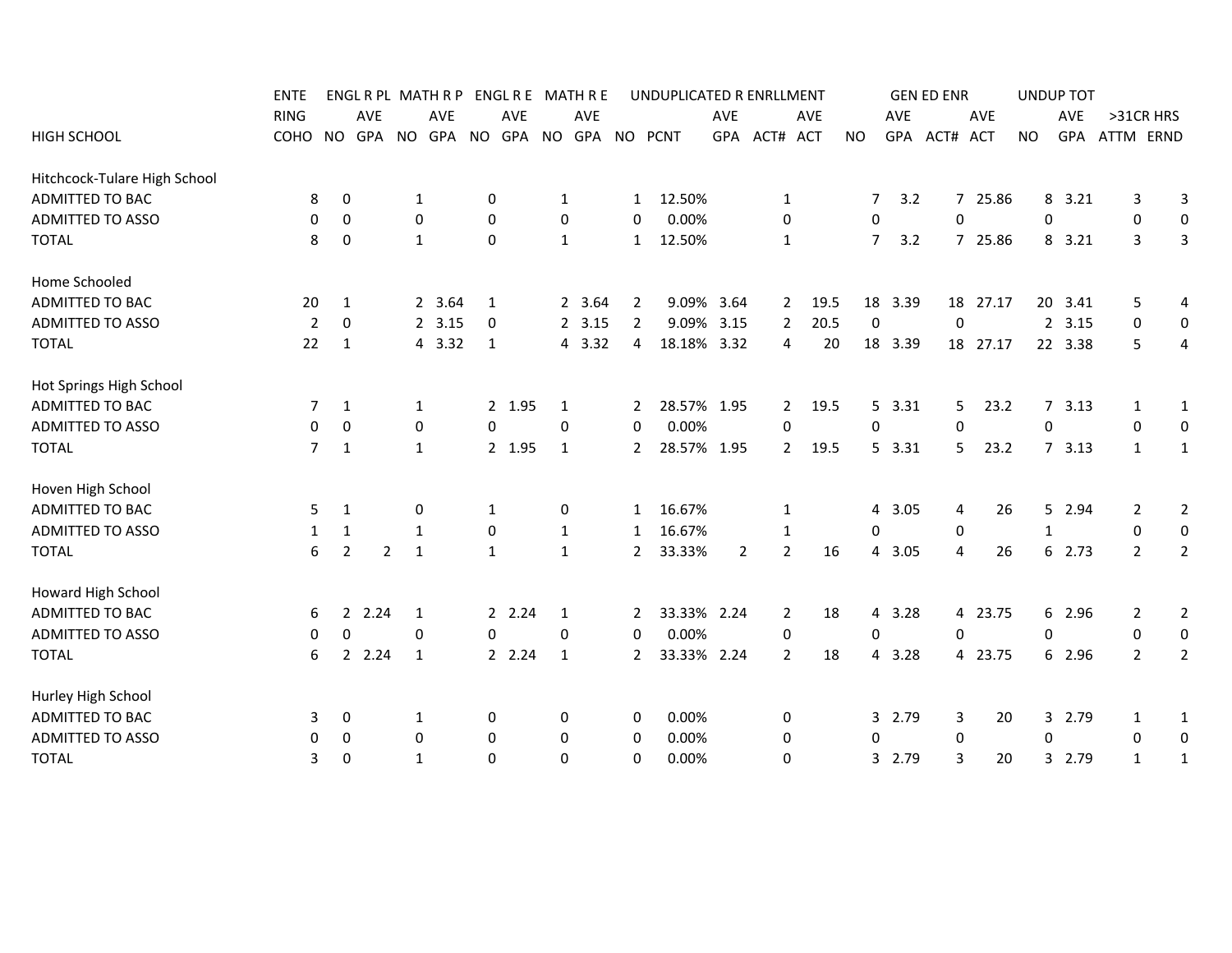|                               | <b>ENTE</b> |                  |         |              | ENGL R PL MATH R P |                  | ENGL R E MATH R E |                |         |              | UNDUPLICATED R ENRLLMENT |             |                |          |              |            | <b>GEN ED ENR</b> |            |              | <b>UNDUP TOT</b> |                |                  |
|-------------------------------|-------------|------------------|---------|--------------|--------------------|------------------|-------------------|----------------|---------|--------------|--------------------------|-------------|----------------|----------|--------------|------------|-------------------|------------|--------------|------------------|----------------|------------------|
|                               | <b>RING</b> |                  | AVE     |              | AVE                |                  | <b>AVE</b>        |                | AVE     |              |                          | AVE         |                | AVE      |              | <b>AVE</b> |                   | AVE        |              | AVE              | >31CR HRS      |                  |
| <b>HIGH SCHOOL</b>            | COHO        | <b>NO</b>        | GPA     |              | NO GPA NO          |                  | GPA               | <b>NO</b>      | GPA     |              | NO PCNT                  | <b>GPA</b>  | ACT# ACT       |          | NO.          | <b>GPA</b> | ACT#              | <b>ACT</b> | NO.          | GPA              | ATTM ERND      |                  |
| Huron High School             |             |                  |         |              |                    |                  |                   |                |         |              |                          |             |                |          |              |            |                   |            |              |                  |                |                  |
| ADMITTED TO BAC               | 53          |                  | 11 2.92 | 17           | 2.42               | 10               | 2.86              | 14             | 2.38    | 17           |                          | 31.48% 2.43 |                | 17 18.24 | 36           | 2.97       | 36                | 23.39      |              | 53 2.82          | 6              | 6                |
| <b>ADMITTED TO ASSO</b>       | 1           | 0                |         | $\mathbf 0$  |                    | $\mathbf 0$      |                   | 0              |         | $\mathbf 0$  | 0.00%                    |             | $\mathbf 0$    |          | $\mathbf{1}$ |            | $\mathbf{1}$      |            | $\mathbf{1}$ |                  | $\mathbf 0$    | $\mathbf 0$      |
| <b>TOTAL</b>                  | 54          |                  |         |              | 11  2.92  17  2.42 |                  | 10 2.86           |                | 14 2.38 | 17           |                          | 31.48% 2.43 |                | 17 18.24 | 37           | 3          | 37                | 23.22      |              | 54 2.84          | 6              | 6                |
| Ipswich High School           |             |                  |         |              |                    |                  |                   |                |         |              |                          |             |                |          |              |            |                   |            |              |                  |                |                  |
| ADMITTED TO BAC               | 9           | $\mathbf{1}$     |         | $\mathbf{1}$ |                    | 1                |                   | 0              |         | $\mathbf{1}$ | 11.11%                   |             | 1              |          | 8            | 3.43       | 8                 | 23.63      | 9            | 3.32             | 2              | $\overline{2}$   |
| <b>ADMITTED TO ASSO</b>       | 0           | $\boldsymbol{0}$ |         | 0            |                    | $\mathbf 0$      |                   | 0              |         | 0            | 0.00%                    |             | $\pmb{0}$      |          | 0            |            | 0                 |            | 0            |                  | 0              | 0                |
| <b>TOTAL</b>                  | 9           | $\mathbf{1}$     |         | $\mathbf{1}$ |                    | $\mathbf{1}$     |                   | 0              |         | $\mathbf{1}$ | 11.11%                   |             | $\mathbf{1}$   |          |              | 8 3.43     |                   | 8 23.63    |              | 9 3.32           | $\overline{2}$ | $\overline{2}$   |
| Irene-Wakonda High School     |             |                  |         |              |                    |                  |                   |                |         |              |                          |             |                |          |              |            |                   |            |              |                  |                |                  |
| <b>ADMITTED TO BAC</b>        | 7           | 1                |         | 0            |                    | 1                |                   | 0              |         | 1            | 14.29%                   |             | 1              |          | 6            | 3.1        |                   | 6 22.83    |              | 72.75            | $\mathbf{1}$   | 1                |
| ADMITTED TO ASSO              | 0           | 0                |         | 0            |                    | $\pmb{0}$        |                   | 0              |         | 0            | 0.00%                    |             | 0              |          | 0            |            | 0                 |            | 0            |                  | $\mathbf 0$    | $\mathbf 0$      |
| <b>TOTAL</b>                  | 7           | $\mathbf{1}$     |         | $\Omega$     |                    | $\mathbf{1}$     |                   | 0              |         | $\mathbf{1}$ | 14.29%                   |             | 1              |          | 6            | 3.1        |                   | 6 22.83    |              | 72.75            | $\mathbf{1}$   | 1                |
| James Valley Christian School |             |                  |         |              |                    |                  |                   |                |         |              |                          |             |                |          |              |            |                   |            |              |                  |                |                  |
| ADMITTED TO BAC               | 3           | 0                |         | 1            |                    | 0                |                   | 1              |         | $\mathbf{1}$ | 33.33%                   |             | 1              |          |              | 2 1.48     | $\overline{2}$    | 23         |              | 3 1.87           | 0              | $\mathbf 0$      |
| <b>ADMITTED TO ASSO</b>       | 0           | 0                |         | 0            |                    | 0                |                   | 0              |         | 0            | 0.00%                    |             | $\mathbf 0$    |          | 0            |            | 0                 |            | 0            |                  | 0              | $\mathbf 0$      |
| <b>TOTAL</b>                  | 3           | 0                |         | 1            |                    | $\mathbf 0$      |                   | $\mathbf{1}$   |         | $\mathbf{1}$ | 33.33%                   |             | 1              |          |              | 2 1.48     | $\overline{2}$    | 23         |              | 3 1.87           | 0              | 0                |
| Jones County High School      |             |                  |         |              |                    |                  |                   |                |         |              |                          |             |                |          |              |            |                   |            |              |                  |                |                  |
| ADMITTED TO BAC               | 5           | 0                |         | 1            |                    | 0                |                   | $\mathbf{1}$   |         | $\mathbf{1}$ | 20.00%                   |             | 1              |          |              | 3 2.91     | 3                 | 25         |              | 4 3.09           | 1              | 0                |
| ADMITTED TO ASSO              | 1           | 0                |         | 0            |                    | 0                |                   | 0              |         | 0            | 0.00%                    |             | $\mathbf 0$    |          | 1            |            | $\mathbf{1}$      |            | 1            |                  | 0              | 0                |
| <b>TOTAL</b>                  | 6           | 0                |         | $\mathbf{1}$ |                    | $\mathbf 0$      |                   | $\mathbf{1}$   |         | $\mathbf{1}$ | 20.00%                   |             | 1              |          |              | 4 2.85     |                   | 4 24.25    |              | 5 3.01           | $\mathbf{1}$   | $\boldsymbol{0}$ |
| Kadoka Area High School       |             |                  |         |              |                    |                  |                   |                |         |              |                          |             |                |          |              |            |                   |            |              |                  |                |                  |
| ADMITTED TO BAC               | 7           | 1                |         | 1            |                    | 1                |                   | $\mathbf{1}$   |         | 1            | 14.29%                   |             | 1              |          |              | 6 2.81     | 6                 | 22.5       |              | 7 2.81           | 0              | 0                |
| <b>ADMITTED TO ASSO</b>       | 0           | 0                |         | $\mathbf 0$  |                    | $\pmb{0}$        |                   | 0              |         | 0            | 0.00%                    |             | 0              |          | 0            |            | 0                 |            | 0            |                  | 0              | 0                |
| <b>TOTAL</b>                  | 7           | 1                |         | $\mathbf{1}$ |                    | $\mathbf{1}$     |                   | $\mathbf{1}$   |         | $\mathbf{1}$ | 14.29%                   |             | 1              |          |              | 6 2.81     | 6                 | 22.5       |              | 72.81            | 0              | 0                |
| Kimball High School           |             |                  |         |              |                    |                  |                   |                |         |              |                          |             |                |          |              |            |                   |            |              |                  |                |                  |
| ADMITTED TO BAC               | 5           | 1                |         | 1            |                    | 1                |                   | $\overline{2}$ | 2.5     | 2            | 40.00%                   | 2.5         | $\overline{2}$ | 17.5     |              | 3 3.65     | 3                 | 26         |              | 5 3.36           | 2              | $\overline{2}$   |
| <b>ADMITTED TO ASSO</b>       | 0           | 0                |         | $\mathbf 0$  |                    | $\boldsymbol{0}$ |                   | 0              |         | 0            | 0.00%                    |             | $\mathbf 0$    |          | 0            |            | 0                 |            | 0            |                  | 0              | $\pmb{0}$        |
| <b>TOTAL</b>                  | 5           | $\mathbf{1}$     |         | $\mathbf{1}$ |                    | $\mathbf{1}$     |                   | $\mathbf{2}$   | 2.5     | 2            | 40.00%                   | 2.5         | 2              | 17.5     |              | 3 3.65     | 3                 | 26         |              | 5 3.36           | $\overline{2}$ | $\overline{2}$   |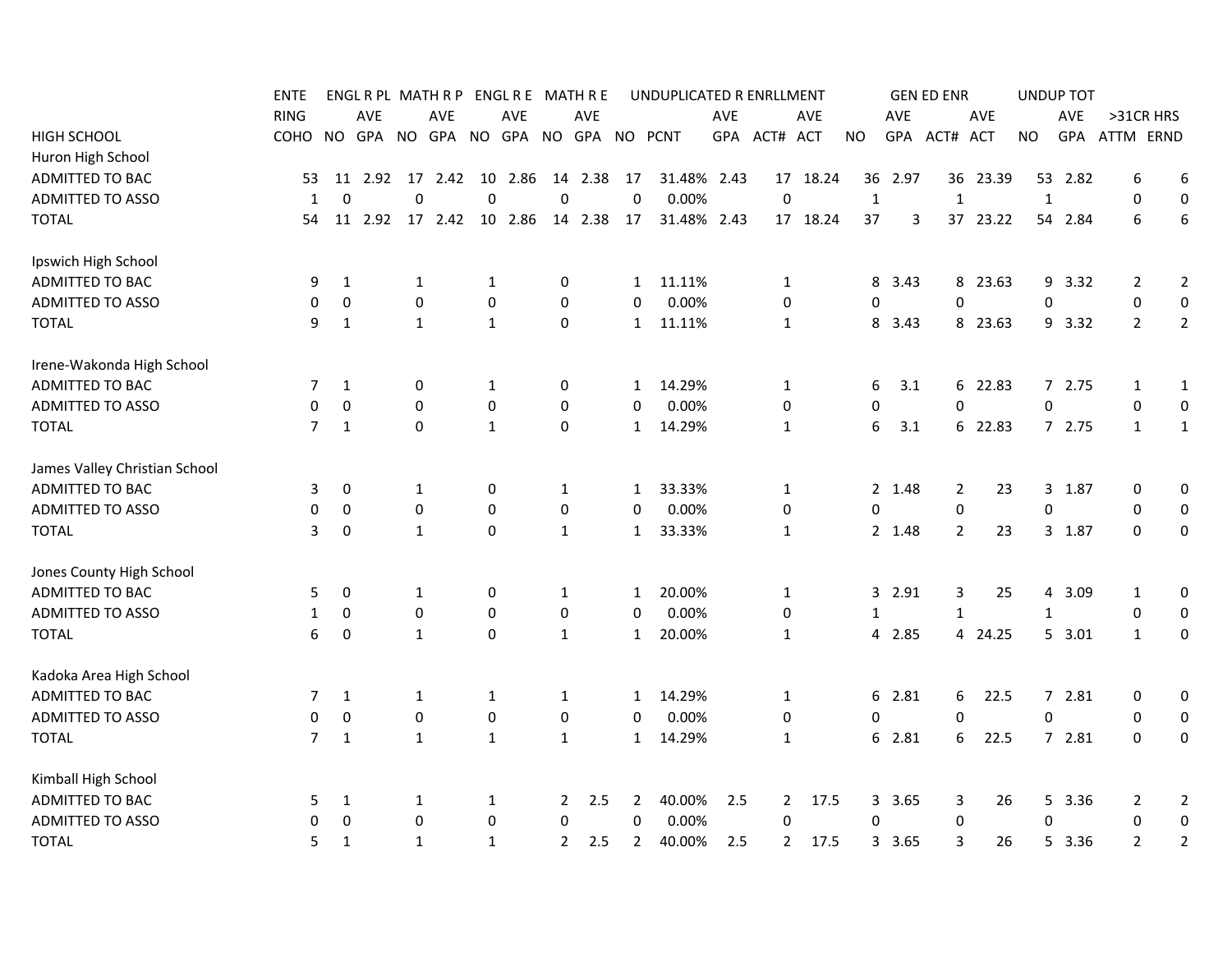| <b>ENTE</b> |                                                                                                            |                                                                                                                   |                                         |                                                                                                                                                                                              |            |                                                                                                         |                                             |                                                                                                                                |                                                                                                      |                                                                                                                                                            |                                                                                                                 |                                                                                                      |                                                                                                                                                                 |                                                     |                                                                            |                                                                                                                              |                                                                                                                |                                                                                                             |                                                                                                                                                                                                                              |
|-------------|------------------------------------------------------------------------------------------------------------|-------------------------------------------------------------------------------------------------------------------|-----------------------------------------|----------------------------------------------------------------------------------------------------------------------------------------------------------------------------------------------|------------|---------------------------------------------------------------------------------------------------------|---------------------------------------------|--------------------------------------------------------------------------------------------------------------------------------|------------------------------------------------------------------------------------------------------|------------------------------------------------------------------------------------------------------------------------------------------------------------|-----------------------------------------------------------------------------------------------------------------|------------------------------------------------------------------------------------------------------|-----------------------------------------------------------------------------------------------------------------------------------------------------------------|-----------------------------------------------------|----------------------------------------------------------------------------|------------------------------------------------------------------------------------------------------------------------------|----------------------------------------------------------------------------------------------------------------|-------------------------------------------------------------------------------------------------------------|------------------------------------------------------------------------------------------------------------------------------------------------------------------------------------------------------------------------------|
| <b>RING</b> | <b>AVE</b>                                                                                                 |                                                                                                                   | <b>AVE</b>                              |                                                                                                                                                                                              | <b>AVE</b> |                                                                                                         | <b>AVE</b>                                  |                                                                                                                                |                                                                                                      | <b>AVE</b>                                                                                                                                                 |                                                                                                                 | <b>AVE</b>                                                                                           |                                                                                                                                                                 | <b>AVE</b>                                          |                                                                            | AVE                                                                                                                          |                                                                                                                | <b>AVE</b>                                                                                                  | >31CR HRS                                                                                                                                                                                                                    |
|             | GPA                                                                                                        |                                                                                                                   |                                         |                                                                                                                                                                                              |            |                                                                                                         |                                             |                                                                                                                                |                                                                                                      |                                                                                                                                                            |                                                                                                                 |                                                                                                      | NO.                                                                                                                                                             |                                                     |                                                                            | ACT                                                                                                                          | <b>NO</b>                                                                                                      |                                                                                                             | ATTM ERND                                                                                                                                                                                                                    |
|             |                                                                                                            |                                                                                                                   |                                         |                                                                                                                                                                                              |            |                                                                                                         |                                             |                                                                                                                                |                                                                                                      |                                                                                                                                                            |                                                                                                                 |                                                                                                      |                                                                                                                                                                 |                                                     |                                                                            |                                                                                                                              |                                                                                                                |                                                                                                             |                                                                                                                                                                                                                              |
|             |                                                                                                            |                                                                                                                   |                                         |                                                                                                                                                                                              |            |                                                                                                         |                                             |                                                                                                                                |                                                                                                      |                                                                                                                                                            |                                                                                                                 |                                                                                                      |                                                                                                                                                                 |                                                     |                                                                            |                                                                                                                              |                                                                                                                |                                                                                                             | 0<br>0                                                                                                                                                                                                                       |
|             |                                                                                                            |                                                                                                                   |                                         |                                                                                                                                                                                              |            |                                                                                                         |                                             |                                                                                                                                |                                                                                                      |                                                                                                                                                            |                                                                                                                 |                                                                                                      |                                                                                                                                                                 |                                                     |                                                                            |                                                                                                                              |                                                                                                                |                                                                                                             | 0<br>$\mathbf 0$                                                                                                                                                                                                             |
|             |                                                                                                            |                                                                                                                   | 0.7                                     |                                                                                                                                                                                              |            |                                                                                                         |                                             |                                                                                                                                |                                                                                                      |                                                                                                                                                            |                                                                                                                 |                                                                                                      |                                                                                                                                                                 |                                                     |                                                                            |                                                                                                                              |                                                                                                                |                                                                                                             | $\mathbf 0$<br>0                                                                                                                                                                                                             |
|             |                                                                                                            |                                                                                                                   |                                         |                                                                                                                                                                                              |            |                                                                                                         |                                             |                                                                                                                                |                                                                                                      |                                                                                                                                                            |                                                                                                                 |                                                                                                      |                                                                                                                                                                 |                                                     |                                                                            |                                                                                                                              |                                                                                                                |                                                                                                             |                                                                                                                                                                                                                              |
|             |                                                                                                            |                                                                                                                   |                                         |                                                                                                                                                                                              |            |                                                                                                         |                                             |                                                                                                                                |                                                                                                      |                                                                                                                                                            |                                                                                                                 |                                                                                                      |                                                                                                                                                                 |                                                     |                                                                            |                                                                                                                              |                                                                                                                |                                                                                                             | $\overline{2}$<br>2                                                                                                                                                                                                          |
|             |                                                                                                            |                                                                                                                   |                                         |                                                                                                                                                                                              |            |                                                                                                         |                                             |                                                                                                                                |                                                                                                      |                                                                                                                                                            |                                                                                                                 |                                                                                                      |                                                                                                                                                                 |                                                     |                                                                            |                                                                                                                              |                                                                                                                |                                                                                                             | $\pmb{0}$<br>$\boldsymbol{0}$                                                                                                                                                                                                |
|             |                                                                                                            |                                                                                                                   |                                         |                                                                                                                                                                                              |            |                                                                                                         |                                             |                                                                                                                                |                                                                                                      |                                                                                                                                                            |                                                                                                                 |                                                                                                      |                                                                                                                                                                 |                                                     |                                                                            |                                                                                                                              |                                                                                                                |                                                                                                             | $\overline{2}$<br>2                                                                                                                                                                                                          |
|             |                                                                                                            |                                                                                                                   |                                         |                                                                                                                                                                                              |            |                                                                                                         |                                             |                                                                                                                                |                                                                                                      |                                                                                                                                                            |                                                                                                                 |                                                                                                      |                                                                                                                                                                 |                                                     |                                                                            |                                                                                                                              |                                                                                                                |                                                                                                             |                                                                                                                                                                                                                              |
|             |                                                                                                            |                                                                                                                   |                                         |                                                                                                                                                                                              |            |                                                                                                         |                                             |                                                                                                                                |                                                                                                      |                                                                                                                                                            |                                                                                                                 |                                                                                                      |                                                                                                                                                                 |                                                     |                                                                            |                                                                                                                              |                                                                                                                |                                                                                                             | $\overline{2}$<br>2                                                                                                                                                                                                          |
|             |                                                                                                            |                                                                                                                   |                                         |                                                                                                                                                                                              |            |                                                                                                         |                                             |                                                                                                                                |                                                                                                      |                                                                                                                                                            |                                                                                                                 |                                                                                                      |                                                                                                                                                                 |                                                     |                                                                            |                                                                                                                              |                                                                                                                |                                                                                                             | 0<br>0                                                                                                                                                                                                                       |
|             |                                                                                                            |                                                                                                                   |                                         |                                                                                                                                                                                              |            |                                                                                                         |                                             |                                                                                                                                |                                                                                                      |                                                                                                                                                            |                                                                                                                 |                                                                                                      |                                                                                                                                                                 |                                                     |                                                                            |                                                                                                                              |                                                                                                                |                                                                                                             | $\overline{2}$<br>2                                                                                                                                                                                                          |
|             |                                                                                                            |                                                                                                                   |                                         |                                                                                                                                                                                              |            |                                                                                                         |                                             |                                                                                                                                |                                                                                                      |                                                                                                                                                            |                                                                                                                 |                                                                                                      |                                                                                                                                                                 |                                                     |                                                                            |                                                                                                                              |                                                                                                                |                                                                                                             |                                                                                                                                                                                                                              |
|             |                                                                                                            |                                                                                                                   |                                         |                                                                                                                                                                                              |            |                                                                                                         |                                             |                                                                                                                                |                                                                                                      |                                                                                                                                                            |                                                                                                                 |                                                                                                      |                                                                                                                                                                 |                                                     |                                                                            |                                                                                                                              |                                                                                                                |                                                                                                             | 4<br>4                                                                                                                                                                                                                       |
|             |                                                                                                            |                                                                                                                   |                                         |                                                                                                                                                                                              |            |                                                                                                         |                                             |                                                                                                                                |                                                                                                      |                                                                                                                                                            |                                                                                                                 |                                                                                                      |                                                                                                                                                                 |                                                     |                                                                            |                                                                                                                              |                                                                                                                |                                                                                                             | 0<br>$\mathbf 0$                                                                                                                                                                                                             |
|             |                                                                                                            |                                                                                                                   |                                         |                                                                                                                                                                                              |            |                                                                                                         |                                             |                                                                                                                                |                                                                                                      |                                                                                                                                                            |                                                                                                                 |                                                                                                      |                                                                                                                                                                 |                                                     |                                                                            |                                                                                                                              |                                                                                                                |                                                                                                             | 4<br>4                                                                                                                                                                                                                       |
|             |                                                                                                            |                                                                                                                   |                                         |                                                                                                                                                                                              |            |                                                                                                         |                                             |                                                                                                                                |                                                                                                      |                                                                                                                                                            |                                                                                                                 |                                                                                                      |                                                                                                                                                                 |                                                     |                                                                            |                                                                                                                              |                                                                                                                |                                                                                                             |                                                                                                                                                                                                                              |
|             |                                                                                                            |                                                                                                                   |                                         |                                                                                                                                                                                              |            |                                                                                                         |                                             |                                                                                                                                |                                                                                                      |                                                                                                                                                            |                                                                                                                 |                                                                                                      |                                                                                                                                                                 |                                                     |                                                                            |                                                                                                                              |                                                                                                                |                                                                                                             | 4<br>4                                                                                                                                                                                                                       |
|             |                                                                                                            |                                                                                                                   |                                         |                                                                                                                                                                                              |            |                                                                                                         |                                             |                                                                                                                                |                                                                                                      |                                                                                                                                                            |                                                                                                                 |                                                                                                      |                                                                                                                                                                 |                                                     |                                                                            |                                                                                                                              |                                                                                                                |                                                                                                             | 0<br>$\mathbf 0$                                                                                                                                                                                                             |
|             |                                                                                                            |                                                                                                                   |                                         |                                                                                                                                                                                              |            |                                                                                                         |                                             |                                                                                                                                |                                                                                                      |                                                                                                                                                            |                                                                                                                 |                                                                                                      |                                                                                                                                                                 |                                                     |                                                                            |                                                                                                                              |                                                                                                                |                                                                                                             | 4<br>4                                                                                                                                                                                                                       |
|             |                                                                                                            |                                                                                                                   |                                         |                                                                                                                                                                                              |            |                                                                                                         |                                             |                                                                                                                                |                                                                                                      |                                                                                                                                                            |                                                                                                                 |                                                                                                      |                                                                                                                                                                 |                                                     |                                                                            |                                                                                                                              |                                                                                                                |                                                                                                             |                                                                                                                                                                                                                              |
|             |                                                                                                            |                                                                                                                   |                                         |                                                                                                                                                                                              |            |                                                                                                         |                                             |                                                                                                                                |                                                                                                      |                                                                                                                                                            |                                                                                                                 |                                                                                                      |                                                                                                                                                                 |                                                     |                                                                            |                                                                                                                              |                                                                                                                |                                                                                                             | 0<br>0                                                                                                                                                                                                                       |
|             |                                                                                                            |                                                                                                                   |                                         |                                                                                                                                                                                              |            |                                                                                                         |                                             | 0                                                                                                                              |                                                                                                      |                                                                                                                                                            |                                                                                                                 |                                                                                                      |                                                                                                                                                                 |                                                     |                                                                            |                                                                                                                              |                                                                                                                |                                                                                                             | 0<br>0                                                                                                                                                                                                                       |
|             |                                                                                                            | 1                                                                                                                 |                                         |                                                                                                                                                                                              |            |                                                                                                         |                                             |                                                                                                                                |                                                                                                      |                                                                                                                                                            |                                                                                                                 |                                                                                                      |                                                                                                                                                                 |                                                     |                                                                            |                                                                                                                              |                                                                                                                |                                                                                                             | 0<br>0                                                                                                                                                                                                                       |
|             | COHO<br>NO.<br>9<br>1<br>10<br>5<br>1<br>6<br>19<br>4<br>23<br>9<br>0<br>9<br>24<br>0<br>24<br>3<br>0<br>3 | 0<br>1<br>1<br>0<br>1<br>$\mathbf{1}$<br>3<br>5<br>0<br>0<br>$\mathbf 0$<br>3<br>0<br>3<br>1<br>0<br>$\mathbf{1}$ | 2, 2.31<br>2.59<br>2.44<br>2.85<br>2.85 | $\mathbf{1}$<br>$\mathbf{1}$<br>$\overline{2}$<br>2 2.52<br>$\mathbf{1}$<br>2.6<br>3<br>$5$ 2.31<br>3 2.59<br>8 2.39<br>0<br>0<br>$\Omega$<br>2.8<br>5.<br>0<br>2.8<br>5<br>1<br>$\mathbf 0$ | NO GPA NO  | 0<br>$\mathbf{1}$<br>1<br>0<br>$\mathbf{1}$<br>1<br>0<br>0<br>$\mathbf 0$<br>3<br>0<br>3<br>1<br>0<br>1 | 2, 2.31<br>3 2.59<br>5 2.44<br>2.85<br>2.85 | $\mathbf{1}$<br>$\mathbf{1}$<br>$\mathbf{2}$<br>$\mathbf{1}$<br>3<br>0<br>0<br>$\mathbf 0$<br>0<br>3<br>$\mathbf{1}$<br>0<br>1 | ENGLRPL MATHRP ENGLRE MATHRE<br>0.7<br>2.52<br>2.6<br>$5$ 2.31<br>3 2.59<br>8 2.39<br>3 2.98<br>2.98 | GPA NO GPA NO PCNT<br>1<br>1<br>$\mathbf{2}$<br>$\mathbf{2}$<br>$\mathbf{1}$<br>3<br>7<br>3<br>10<br>0<br>$\mathbf 0$<br>$\Omega$<br>5<br>0<br>5<br>1<br>1 | 11.11%<br>11.11%<br>22.22%<br>16.67%<br>50.00%<br>0.00%<br>0.00%<br>0.00%<br>0.00%<br>33.33%<br>0.00%<br>33.33% | 0.7<br>33.33% 2.52<br>2.6<br>30.43% 2.31<br>13.04% 2.59<br>43.48% 2.37<br>20.83% 2.81<br>20.83% 2.81 | UNDUPLICATED R ENRLLMENT<br>GPA ACT# ACT<br>1<br>1<br>$\overline{2}$<br>2<br>$\mathbf 1$<br>3<br>7<br>10<br>0<br>0<br>$\mathbf 0$<br>5<br>0<br>5<br>1<br>0<br>1 | 19.5<br>19<br>18<br>20<br>3 13.33<br>18<br>19<br>19 | 0<br>0<br>$\mathbf{1}$<br>9<br>0<br>9<br>19<br>$\boldsymbol{0}$<br>19<br>0 | GPA ACT#<br>7 2.92<br>7 2.92<br>3 3.46<br>3 3.46<br>12 2.94<br>13 2.89<br>3.34<br>3.34<br>3.18<br>3.18<br>2, 3.21<br>2, 3.21 | <b>GEN ED ENR</b><br>0<br>0<br>1<br>13<br>9<br>0<br>9<br>0<br>19<br>$\mathbf{2}$<br>$\Omega$<br>$\overline{2}$ | 7 26.14<br>7 26.14<br>3 23.33<br>3 23.33<br>12 23.83<br>24<br>24<br>24<br>19 23.89<br>23.89<br>24.5<br>24.5 | <b>UNDUP TOT</b><br><b>GPA</b><br>8 2.73<br>$\mathbf{1}$<br>9 2.52<br>5, 3.15<br>$\mathbf{1}$<br>63.11<br>19 2.75<br>2.4<br>4<br>23 2.71<br>9 3.34<br>0<br>9<br>3.34<br>24 3.12<br>0<br>24 3.12<br>3.4<br>3<br>0<br>3<br>3.4 |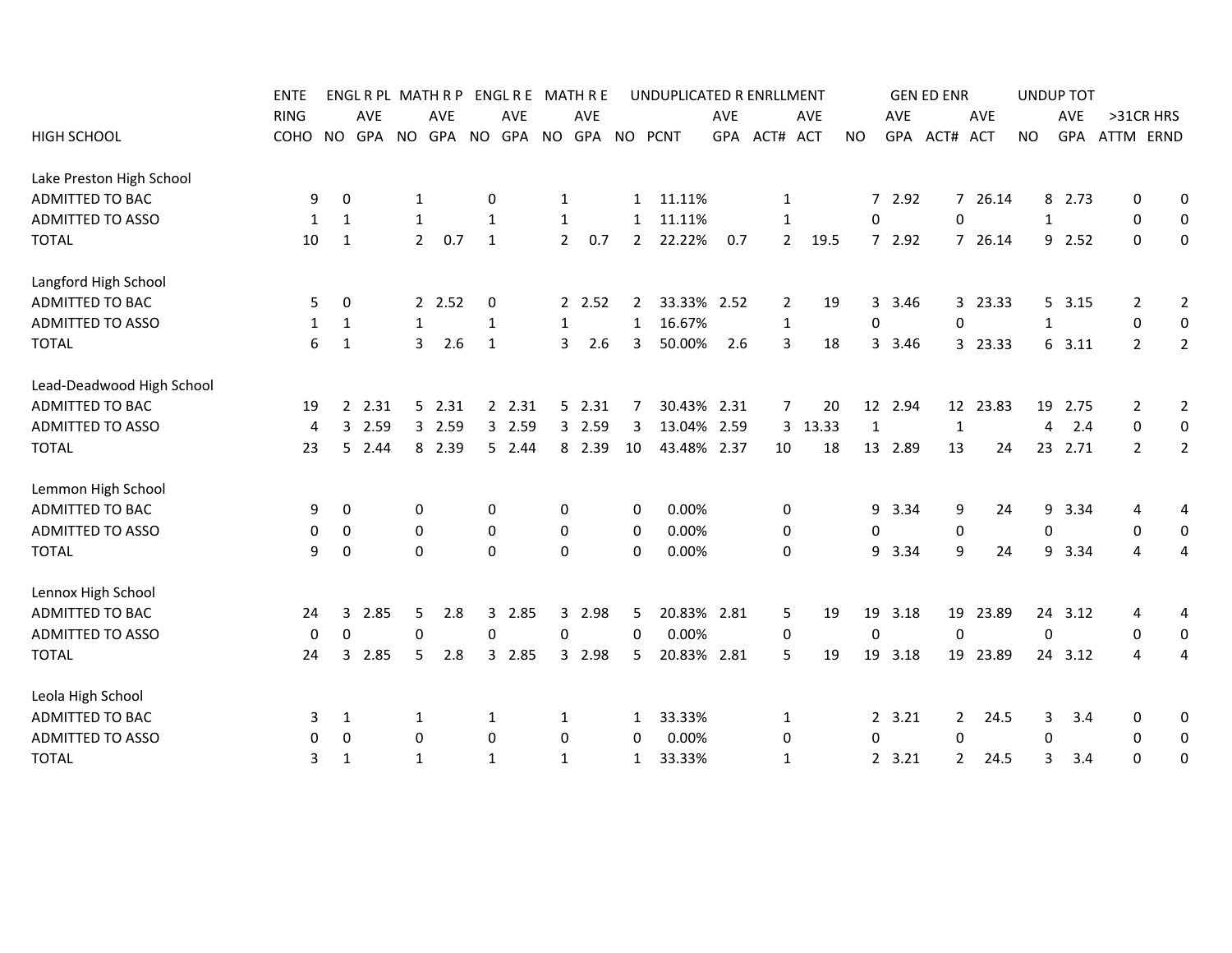|                            | ENTE        |                |            |              | ENGL R PL MATH R P |                |            |              | ENGL R E MATH R E |              | UNDUPLICATED R ENRLLMENT |      |                |            |           |            | <b>GEN ED ENR</b> |            |             | <b>UNDUP TOT</b> |                |                  |
|----------------------------|-------------|----------------|------------|--------------|--------------------|----------------|------------|--------------|-------------------|--------------|--------------------------|------|----------------|------------|-----------|------------|-------------------|------------|-------------|------------------|----------------|------------------|
|                            | <b>RING</b> |                | <b>AVE</b> |              | <b>AVE</b>         |                | <b>AVE</b> |              | <b>AVE</b>        |              |                          | AVE  |                | <b>AVE</b> |           | AVE        |                   | <b>AVE</b> |             | <b>AVE</b>       | >31CR HRS      |                  |
| HIGH SCHOOL                | <b>COHO</b> | NO.            | GPA        |              | NO GPA NO GPA      |                |            |              | NO GPA            |              | NO PCNT                  | GPA  | ACT# ACT       |            | <b>NO</b> | <b>GPA</b> | ACT#              | ACT        | <b>NO</b>   | <b>GPA</b>       | ATTM ERND      |                  |
| Lincoln High School        |             |                |            |              |                    |                |            |              |                   |              |                          |      |                |            |           |            |                   |            |             |                  |                |                  |
| ADMITTED TO BAC            | 101         | 13             | 2.61       | 17           | 2.57               |                | 12 2.66    |              | 16 2.68           | 20           | 19.61% 2.63              |      |                | 20 17.25   | 79        | 3.06       | 79                | 24.91      | 99          | 3                | 17             | 15               |
| ADMITTED TO ASSO           | 3           | 3              | 2.94       | 3            | 2.94               |                | 3 2.94     | 3            | 2.94              | 3            | 2.94%                    | 2.94 |                | 3 14.33    | 0         |            | 0                 |            | 3           | 2.94             | 0              | $\boldsymbol{0}$ |
| <b>TOTAL</b>               | 104         | 16             | 2.67       |              | 20 2.63            |                | 15 2.72    | 19           | 2.72              | 23           | 22.55% 2.67              |      |                | 23 16.87   | 79        | 3.06       |                   | 79 24.91   | 102         | 3                | 17             | 15               |
| Little Wound High School   |             |                |            |              |                    |                |            |              |                   |              |                          |      |                |            |           |            |                   |            |             |                  |                |                  |
| ADMITTED TO BAC            | 2           | $\overline{2}$ | 1.32       | $\mathbf{2}$ | 1.32               | $\overline{2}$ | 1.32       |              | 2 1.32            | 2            | 66.67% 1.32              |      | $\overline{2}$ | 16         | 0         |            | 0                 |            |             | 2 1.32           | 0              | 0                |
| ADMITTED TO ASSO           | 1           | $\mathbf{1}$   |            | $\mathbf{1}$ |                    | $\mathbf{1}$   |            | 1            |                   | $\mathbf{1}$ | 33.33%                   |      | $\mathbf{1}$   |            | 0         |            | 0                 |            | 1           |                  | 0              | 0                |
| <b>TOTAL</b>               | 3           | 3              | 1.22       |              | 3, 1.22            |                | 3, 1.22    |              | 3, 1.22           |              | 3 100.00% 1.22           |      | 3              | 15         | 0         |            | $\mathbf 0$       |            |             | 3, 1.22          | $\mathbf 0$    | 0                |
| Lyman High School          |             |                |            |              |                    |                |            |              |                   |              |                          |      |                |            |           |            |                   |            |             |                  |                |                  |
| ADMITTED TO BAC            | 9           | 2              | 1.64       |              | 3 1.66             |                | 2 1.64     |              | 3 1.66            | 4            | 44.44% 1.47              |      |                | 4 18.75    |           | 5 3.14     | 5                 | 23.6       | 9           | 2.56             | 2              | 2                |
| <b>ADMITTED TO ASSO</b>    | 0           | 0              |            | $\mathbf 0$  |                    | 0              |            | 0            |                   | 0            | 0.00%                    |      | 0              |            | 0         |            | $\mathbf 0$       |            | 0           |                  | $\mathbf 0$    | $\mathbf 0$      |
| <b>TOTAL</b>               | 9           |                | 2 1.64     |              | 3 1.66             |                | 2 1.64     |              | 3 1.66            | 4            | 44.44% 1.47              |      |                | 4 18.75    |           | 53.14      | 5                 | 23.6       |             | 9 2.56           | $\overline{2}$ | 2                |
| Madison High School        |             |                |            |              |                    |                |            |              |                   |              |                          |      |                |            |           |            |                   |            |             |                  |                |                  |
| <b>ADMITTED TO BAC</b>     | 34          | $\mathbf{2}$   | 2.78       |              | 6 2.76             |                | 2 2.78     |              | 5 2.57            | 6            | 17.65% 2.59              |      |                | 6 18.83    |           | 28 3.06    | 28                | 23.96      | 34          | 3                | 4              | 4                |
| ADMITTED TO ASSO           | 0           | $\Omega$       |            | $\Omega$     |                    | $\Omega$       |            | 0            |                   | $\Omega$     | 0.00%                    |      | 0              |            | $\Omega$  |            | $\Omega$          |            | $\mathbf 0$ |                  | 0              | 0                |
| <b>TOTAL</b>               | 34          |                | 2 2.78     |              | 6 2.76             |                | 2 2.78     |              | 5 2.57            | 6            | 17.65% 2.59              |      |                | 6 18.83    |           | 28 3.06    |                   | 28 23.96   | 34          | 3                | 4              | 4                |
| Marion High School         |             |                |            |              |                    |                |            |              |                   |              |                          |      |                |            |           |            |                   |            |             |                  |                |                  |
| ADMITTED TO BAC            | 4           | 1              |            | 1            |                    | 1              |            | 1            |                   | $\mathbf{1}$ | 25.00%                   |      | 1              |            |           | 3 2.94     | 3                 | 23         |             | 4 2.86           | $\mathbf{1}$   | $\mathbf{1}$     |
| ADMITTED TO ASSO           | 0           | 0              |            | 0            |                    | 0              |            | 0            |                   | 0            | 0.00%                    |      | 0              |            | 0         |            | 0                 |            | 0           |                  | 0              | 0                |
| <b>TOTAL</b>               | 4           | 1              |            | $\mathbf{1}$ |                    | 1              |            | $\mathbf{1}$ |                   | $\mathbf{1}$ | 25.00%                   |      | 1              |            |           | 3 2.94     | 3                 | 23         |             | 4 2.86           | $\mathbf{1}$   | $\mathbf{1}$     |
| McCook Central High School |             |                |            |              |                    |                |            |              |                   |              |                          |      |                |            |           |            |                   |            |             |                  |                |                  |
| ADMITTED TO BAC            | 15          |                | 2, 2.15    |              | 3 3.38             |                | 2 2.15     |              | 3 3.38            | 5            | 33.33% 2.97              |      | 5              | 20.2       |           | 10 3.24    | 10                | 23.9       |             | 15 3.16          | 3              | 3                |
| <b>ADMITTED TO ASSO</b>    | 0           | 0              |            | 0            |                    | 0              |            | 0            |                   | 0            | 0.00%                    |      | $\pmb{0}$      |            | 0         |            | $\mathbf 0$       |            | 0           |                  | $\mathbf 0$    | $\boldsymbol{0}$ |
| <b>TOTAL</b>               | 15          |                | 2.15       |              | 3 3.38             |                | 2.15       |              | 3 3.38            | 5            | 33.33% 2.97              |      | 5              | 20.2       |           | 10 3.24    | 10                | 23.9       |             | 15 3.16          | 3              | 3                |
| McIntosh High School       |             |                |            |              |                    |                |            |              |                   |              |                          |      |                |            |           |            |                   |            |             |                  |                |                  |
| <b>ADMITTED TO BAC</b>     | 4           | 0              |            | 1            |                    | 0              |            | 1            |                   | 1            | 25.00%                   |      | 1              |            |           | 3.32       |                   | 3 25.33    |             | 4 2.81           | 2              | $\mathbf{1}$     |
| <b>ADMITTED TO ASSO</b>    | 0           | 0              |            | 0            |                    | 0              |            | 0            |                   | 0            | 0.00%                    |      | 0              |            | 0         |            | 0                 |            | 0           |                  | $\mathbf 0$    | 0                |
| <b>TOTAL</b>               | 4           | $\Omega$       |            | 1            |                    | 0              |            | $\mathbf{1}$ |                   | $\mathbf{1}$ | 25.00%                   |      | 1              |            |           | 3 3.32     |                   | 3 25.33    |             | 4 2.81           | $\overline{2}$ | $\mathbf 1$      |
|                            |             |                |            |              |                    |                |            |              |                   |              |                          |      |                |            |           |            |                   |            |             |                  |                |                  |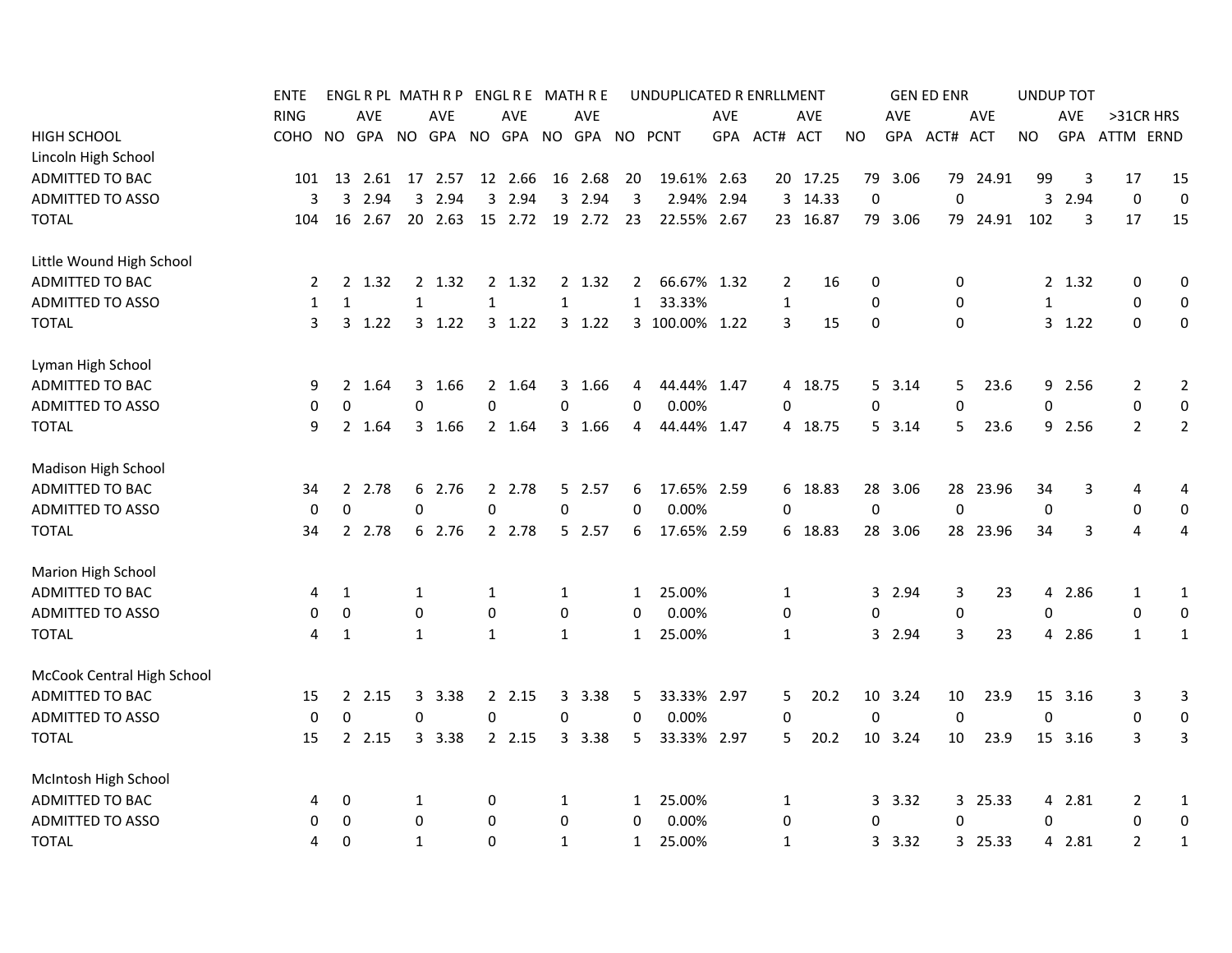|                              | <b>ENTE</b> |                     |        |             | ENGLRPL MATHRP ENGLRE MATHRE |             |            |              |                    |                | UNDUPLICATED R ENRLLMENT |            |                |            |              |            | <b>GEN ED ENR</b> |            |              | <b>UNDUP TOT</b> |              |                  |
|------------------------------|-------------|---------------------|--------|-------------|------------------------------|-------------|------------|--------------|--------------------|----------------|--------------------------|------------|----------------|------------|--------------|------------|-------------------|------------|--------------|------------------|--------------|------------------|
|                              | <b>RING</b> |                     | AVE    |             | <b>AVE</b>                   |             | <b>AVE</b> |              | <b>AVE</b>         |                |                          | <b>AVE</b> |                | <b>AVE</b> |              | <b>AVE</b> |                   | <b>AVE</b> |              | <b>AVE</b>       | >31CR HRS    |                  |
| <b>HIGH SCHOOL</b>           | COHO        | NO.                 |        |             | GPA NO GPA NO                |             |            |              | GPA NO GPA NO PCNT |                |                          |            | GPA ACT# ACT   |            | NO.          |            | GPA ACT#          | ACT        | <b>NO</b>    | <b>GPA</b>       | ATTM ERND    |                  |
| Menno High School            |             |                     |        |             |                              |             |            |              |                    |                |                          |            |                |            |              |            |                   |            |              |                  |              |                  |
| ADMITTED TO BAC              |             | 5<br>$\overline{2}$ | 2.03   | 1           |                              | 1           |            | 1            |                    | 2              | 40.00% 2.03              |            | 2              | 18.5       |              | 3.22       | 3                 | 25         |              | 5 2.87           | 0            | 0                |
| <b>ADMITTED TO ASSO</b>      |             | 0<br>0              |        | 0           |                              | 0           |            | 0            |                    | 0              | 0.00%                    |            | 0              |            | 0            |            | 0                 |            | 0            |                  | 0            | 0                |
| <b>TOTAL</b>                 |             | 5<br>$\mathbf{2}$   | 2.03   | 1           |                              | 1           |            | $\mathbf{1}$ |                    | $\mathbf{2}$   | 40.00% 2.03              |            | $\overline{2}$ | 18.5       |              | 3.3.22     | 3                 | 25         |              | 5 2.87           | $\mathbf 0$  | $\mathbf 0$      |
| Milbank High School          |             |                     |        |             |                              |             |            |              |                    |                |                          |            |                |            |              |            |                   |            |              |                  |              |                  |
| ADMITTED TO BAC              | 38          | 0                   |        |             | 11 2.48                      | 0           |            |              | 10 2.32            | 10             | 26.32% 2.32              |            | 10             | 20.2       |              | 28 3.22    |                   | 28 23.96   |              | 38 3.02          | 6            | 6                |
| <b>ADMITTED TO ASSO</b>      |             | 0<br>0              |        | $\mathbf 0$ |                              | 0           |            | 0            |                    | 0              | 0.00%                    |            | $\mathbf 0$    |            | $\mathbf 0$  |            | $\Omega$          |            | $\mathbf{0}$ |                  | 0            | $\boldsymbol{0}$ |
| <b>TOTAL</b>                 | 38          | 0                   |        |             | 11 2.48                      | 0           |            |              | 10 2.32            | 10             | 26.32% 2.32              |            | 10             | 20.2       |              | 28 3.22    |                   | 28 23.96   |              | 38 3.02          | 6            | 6                |
| Miller High School           |             |                     |        |             |                              |             |            |              |                    |                |                          |            |                |            |              |            |                   |            |              |                  |              |                  |
| ADMITTED TO BAC              | 11          | 0                   |        |             | 2 2.56                       | 0           |            |              | 2 2.56             | 2              | 18.18% 2.56              |            | $\overline{2}$ | 20         | 9            | 3.57       |                   | 9 24.89    |              | 11 3.43          | 5            | 5                |
| <b>ADMITTED TO ASSO</b>      |             | 0<br>0              |        | $\mathbf 0$ |                              | $\mathbf 0$ |            | 0            |                    | $\Omega$       | 0.00%                    |            | 0              |            | $\mathbf 0$  |            | 0                 |            | 0            |                  | 0            | $\mathbf 0$      |
| <b>TOTAL</b>                 | 11          | 0                   |        |             | 2 2.56                       | 0           |            |              | 2 2.56             | $\mathbf{2}$   | 18.18% 2.56              |            | $\overline{2}$ | 20         |              | 9 3.57     |                   | 9 24.89    |              | 11 3.43          | 5            | 5                |
| Mitchell High School         |             |                     |        |             |                              |             |            |              |                    |                |                          |            |                |            |              |            |                   |            |              |                  |              |                  |
| ADMITTED TO BAC              | 50          | 5                   | 2.4    | 10          | 2.32                         | 3           | 2.02       | 8            | 2.51               | 10             | 19.61%                   | 2.4        | 10             | 18.8       | 40           | 3          | 40                | 25.05      |              | 50 2.91          | 10           | 10               |
| <b>ADMITTED TO ASSO</b>      |             | $\mathbf{1}$<br>1   |        | $\mathbf 0$ |                              | 0           |            | 0            |                    | 0              | 0.00%                    |            | $\mathbf 0$    |            | $\mathbf{1}$ |            | 1                 |            | $\mathbf{1}$ |                  | 0            | $\mathbf 0$      |
| <b>TOTAL</b>                 | 51          | 6                   | 2.68   |             | 10 2.32                      |             | 32.02      | 8            | 2.51               | 10             | 19.61%                   | 2.4        | 10             | 18.8       |              | 41 3.02    |                   | 41 24.85   |              | 51 2.92          | 10           | 10               |
| Mobridge-Pollock High School |             |                     |        |             |                              |             |            |              |                    |                |                          |            |                |            |              |            |                   |            |              |                  |              |                  |
| ADMITTED TO BAC              | 17          |                     | 5 2.74 |             | 5 2.38                       |             | 5 2.74     |              | 6 2.36             | 8              | 44.44%                   | 2.5        |                | 8 19.13    |              | 8 3.03     |                   | 8 25.13    |              | 16 2.79          | 3            | 3                |
| ADMITTED TO ASSO             |             | $\overline{2}$<br>1 |        |             | 2 1.88                       | 1           |            |              | 2 1.88             | $\overline{2}$ | 11.11% 1.88              |            | $\overline{2}$ | 14.5       | 0            |            | 0                 |            |              | 2 1.88           | 0            | $\boldsymbol{0}$ |
| <b>TOTAL</b>                 | 19          | 6                   | 2.51   |             | 72.28                        |             | 6 2.51     |              | 8 2.28             | 10             | 55.56% 2.42              |            | 10             | 18.2       |              | 8 3.03     |                   | 8 25.13    |              | 18 2.74          | 3            | 3                |
| Montrose High School         |             |                     |        |             |                              |             |            |              |                    |                |                          |            |                |            |              |            |                   |            |              |                  |              |                  |
| ADMITTED TO BAC              |             | 8<br>0              |        | 0           |                              | 0           |            | 0            |                    | 0              | 0.00%                    |            | 0              |            | 8            | 3.24       | 8                 | 24.38      | 8            | 3.24             | 1            | 1                |
| <b>ADMITTED TO ASSO</b>      |             | 0<br>0              |        | 0           |                              | 0           |            | 0            |                    | 0              | 0.00%                    |            | 0              |            | 0            |            | 0                 |            | 0            |                  | 0            | 0                |
| <b>TOTAL</b>                 |             | 0<br>8              |        | $\Omega$    |                              | 0           |            | 0            |                    | 0              | 0.00%                    |            | 0              |            | 8            | 3.24       |                   | 8 24.38    |              | 8 3.24           | $\mathbf{1}$ | 1                |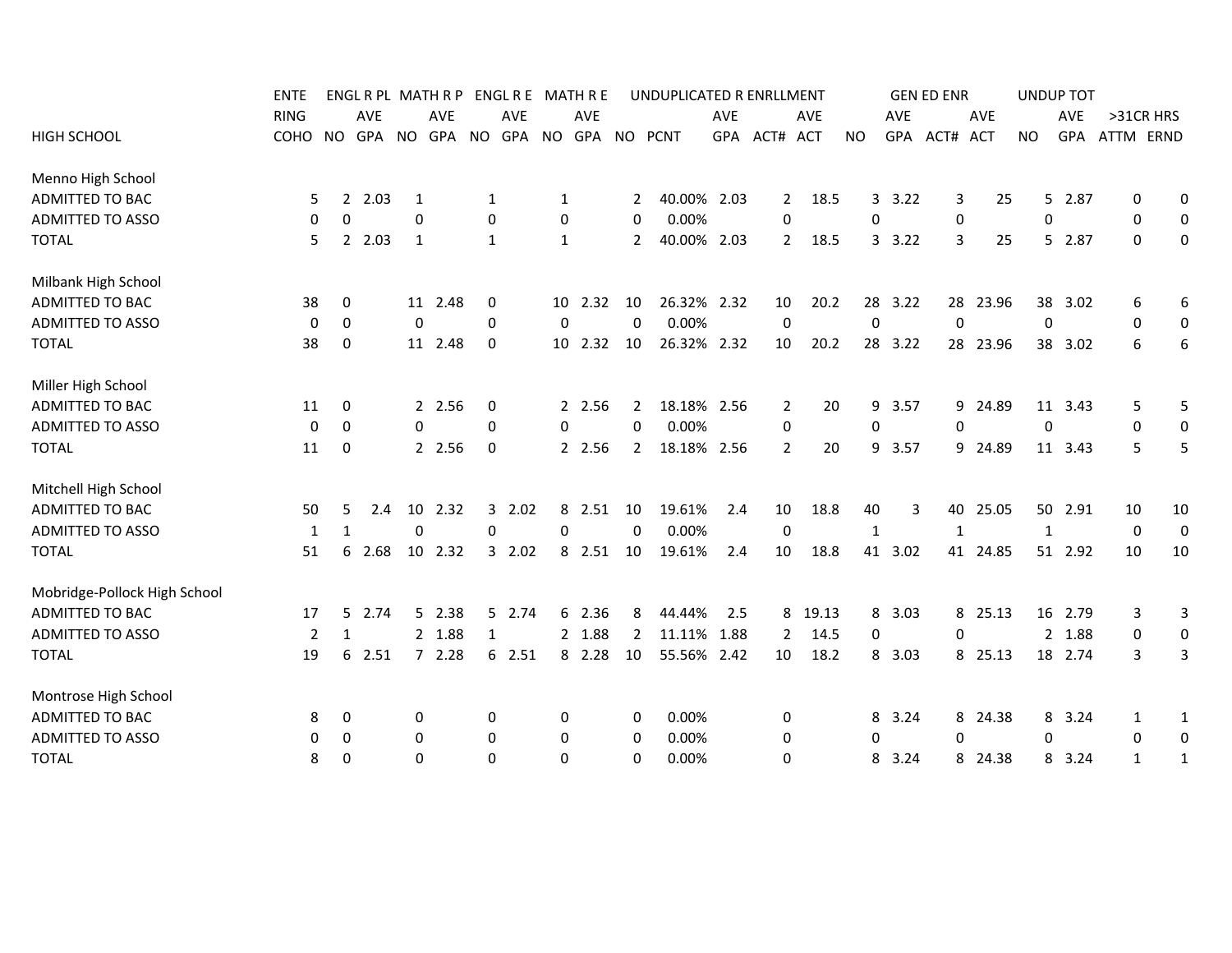|                            | <b>ENTE</b>    |                |        |              | ENGL R PL MATH R P |              |        |              | ENGL R E MATH R E |                | UNDUPLICATED R ENRLLMENT |     |                |          |                  |            | <b>GEN ED ENR</b> |            |                  | <b>UNDUP TOT</b> |                                  |
|----------------------------|----------------|----------------|--------|--------------|--------------------|--------------|--------|--------------|-------------------|----------------|--------------------------|-----|----------------|----------|------------------|------------|-------------------|------------|------------------|------------------|----------------------------------|
|                            | <b>RING</b>    |                | AVE    |              | AVE                |              | AVE    |              | <b>AVE</b>        |                |                          | AVE |                | AVE      |                  | AVE        |                   | AVE        |                  | AVE              | >31CR HRS                        |
| <b>HIGH SCHOOL</b>         | COHO           | <b>NO</b>      | GPA    |              | NO GPA             | <b>NO</b>    | GPA    |              | NO GPA NO PCNT    |                |                          |     | GPA ACT# ACT   |          | NO.              | <b>GPA</b> | ACT#              | <b>ACT</b> | <b>NO</b>        | GPA              | ATTM ERND                        |
| Mount Vernon High School   |                |                |        |              |                    |              |        |              |                   |                |                          |     |                |          |                  |            |                   |            |                  |                  |                                  |
| ADMITTED TO BAC            | 7              | $\mathbf{1}$   |        |              | 2 1.69             | 1            |        |              | 2 1.69            | $\mathbf{2}$   | 28.57% 1.69              |     | $\overline{2}$ | 18.5     | 4                | 3.39       | 4                 | 25         | 6                | 2.95             | 3<br>3                           |
| <b>ADMITTED TO ASSO</b>    | 1              | 1              |        | $\mathbf{1}$ |                    | $\mathbf{1}$ |        | $\mathbf{1}$ |                   | $\mathbf{1}$   | 14.29%                   |     | 1              |          | 0                |            | $\boldsymbol{0}$  |            | $\mathbf{1}$     |                  | $\pmb{0}$<br>0                   |
| <b>TOTAL</b>               | 8              |                | 2 1.98 |              | 3 1.48             |              | 2 1.98 |              | 3 1.48            | 3              | 42.86% 1.48              |     | 3              | 18       |                  | 4 3.39     | 4                 | 25         | $\overline{7}$   | 2.8              | 3<br>3                           |
| Newell High School         |                |                |        |              |                    |              |        |              |                   |                |                          |     |                |          |                  |            |                   |            |                  |                  |                                  |
| ADMITTED TO BAC            | 7              | $\overline{2}$ | 2.33   | 0            |                    |              | 2 2.33 | 0            |                   | 2              | 28.57% 2.33              |     | 2              | 19.5     |                  | 5, 3.13    | 5.                | 24.6       | 7                | 2.93             | 2<br>2                           |
| <b>ADMITTED TO ASSO</b>    | 0              | 0              |        | 0            |                    | $\mathbf 0$  |        | 0            |                   | $\mathbf{0}$   | 0.00%                    |     | 0              |          | 0                |            | 0                 |            | 0                |                  | $\boldsymbol{0}$<br>0            |
| <b>TOTAL</b>               | $\overline{7}$ |                | 2 2.33 | 0            |                    |              | 2 2.33 | $\mathbf 0$  |                   | $\mathbf{2}$   | 28.57% 2.33              |     | $\overline{2}$ | 19.5     |                  | 5, 3.13    | 5.                | 24.6       |                  | 7 2.93           | $\overline{2}$<br>$\overline{2}$ |
| Northwestern High School   |                |                |        |              |                    |              |        |              |                   |                |                          |     |                |          |                  |            |                   |            |                  |                  |                                  |
| ADMITTED TO BAC            | 10             | 1              |        |              | 2 2.45             | $\mathbf{1}$ |        | $\mathbf{1}$ |                   | 1              | 11.11%                   |     | 1              |          | 8                | 3.18       | 8                 | 25         | 9                | 3.04             | $\mathsf{3}$<br>3                |
| <b>ADMITTED TO ASSO</b>    | 0              | 0              |        | $\mathbf 0$  |                    | $\mathbf 0$  |        | 0            |                   | 0              | 0.00%                    |     | 0              |          | 0                |            | 0                 |            | $\boldsymbol{0}$ |                  | 0<br>0                           |
| <b>TOTAL</b>               | 10             | $\mathbf{1}$   |        |              | 2 2.45             | 1            |        | 1            |                   | $\mathbf{1}$   | 11.11%                   |     | 1              |          |                  | 8 3.18     | 8                 | 25         | 9                | 3.04             | 3<br>3                           |
| O'Gorman High School       |                |                |        |              |                    |              |        |              |                   |                |                          |     |                |          |                  |            |                   |            |                  |                  |                                  |
| ADMITTED TO BAC            | 72             | 3              | 2.34   | 11           | 2.73               |              | 3 2.34 | 9            | 2.64              | 10             | 13.51% 2.64              |     | 10             | 19.1     |                  | 62 3.14    |                   | 62 24.69   |                  | 72 3.08          | 9<br>9                           |
| <b>ADMITTED TO ASSO</b>    | $\overline{2}$ | $\mathbf{1}$   |        | $\mathbf{1}$ |                    | 1            |        | 1            |                   | $\mathbf{1}$   | 1.35%                    |     | $\mathbf{1}$   |          | $\mathbf{1}$     |            | 1                 |            |                  | 2 2.98           | 0<br>0                           |
| <b>TOTAL</b>               | 74             | 4              | 2.3    | 12           | 2.7                | 4            | 2.3    | 10           | 2.6               | 11             | 14.86% 2.61              |     |                | 11 18.91 |                  | 63 3.14    |                   | 63 24.68   |                  | 74 3.08          | 9<br>9                           |
| Parker High School         |                |                |        |              |                    |              |        |              |                   |                |                          |     |                |          |                  |            |                   |            |                  |                  |                                  |
| ADMITTED TO BAC            | 6              | $\mathbf{1}$   |        | 1            |                    | 1            |        | $\mathbf{1}$ |                   | 2              | 33.33% 1.38              |     | $\overline{2}$ | 18       |                  | 4 3.16     |                   | 4 25.75    |                  | 6 2.82           | $\mathbf{1}$<br>$\mathbf{1}$     |
| <b>ADMITTED TO ASSO</b>    | 0              | 0              |        | 0            |                    | $\mathbf 0$  |        | 0            |                   | $\Omega$       | 0.00%                    |     | $\pmb{0}$      |          | 0                |            | $\Omega$          |            | 0                |                  | 0<br>0                           |
| <b>TOTAL</b>               | 6              | 1              |        | $\mathbf{1}$ |                    | $\mathbf{1}$ |        | $\mathbf{1}$ |                   | $\mathbf{2}$   | 33.33% 1.38              |     | 2              | 18       |                  | 4 3.16     |                   | 4 25.75    |                  | 6 2.82           | $\mathbf{1}$<br>$\mathbf{1}$     |
| Parkston Jr-Sr High School |                |                |        |              |                    |              |        |              |                   |                |                          |     |                |          |                  |            |                   |            |                  |                  |                                  |
| ADMITTED TO BAC            | 12             | 1              |        |              | 3 1.92             | 1            |        |              | 2 2.07            | $\mathbf{2}$   | 16.67% 2.07              |     | $\overline{2}$ | 18       |                  | 10 2.82    | 10                | 22.6       |                  | 12 2.75          | 3<br>3                           |
| <b>ADMITTED TO ASSO</b>    | $\mathbf 0$    | 0              |        | 0            |                    | 0            |        | 0            |                   | 0              | 0.00%                    |     | $\pmb{0}$      |          | $\boldsymbol{0}$ |            | $\mathbf 0$       |            | $\boldsymbol{0}$ |                  | 0<br>$\boldsymbol{0}$            |
| <b>TOTAL</b>               | 12             | 1              |        |              | 3 1.92             | 1            |        |              | 2 2.07            | $\overline{2}$ | 16.67% 2.07              |     | $\overline{2}$ | 18       |                  | 10 2.82    | 10                | 22.6       |                  | 12 2.75          | 3<br>3                           |
| Philip High School         |                |                |        |              |                    |              |        |              |                   |                |                          |     |                |          |                  |            |                   |            |                  |                  |                                  |
| ADMITTED TO BAC            | 10             | 1              |        | 0            |                    | 1            |        | 0            |                   | 1              | 11.11%                   |     | 1              |          | 8                | 2.9        | 8                 | 22.5       |                  | 9 2.78           | 0<br>0                           |
| <b>ADMITTED TO ASSO</b>    | 0              | 0              |        | 0            |                    | 0            |        | 0            |                   | 0              | 0.00%                    |     | 0              |          | 0                |            | $\Omega$          |            | $\Omega$         |                  | 0<br>0                           |
| <b>TOTAL</b>               | 10             | 1              |        | $\Omega$     |                    | $\mathbf{1}$ |        | $\Omega$     |                   | $\mathbf{1}$   | 11.11%                   |     | 1              |          | 8                | 2.9        | 8                 | 22.5       |                  | 9 2.78           | 0<br>0                           |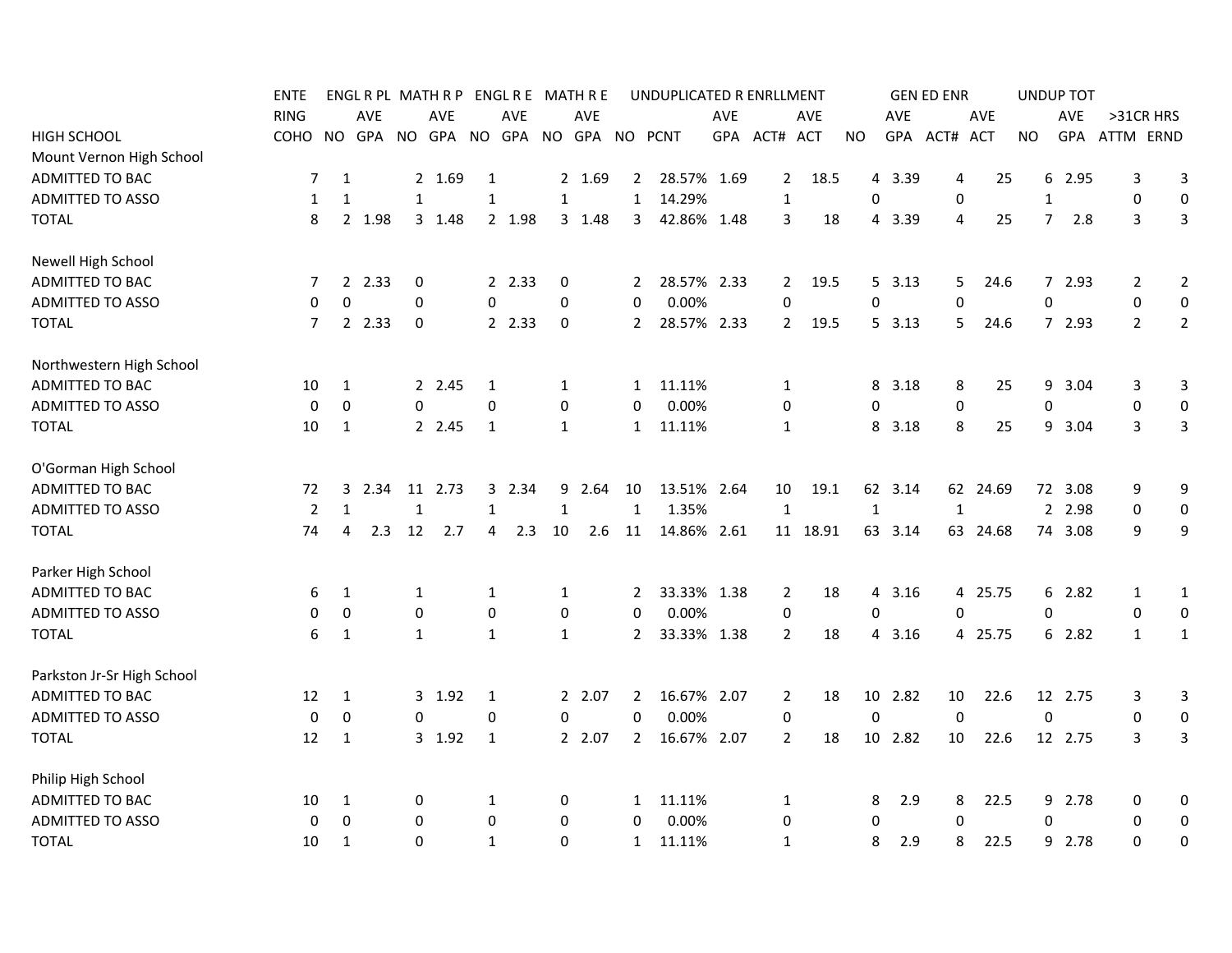|                         | <b>ENTE</b> |                | ENGL R PL MATH R P |              |               |              |         |              | ENGL R E MATH R E  |              | UNDUPLICATED R ENRLLMENT |            |              |            |           |         | <b>GEN ED ENR</b> |                      |           |              | <b>UNDUP TOT</b> |              |                  |
|-------------------------|-------------|----------------|--------------------|--------------|---------------|--------------|---------|--------------|--------------------|--------------|--------------------------|------------|--------------|------------|-----------|---------|-------------------|----------------------|-----------|--------------|------------------|--------------|------------------|
|                         | <b>RING</b> |                | AVE                |              | AVE           |              | AVE     |              | <b>AVE</b>         |              |                          | <b>AVE</b> |              | <b>AVE</b> |           | AVE     |                   | AVE                  |           |              | <b>AVE</b>       | >31CR HRS    |                  |
| <b>HIGH SCHOOL</b>      | COHO        | NO.            |                    |              | GPA NO GPA NO |              |         |              | GPA NO GPA NO PCNT |              |                          |            | GPA ACT# ACT |            | <b>NO</b> |         | GPA ACT#          | <b>ACT</b>           | <b>NO</b> |              | GPA              | ATTM ERND    |                  |
| Pine Ridge High School  |             |                |                    |              |               |              |         |              |                    |              |                          |            |              |            |           |         |                   |                      |           |              |                  |              |                  |
| ADMITTED TO BAC         | 3           | 1              |                    |              | 3 0.76        | 1            |         |              | 3 0.76             |              | 3 100.00% 0.76           |            |              | 3 18.33    | 0         |         |                   | 0                    |           |              | 3 0.76           | 0            | 0                |
| <b>ADMITTED TO ASSO</b> | 0           | 0              |                    | 0            |               | 0            |         | 0            |                    | 0            | 0.00%                    |            | 0            |            | 0         |         | 0                 |                      |           | 0            |                  | 0            | 0                |
| <b>TOTAL</b>            | 3           | 1              |                    |              | 3 0.76        | 1            |         |              | 3 0.76             |              | 3 100.00%                | 0.76       |              | 3 18.33    | 0         |         |                   | 0                    |           | 3            | 0.76             | 0            | 0                |
| Plankinton High School  |             |                |                    |              |               |              |         |              |                    |              |                          |            |              |            |           |         |                   |                      |           |              |                  |              |                  |
| ADMITTED TO BAC         | 3           | 0              |                    | 1            |               | 0            |         | 1            |                    | 1            | 33.33%                   |            | 1            |            |           | 2 2.83  |                   | 2<br>25              |           | 3            | 2.89             | 1            | $\mathbf{1}$     |
| <b>ADMITTED TO ASSO</b> | 0           | 0              |                    | 0            |               | 0            |         | $\pmb{0}$    |                    | 0            | 0.00%                    |            | 0            |            | 0         |         |                   | 0                    |           | 0            |                  | 0            | $\boldsymbol{0}$ |
| <b>TOTAL</b>            |             | 3<br>0         |                    | $\mathbf{1}$ |               | $\mathbf 0$  |         | 1            |                    | $\mathbf{1}$ | 33.33%                   |            | $\mathbf{1}$ |            |           | 2 2.83  |                   | $\overline{2}$<br>25 |           | 3            | 2.89             | 1            | $\mathbf{1}$     |
| Platte High School      |             |                |                    |              |               |              |         |              |                    |              |                          |            |              |            |           |         |                   |                      |           |              |                  |              |                  |
| ADMITTED TO BAC         | 14          | 1              |                    |              | 6 3.35        | 1            |         |              | 5, 3.13            | 5            | 38.46% 3.13              |            | 5            | 17.6       | 8         | 3.36    |                   | 25.5<br>8            |           | 13           | 3.3              | 4            | 4                |
| <b>ADMITTED TO ASSO</b> | 0           | 0              |                    | $\mathbf{0}$ |               | $\Omega$     |         | 0            |                    | $\Omega$     | 0.00%                    |            | $\Omega$     |            | 0         |         |                   | 0                    |           | $\Omega$     |                  | 0            | 0                |
| <b>TOTAL</b>            | 14          | 1              |                    |              | 6 3.35        | 1            |         |              | 5, 3.13            | 5            | 38.46% 3.13              |            | 5            | 17.6       | 8         | 3.36    |                   | 25.5<br>8            |           | 13           | 3.3              | 4            | 4                |
| Rapid City Central High |             |                |                    |              |               |              |         |              |                    |              |                          |            |              |            |           |         |                   |                      |           |              |                  |              |                  |
| ADMITTED TO BAC         | 81          |                | 11 2.63            |              | 22 2.22       |              | 12 2.37 |              | 18 2.01            | 23           | 27.71%                   | 2.1        |              | 23 18.78   | 57        |         | 3                 | 57 23.77             |           |              | 80 2.81          | 16           | 16               |
| <b>ADMITTED TO ASSO</b> | 4           | $\overline{2}$ | 0.64               | $\mathbf{3}$ | 1.78          |              | 20.64   |              | 3 1.78             | 3            | 3.61% 1.78               |            |              | 3 17.67    | 0         |         | 0                 |                      |           | $\mathbf{3}$ | 1.78             | $\mathbf 0$  | $\boldsymbol{0}$ |
| <b>TOTAL</b>            | 85          | 13             | 2.43               |              | 25 2.18       |              | 14 2.21 |              | 21 1.98            | 26           | 31.33% 2.07              |            |              | 26 18.65   | 57        |         | 3                 | 57 23.77             |           |              | 83 2.79          | 16           | 16               |
| Red Cloud High School   |             |                |                    |              |               |              |         |              |                    |              |                          |            |              |            |           |         |                   |                      |           |              |                  |              |                  |
| <b>ADMITTED TO BAC</b>  | 9           | 3              | 2.47               |              | 3 2.84        |              | 3 2.47  |              | 3 2.84             | 4            | 30.77% 2.36              |            |              | 4 17.25    |           | 5 1.28  |                   | 5<br>21.8            |           |              | 9 1.68           | 0            | 0                |
| <b>ADMITTED TO ASSO</b> | 4           | 3              | 1.19               |              | 3 1.03        |              | 3 1.19  |              | 3, 1.03            | 4            | 30.77% 0.96              |            | 4            | 18         | 0         |         |                   | 0                    |           | 4            | 0.96             | 0            | 0                |
| <b>TOTAL</b>            | 13          |                | 6 1.83             | 6            | 2.1           |              | 6 1.83  | 6            | 2.1                | 8            | 61.54% 1.73              |            |              | 8 17.63    |           | 5 1.28  |                   | 21.8<br>5.           |           |              | 13 1.51          | $\mathbf{0}$ | 0                |
| Redfield High School    |             |                |                    |              |               |              |         |              |                    |              |                          |            |              |            |           |         |                   |                      |           |              |                  |              |                  |
| ADMITTED TO BAC         | 21          | $\mathbf{2}$   | 2.39               |              | 2, 2.43       | $\mathbf{3}$ | 2.55    |              | 2 2.43             | 4            | 18.18% 2.43              |            | 4            | 17.5       |           | 17 3.12 |                   | 17 24.18             |           |              | 21 3.02          | 9            | 8                |
| <b>ADMITTED TO ASSO</b> | 1           | $\mathbf{1}$   |                    | 1            |               | 1            |         | $\mathbf{1}$ |                    | 1            | 4.55%                    |            | 1            |            | 0         |         | $\mathbf 0$       |                      |           | $\mathbf{1}$ |                  | 0            | $\boldsymbol{0}$ |
| <b>TOTAL</b>            | 22          |                | 2.36<br>3          |              | 3 2.39        | 4            | 2.5     |              | 3 2.39             | 5            | 22.73% 2.41              |            | 5            | 17.2       |           | 17 3.12 |                   | 17 24.18             |           | 22           | 3                | 9            | 8                |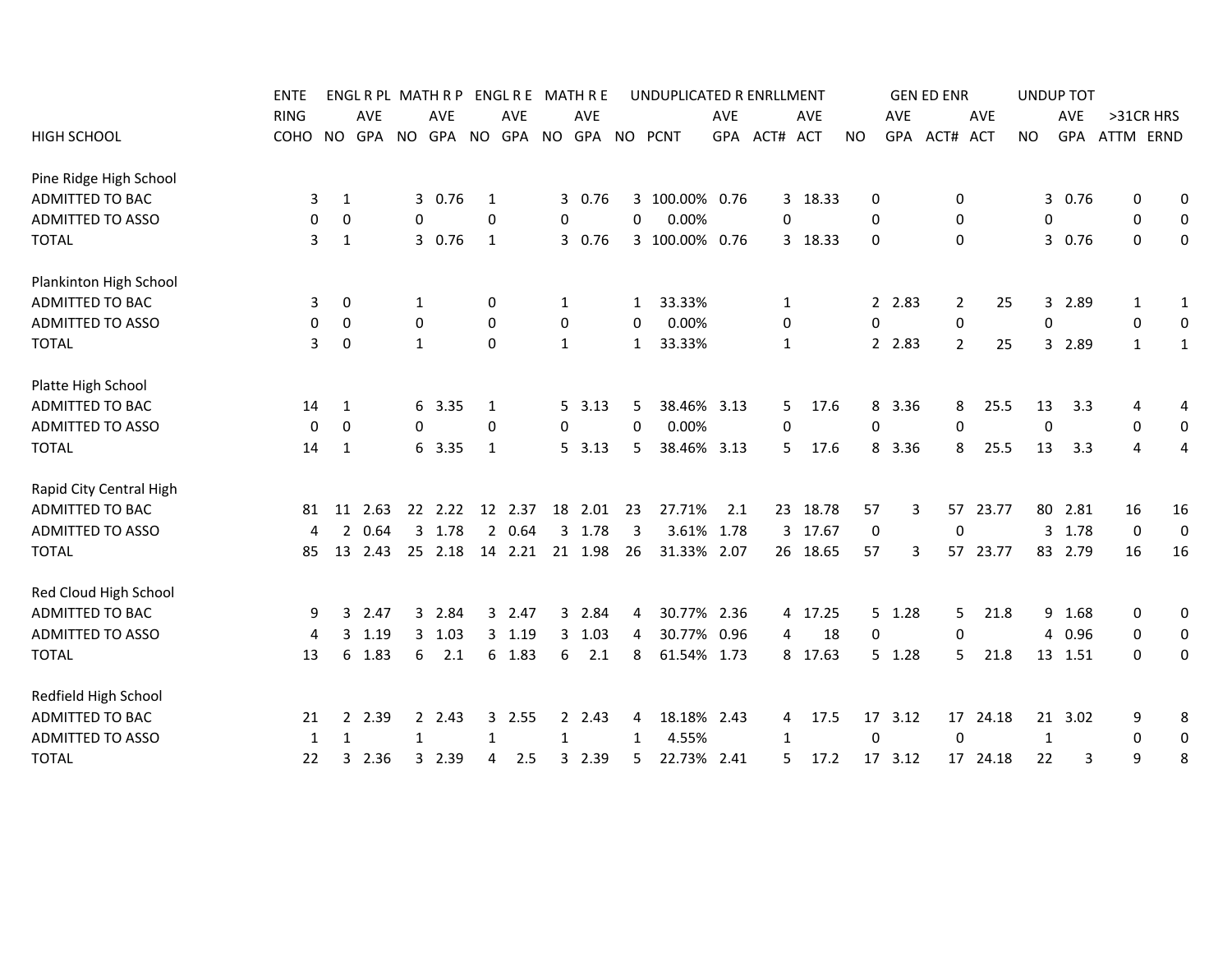|                             | <b>ENTE</b> |              |            |                | ENGL R PL MATH R P |              |        |                  | ENGL R E MATH R E |                | UNDUPLICATED R ENRLLMENT |      |                |          |              |            | <b>GEN ED ENR</b> |            |              | <b>UNDUP TOT</b> |              |                  |
|-----------------------------|-------------|--------------|------------|----------------|--------------------|--------------|--------|------------------|-------------------|----------------|--------------------------|------|----------------|----------|--------------|------------|-------------------|------------|--------------|------------------|--------------|------------------|
|                             | <b>RING</b> |              | <b>AVE</b> |                | AVE                |              | AVE    |                  | <b>AVE</b>        |                |                          | AVE  |                | AVE      |              | AVE        |                   | <b>AVE</b> |              | AVE              | >31CR HRS    |                  |
| <b>HIGH SCHOOL</b>          | COHO        | NO.          | <b>GPA</b> |                | NO GPA             | <b>NO</b>    | GPA    |                  | NO GPA NO PCNT    |                |                          |      | GPA ACT# ACT   |          | NO.          | <b>GPA</b> | ACT# ACT          |            | NO.          | GPA              | ATTM ERND    |                  |
| Roncalli High School        |             |              |            |                |                    |              |        |                  |                   |                |                          |      |                |          |              |            |                   |            |              |                  |              |                  |
| ADMITTED TO BAC             | 28          | 4            | 2.52       | 7 <sup>7</sup> | 2.99               | 4            | 2.52   | $\overline{7}$   | 2.99              | 9              | 31.03% 2.92              |      |                | 9 19.56  | 19           | 3.44       | 19                | 23.58      | 28           | 3.29             | 5            | 5                |
| <b>ADMITTED TO ASSO</b>     | 1           | $\mathbf 0$  |            | $\mathbf 0$    |                    | 0            |        | $\mathbf 0$      |                   | $\mathbf 0$    | 0.00%                    |      | 0              |          | $\mathbf{1}$ |            | $\mathbf{1}$      |            | $\mathbf{1}$ |                  | $\mathbf{1}$ | $\mathbf{1}$     |
| <b>TOTAL</b>                | 29          | 4            | 2.52       |                | 7 2.99             |              | 4 2.52 |                  | 7 2.99            | 9              | 31.03% 2.92              |      |                | 9 19.56  |              | 20 3.44    |                   | 20 23.75   | 29           | 3.3              | 6            | 6                |
| Roosevelt High School       |             |              |            |                |                    |              |        |                  |                   |                |                          |      |                |          |              |            |                   |            |              |                  |              |                  |
| <b>ADMITTED TO BAC</b>      | 102         | 10           | 2.44       | 9              | 2.7                | 9            | 2.68   |                  | 6 2.41            | 14             | 13.46% 2.55              |      |                | 14 18.64 | 85           | 3          | 85                | 25.08      |              | 99 2.95          | 12           | 11               |
| ADMITTED TO ASSO            | 5           | $\Omega$     |            |                | 2 2.28             | $\mathbf 0$  |        |                  | 2.28              | $\overline{2}$ | 1.92%                    | 2.28 | $\overline{2}$ | 17.5     | 3            | 3.62       | 3                 | 22.33      |              | 5 3.15           | $\mathbf{1}$ | $\mathbf{1}$     |
| <b>TOTAL</b>                | 107         | 10           | 2.44       | 11             | 2.6                |              | 9 2.68 |                  | 8 2.37            | 16             | 15.38% 2.51              |      | 16             | 18.5     |              | 88 3.02    |                   | 88 24.99   |              | 104 2.96         | 13           | 12               |
| Rosholt High School         |             |              |            |                |                    |              |        |                  |                   |                |                          |      |                |          |              |            |                   |            |              |                  |              |                  |
| ADMITTED TO BAC             | 14          | 0            |            | 1              |                    | 0            |        | $\mathbf{1}$     |                   | $\mathbf{1}$   | 7.14%                    |      | 1              |          |              | 13 3.58    |                   | 13 25.46   |              | 14 3.54          | 5            | 5                |
| <b>ADMITTED TO ASSO</b>     | 0           | $\mathbf 0$  |            | $\mathbf 0$    |                    | 0            |        | $\boldsymbol{0}$ |                   | 0              | 0.00%                    |      | 0              |          | $\mathbf 0$  |            | $\mathbf 0$       |            | $\mathbf 0$  |                  | $\mathbf 0$  | $\mathbf 0$      |
| <b>TOTAL</b>                | 14          | 0            |            | $\mathbf{1}$   |                    | 0            |        | $\mathbf{1}$     |                   | $\mathbf{1}$   | 7.14%                    |      | 1              |          |              | 13 3.58    |                   | 13 25.46   |              | 14 3.54          | 5            | 5                |
| Saint Francis Indian School |             |              |            |                |                    |              |        |                  |                   |                |                          |      |                |          |              |            |                   |            |              |                  |              |                  |
| ADMITTED TO BAC             | 3           | 3            | 1.58       |                | 3 1.58             | 3            | 1.58   |                  | 3 1.58            | 3              | 75.00% 1.58              |      |                | 3 14.33  | 0            |            | 0                 |            |              | 3 1.58           | 0            | $\mathbf 0$      |
| <b>ADMITTED TO ASSO</b>     | 1           | 1            |            | $\mathbf{1}$   |                    | 1            |        | 1                |                   | $\mathbf{1}$   | 25.00%                   |      | 1              |          | 0            |            | 0                 |            | 1            |                  | 0            | $\mathbf 0$      |
| <b>TOTAL</b>                | 4           | 4            | 1.87       |                | 4 1.87             |              | 4 1.87 |                  | 4 1.87            |                | 4 100.00% 1.87           |      | 4              | 15       | 0            |            | $\mathbf 0$       |            |              | 4 1.87           | $\mathbf 0$  | 0                |
| Saint Mary High School      |             |              |            |                |                    |              |        |                  |                   |                |                          |      |                |          |              |            |                   |            |              |                  |              |                  |
| <b>ADMITTED TO BAC</b>      | 3           | 0            |            | 0              |                    | 0            |        | 0                |                   | 0              | 0.00%                    |      | 0              |          |              | 3 3.57     |                   | 3 25.33    |              | 3 3.57           | 0            | 0                |
| <b>ADMITTED TO ASSO</b>     | 0           | 0            |            | $\mathbf 0$    |                    | 0            |        | 0                |                   | 0              | 0.00%                    |      | 0              |          | 0            |            | 0                 |            | 0            |                  | 0            | 0                |
| <b>TOTAL</b>                | 3           | $\mathbf 0$  |            | $\mathbf{0}$   |                    | $\Omega$     |        | $\mathbf 0$      |                   | $\Omega$       | 0.00%                    |      | 0              |          |              | 3 3.57     |                   | 3 25.33    |              | 3 3.57           | 0            | 0                |
| Sanborn Central High School |             |              |            |                |                    |              |        |                  |                   |                |                          |      |                |          |              |            |                   |            |              |                  |              |                  |
| ADMITTED TO BAC             | 4           | 1            |            | 1              |                    | 1            |        | $\mathbf{1}$     |                   | $\mathbf{1}$   | 25.00%                   |      | 1              |          |              | 3 3.05     |                   | 3 24.67    |              | 4 2.82           | 0            | 0                |
| ADMITTED TO ASSO            | 0           | 0            |            | 0              |                    | $\pmb{0}$    |        | 0                |                   | 0              | 0.00%                    |      | 0              |          | 0            |            | 0                 |            | 0            |                  | 0            | 0                |
| <b>TOTAL</b>                | 4           | 1            |            | $\mathbf{1}$   |                    | $\mathbf{1}$ |        | $\mathbf{1}$     |                   | $\mathbf{1}$   | 25.00%                   |      | 1              |          |              | 3 3.05     |                   | 3 24.67    |              | 4 2.82           | 0            | 0                |
| <b>Scotland High School</b> |             |              |            |                |                    |              |        |                  |                   |                |                          |      |                |          |              |            |                   |            |              |                  |              |                  |
| ADMITTED TO BAC             | 9           | $\mathbf{1}$ |            |                | 2.31               | 1            |        | 1                |                   | 1              | 12.50%                   |      | 1              |          |              | 7 2.92     |                   | 7 24.29    |              | 8 2.95           | 1            | 1                |
| <b>ADMITTED TO ASSO</b>     | 0           | 0            |            | $\mathbf 0$    |                    | 0            |        | 0                |                   | 0              | 0.00%                    |      | 0              |          | $\mathbf 0$  |            | 0                 |            | 0            |                  | $\mathbf 0$  | $\boldsymbol{0}$ |
| <b>TOTAL</b>                | 9           | 1            |            |                | 2, 2.31            | 1            |        | 1                |                   | 1              | 12.50%                   |      | 1              |          |              | 7 2.92     |                   | 7 24.29    |              | 8 2.95           | $\mathbf{1}$ | 1                |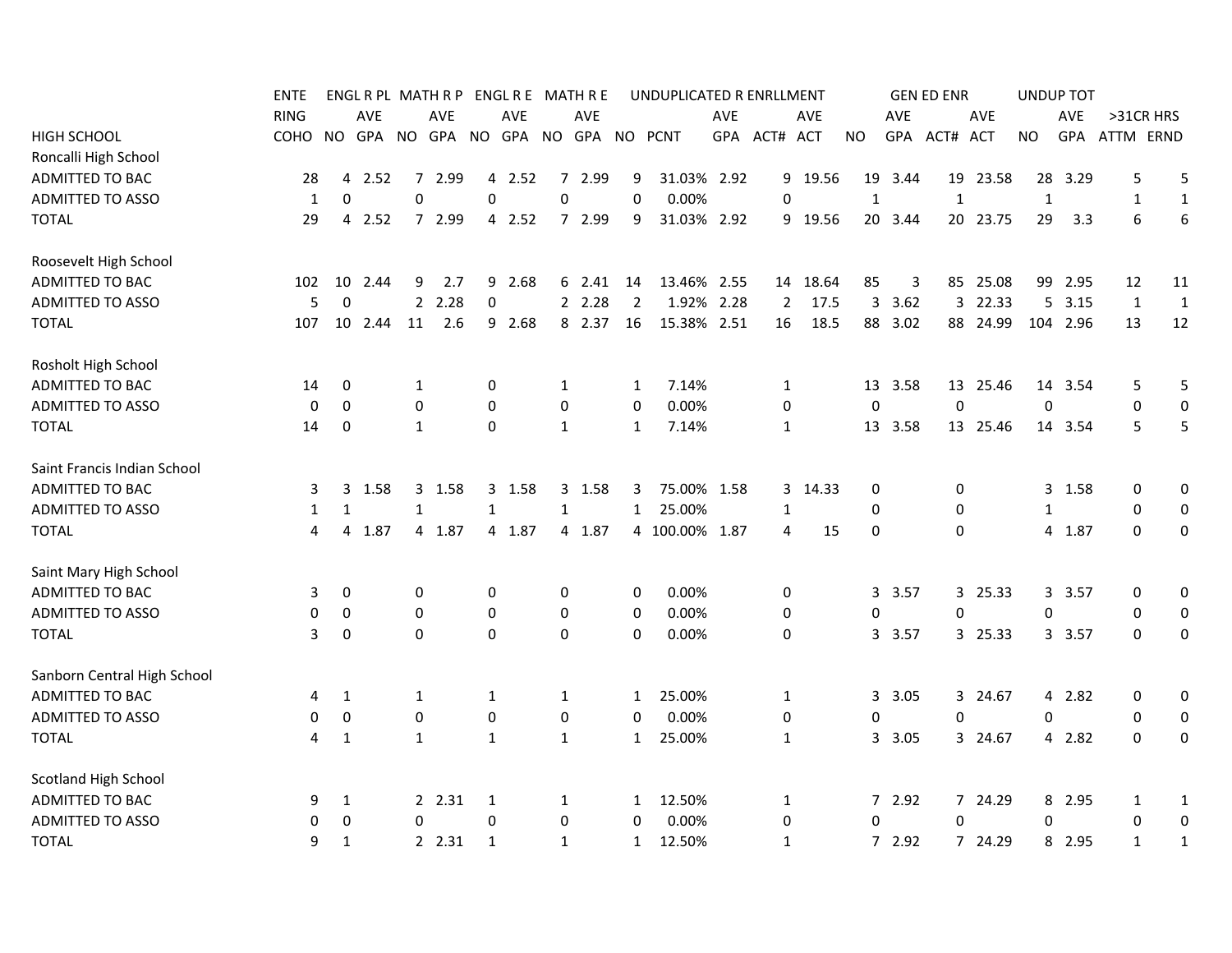|                                | ENTE        |                     |        |              | ENGL R PL MATH R P |                | ENGL R E MATH R E |              |           |                | UNDUPLICATED R ENRLLMENT |            |                |         |                  |            | <b>GEN ED ENR</b> |            |              | <b>UNDUP TOT</b> |                |                  |
|--------------------------------|-------------|---------------------|--------|--------------|--------------------|----------------|-------------------|--------------|-----------|----------------|--------------------------|------------|----------------|---------|------------------|------------|-------------------|------------|--------------|------------------|----------------|------------------|
|                                | <b>RING</b> |                     | AVE    |              | <b>AVE</b>         |                | AVE               |              | AVE       |                |                          | <b>AVE</b> |                | AVE     |                  | <b>AVE</b> |                   | AVE        |              | <b>AVE</b>       | >31CR HRS      |                  |
| <b>HIGH SCHOOL</b>             | COHO        | <b>NO</b>           |        |              | GPA NO GPA NO      |                |                   |              |           |                | GPA NO GPA NO PCNT       |            | GPA ACT# ACT   |         | <b>NO</b>        |            | GPA ACT#          | <b>ACT</b> | <b>NO</b>    | GPA              | ATTM ERND      |                  |
| Selby Area High School         |             |                     |        |              |                    |                |                   |              |           |                |                          |            |                |         |                  |            |                   |            |              |                  |                |                  |
| ADMITTED TO BAC                |             | 5<br>0              |        | 0            |                    | 0              |                   | 0            |           | 0              | 0.00%                    |            | 0              |         |                  | 4 2.71     |                   | 23.5<br>4  |              | 4 2.71           | 2              | $\overline{2}$   |
| <b>ADMITTED TO ASSO</b>        |             | 0<br>0              |        | 0            |                    | 0              |                   | 0            |           | 0              | 0.00%                    |            | 0              |         | 0                |            | 0                 |            | 0            |                  | 0              | $\boldsymbol{0}$ |
| <b>TOTAL</b>                   |             | 5<br>0              |        | $\Omega$     |                    | $\mathbf 0$    |                   | 0            |           | 0              | 0.00%                    |            | 0              |         | 4                | 2.71       |                   | 23.5<br>4  |              | 4<br>2.71        | $\overline{2}$ | $\overline{2}$   |
| Sioux Falls Christian High Sch |             |                     |        |              |                    |                |                   |              |           |                |                          |            |                |         |                  |            |                   |            |              |                  |                |                  |
| ADMITTED TO BAC                |             | $\mathbf{1}$<br>7   |        |              | 32.18              | 0              |                   |              | 32.18     | 3              | 37.50% 2.18              |            |                | 3 19.33 |                  | 4 3.34     |                   | 4 24.75    |              | 7 2.94           | 0              | 0                |
| <b>ADMITTED TO ASSO</b>        |             | 1<br>1              |        | $\mathbf{1}$ |                    | 1              |                   | $\mathbf{1}$ |           | $\mathbf{1}$   | 12.50%                   |            | 1              |         | 0                |            | 0                 |            | $\mathbf{1}$ |                  | 0              | $\mathbf 0$      |
| <b>TOTAL</b>                   |             | $\overline{2}$<br>8 | 1.3    |              | 4 2.11             | $\mathbf{1}$   |                   |              | 4 2.11    | 4              | 50.00% 2.11              |            | 4              | 18.5    |                  | 4 3.34     |                   | 4 24.75    |              | 8 2.85           | 0              | $\mathbf 0$      |
| Sioux Valley High School       |             |                     |        |              |                    |                |                   |              |           |                |                          |            |                |         |                  |            |                   |            |              |                  |                |                  |
| ADMITTED TO BAC                | 17          | 5                   | 2.1    |              | 4 2.35             | 5              | 2.1               | 4            | 2.35      | 6              | 35.29% 2.37              |            |                | 6 17.33 |                  | 10 3.42    | 10                | 24.5       |              | 16 3.17          | 4              | 4                |
| <b>ADMITTED TO ASSO</b>        |             | 1<br>1              |        | $\mathbf{1}$ |                    | 1              |                   | 1            |           | $\mathbf{1}$   | 5.88%                    |            | 1              |         | $\mathbf 0$      |            | $\Omega$          |            | 1            |                  | 0              | 0                |
| <b>TOTAL</b>                   | 18          | 6                   | 1.82   |              | 5 1.99             |                | 6 1.82            |              | 5 1.99    | $\overline{7}$ | 41.18% 2.13              |            |                | 7 17.14 |                  | 10 3.42    | 10                | 24.5       |              | 17 3.07          | 4              | 4                |
| Sisseton High School           |             |                     |        |              |                    |                |                   |              |           |                |                          |            |                |         |                  |            |                   |            |              |                  |                |                  |
| ADMITTED TO BAC                | 19          | 3                   | 1.21   |              | 2 2.82             |                | 2 1.75            | 1            |           | 2              | 11.11% 1.75              |            | $\overline{2}$ | 19      |                  | 16 2.89    |                   | 16 24.63   |              | 18 2.82          | 5              | 4                |
| <b>ADMITTED TO ASSO</b>        |             | $\mathbf 0$<br>0    |        | 0            |                    | $\mathbf 0$    |                   | 0            |           | 0              | 0.00%                    |            | 0              |         | 0                |            | $\mathbf 0$       |            |              | 0                | 0              | $\mathbf 0$      |
| <b>TOTAL</b>                   | 19          |                     | 3 1.21 |              | 2 2.82             |                | 2 1.75            | 1            |           | $2^{\circ}$    | 11.11% 1.75              |            | $\overline{2}$ | 19      |                  | 16 2.89    |                   | 16 24.63   |              | 18 2.82          | 5              | 4                |
| Spearfish High School          |             |                     |        |              |                    |                |                   |              |           |                |                          |            |                |         |                  |            |                   |            |              |                  |                |                  |
| ADMITTED TO BAC                | 45          | 1                   |        |              | 5 2.88             | 0              |                   | 4            | 3.06      | 4              | 8.33% 3.06               |            |                | 4 19.25 | 40               | 3.09       | 40                | 24.28      | 44           | 3.09             | 7              | $\overline{7}$   |
| <b>ADMITTED TO ASSO</b>        |             | $\mathbf{2}$<br>4   | 2.64   | 1            |                    | $\overline{2}$ | 2.64              | $\mathbf{1}$ |           | 3              | 6.25% 2.68               |            |                | 3 18.33 | $\mathbf{1}$     |            | 1                 |            |              | 4 2.46           | 0              | $\mathbf 0$      |
| <b>TOTAL</b>                   | 49          |                     | 3 2.76 |              | 6 2.86             |                | 2 2.64            |              | 5, 3.01   | $\overline{7}$ | 14.58% 2.91              |            |                | 7 18.86 |                  | 41 3.06    |                   | 41 24.37   |              | 48 3.05          | $\overline{7}$ | $\overline{7}$   |
| St Thomas More High School     |             |                     |        |              |                    |                |                   |              |           |                |                          |            |                |         |                  |            |                   |            |              |                  |                |                  |
| ADMITTED TO BAC                | 24          | 0                   |        |              | 4 2.99             | 0              |                   |              | 3 2.88    | 3              | 12.50% 2.88              |            |                | 3 20.33 |                  | 21 3.06    |                   | 21 24.05   |              | 24 3.04          | 2              | $\overline{2}$   |
| <b>ADMITTED TO ASSO</b>        |             | 0<br>1              |        | 0            |                    | 0              |                   | 0            |           | 0              | 0.00%                    |            | 0              |         | $\boldsymbol{0}$ |            | 0                 |            | 0            |                  | 0              | $\boldsymbol{0}$ |
| <b>TOTAL</b>                   | 25          | $\Omega$            |        |              | 4 2.99             | $\mathbf 0$    |                   |              | 2.88<br>3 | 3              | 12.50% 2.88              |            |                | 3 20.33 |                  | 21 3.06    |                   | 21 24.05   |              | 24 3.04          | $\overline{2}$ | $\overline{2}$   |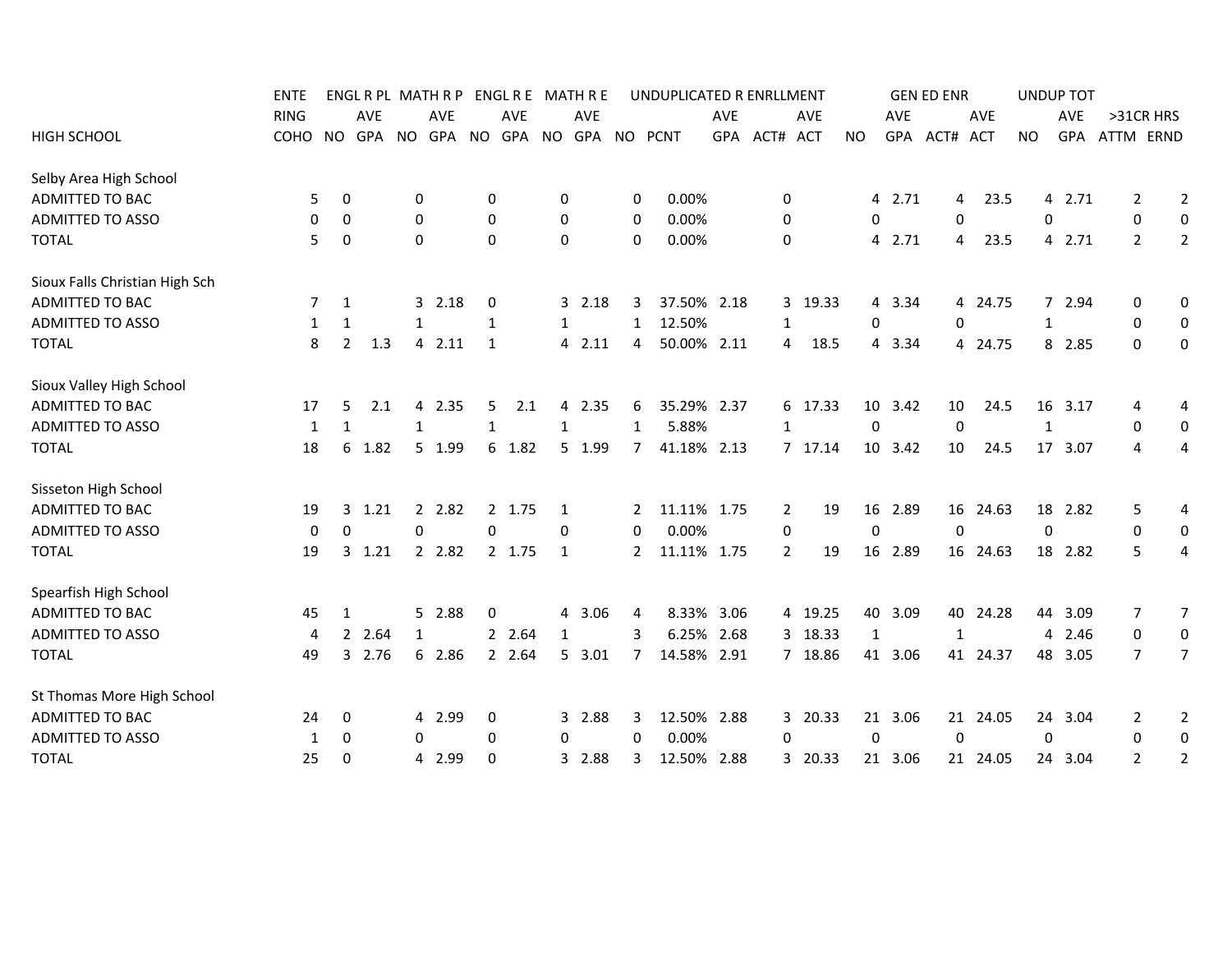|                                   | ENTE           |                |            |              | ENGL R PL MATH R P |             |            |              | ENGL R E MATH R E |                | UNDUPLICATED R ENRLLMENT |     |                |          |                  |            | <b>GEN ED ENR</b> |            |     | <b>UNDUP TOT</b> |              |                  |
|-----------------------------------|----------------|----------------|------------|--------------|--------------------|-------------|------------|--------------|-------------------|----------------|--------------------------|-----|----------------|----------|------------------|------------|-------------------|------------|-----|------------------|--------------|------------------|
|                                   | <b>RING</b>    |                | <b>AVE</b> |              | AVE                |             | <b>AVE</b> |              | <b>AVE</b>        |                |                          | AVE |                | AVE      |                  | <b>AVE</b> |                   | <b>AVE</b> |     | AVE              | >31CR HRS    |                  |
| <b>HIGH SCHOOL</b>                | COHO           | NO.            | GPA        |              | NO GPA NO          |             | GPA        | NO.          | GPA               |                | NO PCNT                  | GPA | ACT# ACT       |          | NO.              | <b>GPA</b> | ACT#              | <b>ACT</b> | NO. | <b>GPA</b>       | ATTM ERND    |                  |
| <b>Stanley County High School</b> |                |                |            |              |                    |             |            |              |                   |                |                          |     |                |          |                  |            |                   |            |     |                  |              |                  |
| ADMITTED TO BAC                   | 7              | 0              |            |              | 2 2.92             | 0           |            |              | 2 2.92            | 2              | 33.33% 2.92              |     | $\overline{2}$ | 20       | 4                | 2.8        |                   | 4 23.75    | 6   | 2.84             | 1            | 1                |
| <b>ADMITTED TO ASSO</b>           | 0              | 0              |            | $\mathbf 0$  |                    | $\mathbf 0$ |            | 0            |                   | 0              | 0.00%                    |     | $\pmb{0}$      |          | $\mathbf 0$      |            | 0                 |            | 0   |                  | 0            | 0                |
| <b>TOTAL</b>                      | $\overline{7}$ | 0              |            |              | 2 2.92             | $\mathbf 0$ |            |              | 2 2.92            | $\overline{2}$ | 33.33% 2.92              |     | $\overline{2}$ | 20       | 4                | 2.8        |                   | 4 23.75    | 6   | 2.84             | 1            | $\mathbf{1}$     |
| <b>Stevens High School</b>        |                |                |            |              |                    |             |            |              |                   |                |                          |     |                |          |                  |            |                   |            |     |                  |              |                  |
| ADMITTED TO BAC                   | 110            | 10             | 2.32       | 15           | 2.15               | 8           | 2.27       | 16           | 2.11              | -20            | 17.86% 2.22              |     | 20             | 19.5     | 89               | 3.04       | 89                | 25.46      | 109 | - 2.93           | 31           | 29               |
| <b>ADMITTED TO ASSO</b>           | 3              | 0              |            |              | 2.62               | 0           |            |              | 2.62              | $\overline{2}$ | 1.79% 2.62               |     | $\overline{2}$ | 21.5     | $\mathbf{1}$     |            | 1                 |            | 3   | 3                | $\mathbf{1}$ | $\mathbf{1}$     |
| <b>TOTAL</b>                      | 113            | -10            | 2.32       | 17           | 2.2                |             | 8 2.27     | 18           | 2.16              | 22             | 19.64% 2.25              |     |                | 22 19.68 |                  | 90 3.04    | 90                | 25.43      |     | 112 2.93         | 32           | 30               |
| Stickney High School              |                |                |            |              |                    |             |            |              |                   |                |                          |     |                |          |                  |            |                   |            |     |                  |              |                  |
| ADMITTED TO BAC                   | 3              | 0              |            | 1            |                    | 0           |            | 1            |                   | 1              | 33.33%                   |     | 1              |          |                  | 2 3.31     | 2                 | 28         | 3   | 3.09             | 1            | 1                |
| <b>ADMITTED TO ASSO</b>           | 0              | 0              |            | 0            |                    | 0           |            | 0            |                   | 0              | 0.00%                    |     | 0              |          | 0                |            | 0                 |            | 0   |                  | 0            | $\mathbf 0$      |
| <b>TOTAL</b>                      | 3              | 0              |            | $\mathbf{1}$ |                    | $\mathbf 0$ |            | $\mathbf{1}$ |                   | $\mathbf{1}$   | 33.33%                   |     | 1              |          |                  | 2 3.31     | 2                 | 28         |     | 3 3.09           | 1            | 1                |
| Sturgis Brown High School         |                |                |            |              |                    |             |            |              |                   |                |                          |     |                |          |                  |            |                   |            |     |                  |              |                  |
| ADMITTED TO BAC                   | 37             | 4              | 2.14       | 11           | 3                  | 3           | 2.31       | 9            | 2.92              | 10             | 25.00% 2.88              |     | 10             | 20.2     |                  | 27 3.06    |                   | 27 25.19   |     | 37 3.03          | 10           | 9                |
| <b>ADMITTED TO ASSO</b>           | 3              | 1              |            | $\mathbf{1}$ |                    | 1           |            | 1            |                   | $\overline{2}$ | 5.00% 2.18               |     | $\overline{2}$ | 18       | $\mathbf{1}$     |            | 1                 |            | 3   | 2.57             | 0            | 0                |
| <b>TOTAL</b>                      | 40             | 5.             | 2.18       |              | 12 2.95            | 4           | 2.3        | 10           | 2.85              | 12             | 30.00% 2.76              |     |                | 12 19.83 |                  | 28 3.06    |                   | 28 25.11   | 40  | 3                | 10           | 9                |
| Sully Buttes High School          |                |                |            |              |                    |             |            |              |                   |                |                          |     |                |          |                  |            |                   |            |     |                  |              |                  |
| ADMITTED TO BAC                   | 8              | 0              |            |              | 3 2.65             | 0           |            | 1            |                   | $\mathbf{1}$   | 11.11%                   |     | 1              |          |                  | 7 3.14     |                   | 7 24.43    |     | 8 3.17           | 3            | 3                |
| ADMITTED TO ASSO                  | 1              | 1              |            | $\mathbf{1}$ |                    | 1           |            | $\mathbf{1}$ |                   | $\mathbf{1}$   | 11.11%                   |     | 1              |          | 0                |            | 0                 |            | 1   |                  | 0            | $\mathbf 0$      |
| <b>TOTAL</b>                      | 9              | $\mathbf{1}$   |            |              | 4 2.55             | $\mathbf 1$ |            |              | 2 3.03            | $\mathbf{2}$   | 22.22% 3.03              |     | $\overline{2}$ | 18.5     |                  | 73.14      |                   | 7 24.43    |     | 9 3.13           | 3            | 3                |
| Sunshine Bible Academy            |                |                |            |              |                    |             |            |              |                   |                |                          |     |                |          |                  |            |                   |            |     |                  |              |                  |
| ADMITTED TO BAC                   | 4              | 2              | 2.44       |              | 2, 3.21            |             | 2 2.44     | 1            |                   | 2              | 50.00% 2.44              |     | $\overline{2}$ | 16.5     | $\overline{2}$   | 3.7        | $\overline{2}$    | 24         |     | 4 3.11           | 0            | $\pmb{0}$        |
| <b>ADMITTED TO ASSO</b>           | 0              | 0              |            | 0            |                    | 0           |            | 0            |                   | 0              | 0.00%                    |     | $\mathbf 0$    |          | $\boldsymbol{0}$ |            | 0                 |            | 0   |                  | 0            | 0                |
| <b>TOTAL</b>                      | 4              | $\overline{2}$ | 2.44       |              | 2, 3.21            |             | 2 2.44     | 1            |                   | 2              | 50.00% 2.44              |     | $\overline{2}$ | 16.5     | $\overline{2}$   | 3.7        | $\overline{2}$    | 24         |     | 4 3.11           | 0            | 0                |
| Tea Area High School              |                |                |            |              |                    |             |            |              |                   |                |                          |     |                |          |                  |            |                   |            |     |                  |              |                  |
| ADMITTED TO BAC                   | 20             |                | 32.73      | 6            | 2.9                |             | 2 2.45     |              | 5 2.72            | 6              | 30.00% 2.68              |     | 6              | 19       |                  | 14 3.23    |                   | 14 23.93   |     | 20 3.11          | 4            | 4                |
| ADMITTED TO ASSO                  | 0              | 0              |            | 0            |                    | 0           |            | 0            |                   | 0              | 0.00%                    |     | 0              |          | $\mathbf 0$      |            | $\Omega$          |            | 0   |                  | 0            | $\boldsymbol{0}$ |
| <b>TOTAL</b>                      | 20             | 3              | 2.73       | 6            | 2.9                |             | 2 2.45     |              | 52.72             | 6              | 30.00% 2.68              |     | 6              | 19       | 14               | 3.23       |                   | 14 23.93   |     | 20 3.11          | 4            | 4                |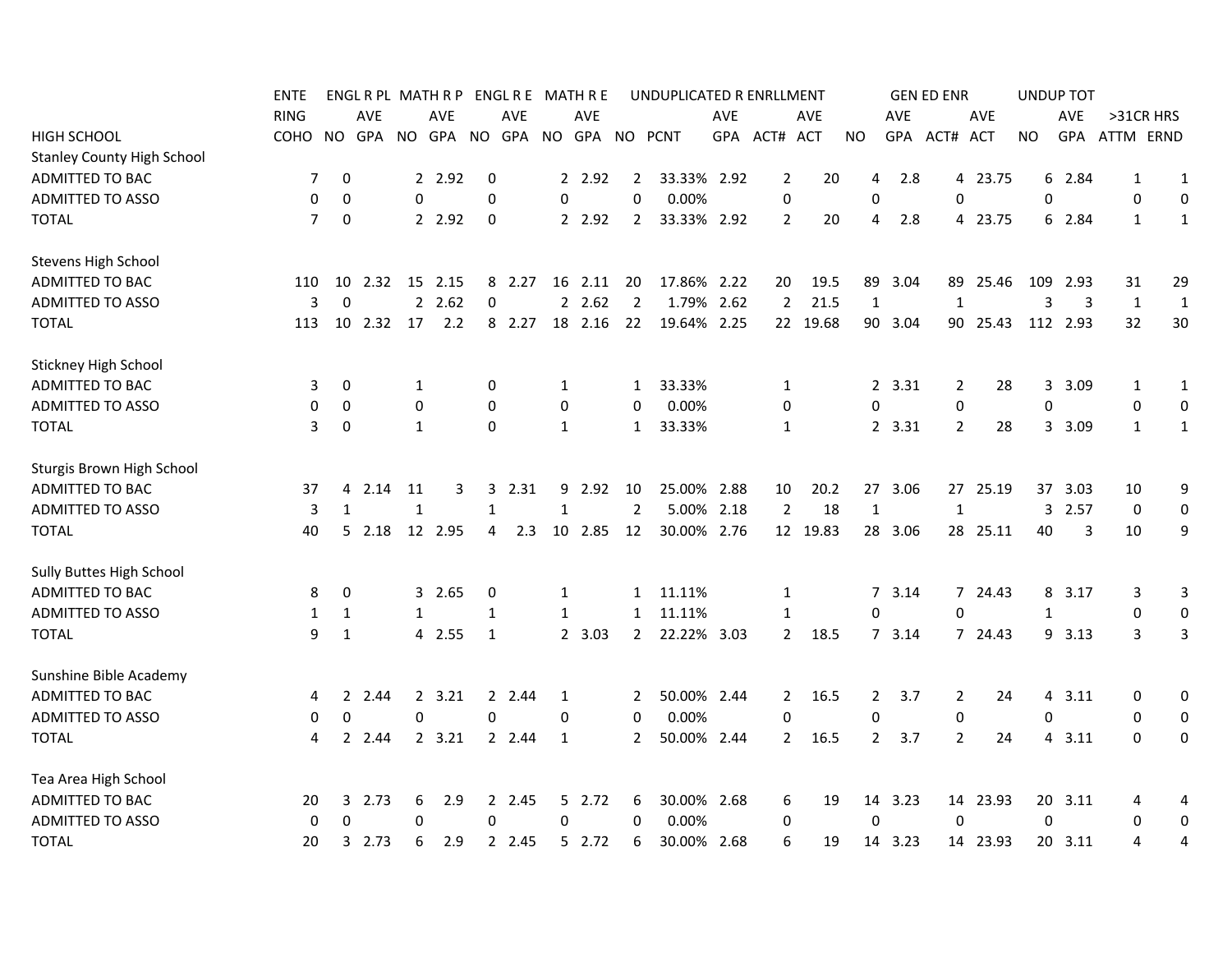|                               | ENTE           |                |                  |              |            |              |            |              | ENGLRPL MATHRP ENGLRE MATHRE |                | UNDUPLICATED R ENRLLMENT |            |                |            |              |            | <b>GEN ED ENR</b> |          |              | <b>UNDUP TOT</b> |              |                  |
|-------------------------------|----------------|----------------|------------------|--------------|------------|--------------|------------|--------------|------------------------------|----------------|--------------------------|------------|----------------|------------|--------------|------------|-------------------|----------|--------------|------------------|--------------|------------------|
|                               | <b>RING</b>    |                | AVE              |              | <b>AVE</b> |              | <b>AVE</b> |              | <b>AVE</b>                   |                |                          | <b>AVE</b> |                | <b>AVE</b> |              | <b>AVE</b> |                   | AVE      |              | <b>AVE</b>       | >31CR HRS    |                  |
| <b>HIGH SCHOOL</b>            | COHO           |                | NO GPA NO GPA NO |              |            |              |            |              | GPA NO GPA NO PCNT           |                |                          |            | GPA ACT# ACT   |            | <b>NO</b>    |            | GPA ACT#          | ACT      | <b>NO</b>    | <b>GPA</b>       | ATTM ERND    |                  |
| Theodore F Riggs High School  |                |                |                  |              |            |              |            |              |                              |                |                          |            |                |            |              |            |                   |          |              |                  |              |                  |
| ADMITTED TO BAC               | 67             | $\overline{7}$ | 2.44             |              | 6 2.98     |              | 6 2.37     |              | 6 2.98                       | 10             | 14.49% 2.63              |            | 10             | 19.5       |              | 57 3.02    |                   | 57 25.23 |              | 67 2.97          | 15           | 13               |
| <b>ADMITTED TO ASSO</b>       | 3              |                | 2 2.56           | 1            |            |              | 2 2.56     | 1            |                              | 2              | 2.90% 2.56               |            | $\overline{2}$ | 18.5       | 0            |            | 0                 |          |              | 2 2.56           | 0            | $\mathbf 0$      |
| <b>TOTAL</b>                  | 70             |                | 9 2.47           |              | 7 2.85     |              | 8 2.42     |              | 72.85                        | 12             | 17.39% 2.62              |            |                | 12 19.33   |              | 57 3.02    | 57                | 25.23    |              | 69 2.96          | 15           | 13               |
| Timber Lake High School       |                |                |                  |              |            |              |            |              |                              |                |                          |            |                |            |              |            |                   |          |              |                  |              |                  |
| ADMITTED TO BAC               | 4              | 1              |                  | 0            |            | 1            |            | 0            |                              | $\mathbf{1}$   | 25.00%                   |            | 1              |            | 3            | 2.1        |                   | 3 22.67  |              | 4 2.48           | 0            | 0                |
| <b>ADMITTED TO ASSO</b>       | 0              | 0              |                  | 0            |            | 0            |            | 0            |                              | 0              | 0.00%                    |            | 0              |            | 0            |            | 0                 |          | 0            |                  | 0            | $\boldsymbol{0}$ |
| <b>TOTAL</b>                  | 4              | 1              |                  | 0            |            | 1            |            | 0            |                              | $\mathbf{1}$   | 25.00%                   |            | 1              |            | 3            | 2.1        |                   | 3 22.67  |              | 4 2.48           | 0            | 0                |
| Todd County Jr-Sr High School |                |                |                  |              |            |              |            |              |                              |                |                          |            |                |            |              |            |                   |          |              |                  |              |                  |
| ADMITTED TO BAC               | 7              | $\overline{2}$ | 0.9              |              | 3 1.55     | 1            |            |              | 2 1.86                       | $\mathbf{2}$   | 28.57% 1.86              |            | 2              | 18         |              | $5$ 2.55   | 5                 | 21.8     |              | 72.36            | 1            | 0                |
| <b>ADMITTED TO ASSO</b>       | 0              | 0              |                  | $\Omega$     |            | $\Omega$     |            | 0            |                              | 0              | 0.00%                    |            | 0              |            | 0            |            | 0                 |          | $\mathbf{0}$ |                  | 0            | 0                |
| <b>TOTAL</b>                  | $\overline{7}$ | $\overline{2}$ | 0.9              |              | 3 1.55     | 1            |            |              | 2 1.86                       | $\mathbf{2}$   | 28.57% 1.86              |            | $\overline{2}$ | 18         |              | 52.55      | 5.                | 21.8     |              | 7 2.36           | $\mathbf{1}$ | $\mathbf 0$      |
| Tri-Valley High School 49-6   |                |                |                  |              |            |              |            |              |                              |                |                          |            |                |            |              |            |                   |          |              |                  |              |                  |
| ADMITTED TO BAC               | 20             |                | 22.11            |              | 6 2.48     |              | 2.11       |              | 52.22                        | 6              | 28.57% 2.16              |            |                | 6 19.33    |              | 14 3.35    |                   | 14 24.71 | 20           | 3.1              | 8            | 8                |
| <b>ADMITTED TO ASSO</b>       | 1              | $\mathbf{1}$   |                  | $\mathbf{1}$ |            | $\mathbf{1}$ |            | $\mathbf{1}$ |                              | 1              | 4.76%                    |            | $\mathbf{1}$   |            | 0            |            | $\Omega$          |          | $\mathbf{1}$ |                  | 0            | $\mathbf 0$      |
| <b>TOTAL</b>                  | 21             |                | 3 2.41           |              | 72.55      |              | $3$ 2.41   | 6            | 2.35                         | $\overline{7}$ | 33.33% 2.27              |            |                | 7 18.71    |              | 14 3.35    |                   | 14 24.71 | 21           | 3.1              | 8            | 8                |
| Tripp-Delmont High School     |                |                |                  |              |            |              |            |              |                              |                |                          |            |                |            |              |            |                   |          |              |                  |              |                  |
| ADMITTED TO BAC               | 3              | 0              |                  | 0            |            | 0            |            | 0            |                              | 0              | 0.00%                    |            | 0              |            |              | 3 2.56     |                   | 3 28.33  |              | 3 2.56           | 1            | 1                |
| ADMITTED TO ASSO              | 0              | 0              |                  | 0            |            | 0            |            | 0            |                              | 0              | 0.00%                    |            | 0              |            | 0            |            | 0                 |          | 0            |                  | 0            | $\boldsymbol{0}$ |
| <b>TOTAL</b>                  | 3              | 0              |                  | $\Omega$     |            | $\mathbf 0$  |            | 0            |                              | 0              | 0.00%                    |            | 0              |            |              | 3 2.56     |                   | 3 28.33  |              | 3 2.56           | $\mathbf{1}$ | $\mathbf{1}$     |
| Vermillion High School        |                |                |                  |              |            |              |            |              |                              |                |                          |            |                |            |              |            |                   |          |              |                  |              |                  |
| ADMITTED TO BAC               | 40             | 3              | 2.12             |              | 14 1.84    |              | $3$ 2.12   |              | 15 1.86                      | 16             | 39.02% 1.83              |            |                | 16 19.19   |              | 24 2.99    |                   | 24 25.83 |              | 40 2.65          | 6            | 5                |
| <b>ADMITTED TO ASSO</b>       | 1              | 0              |                  | 0            |            | 0            |            | 0            |                              | 0              | 0.00%                    |            | 0              |            | $\mathbf{1}$ |            | 1                 |          | 1            |                  | 0            | 0                |
| <b>TOTAL</b>                  | 41             | 3              | 2.12             |              | 14 1.84    |              |            |              | 3 2.12 15 1.86               | 16             | 39.02% 1.83              |            |                | 16 19.19   |              | 25 3.02    |                   | 25 25.76 |              | 41 2.68          | 6            | 5                |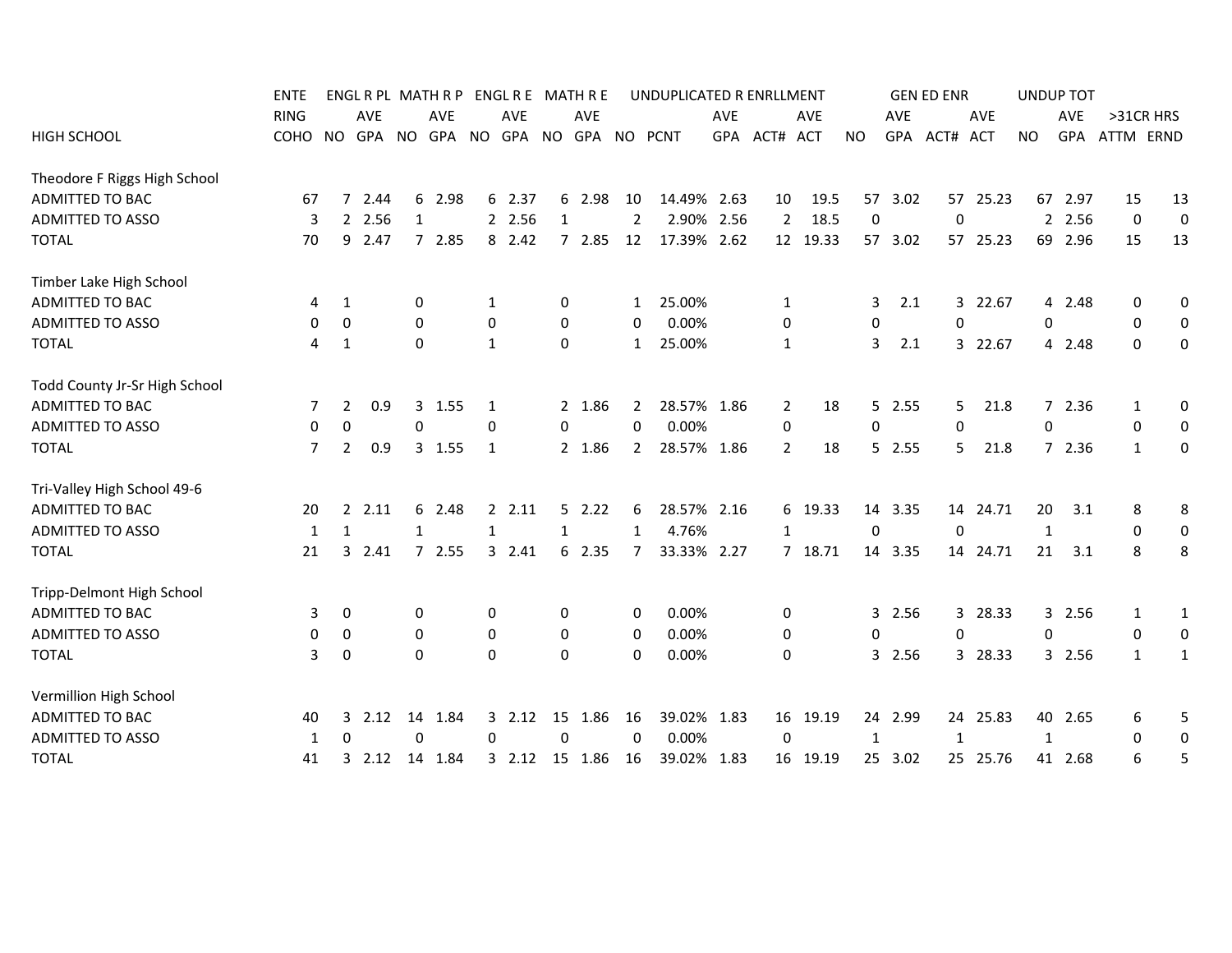|                                     | ENTE        |                |            |                  | ENGLRPL MATHRP ENGLRE MATHRE |                  |            |              |            |              | UNDUPLICATED R ENRLLMENT |            |                |          |             |            | <b>GEN ED ENR</b> |            |              | <b>UNDUP TOT</b> |              |                  |
|-------------------------------------|-------------|----------------|------------|------------------|------------------------------|------------------|------------|--------------|------------|--------------|--------------------------|------------|----------------|----------|-------------|------------|-------------------|------------|--------------|------------------|--------------|------------------|
|                                     | <b>RING</b> |                | <b>AVE</b> |                  | <b>AVE</b>                   |                  | <b>AVE</b> |              | <b>AVE</b> |              |                          | <b>AVE</b> |                | AVE      |             | AVE        |                   | <b>AVE</b> |              | AVE              | >31CR HRS    |                  |
| <b>HIGH SCHOOL</b>                  | <b>COHO</b> | NO.            | GPA        | NO.              | GPA                          |                  | NO GPA     |              | NO GPA     |              | NO PCNT                  | <b>GPA</b> | ACT# ACT       |          | NO.         | <b>GPA</b> | ACT#              | <b>ACT</b> | <b>NO</b>    | <b>GPA</b>       | ATTM ERND    |                  |
| Viborg High School                  |             |                |            |                  |                              |                  |            |              |            |              |                          |            |                |          |             |            |                   |            |              |                  |              |                  |
| ADMITTED TO BAC                     | 9           | $\overline{2}$ | 3.05       | 2                | 2.8                          | $\boldsymbol{0}$ |            | $\mathbf{1}$ |            | 1            | 11.11%                   |            | 1              |          | 8           | 3.12       | 8                 | 23         | 9            | 3.03             | 0            | 0                |
| <b>ADMITTED TO ASSO</b>             | 0           | 0              |            | $\boldsymbol{0}$ |                              | 0                |            | 0            |            | 0            | 0.00%                    |            | 0              |          | 0           |            | 0                 |            | 0            |                  | 0            | $\mathbf 0$      |
| <b>TOTAL</b>                        | 9           | $2^{\circ}$    | 3.05       | $\overline{2}$   | 2.8                          | $\mathbf 0$      |            | $\mathbf{1}$ |            | $\mathbf{1}$ | 11.11%                   |            | 1              |          | 8           | 3.12       | 8                 | 23         | 9            | 3.03             | $\mathbf 0$  | $\boldsymbol{0}$ |
| <b>Wagner Community High School</b> |             |                |            |                  |                              |                  |            |              |            |              |                          |            |                |          |             |            |                   |            |              |                  |              |                  |
| ADMITTED TO BAC                     | 18          | 1              |            |                  | 5 1.87                       | 1                |            | 5.           | 1.87       | 6            | 33.33% 2.02              |            |                | 6 19.83  |             | 12 2.72    |                   | 12 23.83   | 18           | 2.53             | 1            | $\mathbf{1}$     |
| <b>ADMITTED TO ASSO</b>             | 0           | 0              |            | $\Omega$         |                              | 0                |            | 0            |            | 0            | 0.00%                    |            | $\mathbf 0$    |          | $\pmb{0}$   |            | $\mathbf 0$       |            | $\mathbf 0$  |                  | 0            | 0                |
| <b>TOTAL</b>                        | 18          | 1              |            |                  | 5 1.87                       | 1                |            |              | 5 1.87     | 6            | 33.33% 2.02              |            |                | 6 19.83  |             | 12 2.72    |                   | 12 23.83   |              | 18 2.53          | $\mathbf{1}$ | 1                |
| Warner High School                  |             |                |            |                  |                              |                  |            |              |            |              |                          |            |                |          |             |            |                   |            |              |                  |              |                  |
| ADMITTED TO BAC                     | 5           | 1              |            | $\mathbf 0$      |                              | 1                |            | 0            |            | 1            | 20.00%                   |            | 1              |          | 4           | 2.75       | 4                 | 26         |              | 5 2.91           | 1            | 1                |
| ADMITTED TO ASSO                    | 0           | 0              |            | $\Omega$         |                              | $\mathbf 0$      |            | 0            |            | 0            | 0.00%                    |            | 0              |          | 0           |            | 0                 |            | $\mathbf 0$  |                  | 0            | 0                |
| <b>TOTAL</b>                        | 5           | $\mathbf{1}$   |            | 0                |                              | $\mathbf{1}$     |            | 0            |            | $\mathbf{1}$ | 20.00%                   |            | 1              |          |             | 4 2.75     | 4                 | 26         |              | 5 2.91           | 1            | 1                |
| Washington Senior High School       |             |                |            |                  |                              |                  |            |              |            |              |                          |            |                |          |             |            |                   |            |              |                  |              |                  |
| ADMITTED TO BAC                     | 94          | 12             | 2.27       |                  | 10 2.55                      |                  | 11 2.27    | 9            | 2.39       | 16           | 16.00%                   | 2.29       |                | 16 17.94 | 77          | 2.9        |                   | 75 24.32   |              | 93 2.82          | 16           | 13               |
| <b>ADMITTED TO ASSO</b>             | 7           | $\overline{2}$ | 0.95       | 3                | 1.8                          | $\overline{2}$   | 0.95       | 3            | 1.8        | 3            | 3.00%                    | 1.8        |                | 3 15.33  | 4           | 3.02       | 4                 | 21.75      | 7            | 2.7              | $\mathbf 0$  | $\mathbf 0$      |
| <b>TOTAL</b>                        | 101         | 14             | 2.17       |                  | 13 2.43                      |                  | 13 2.17    |              | 12 2.28    | 19           | 19.00% 2.24              |            |                | 19 17.53 |             | 81 2.91    |                   | 79 24.19   |              | 100 2.81         | 16           | 13               |
| <b>Watertown Senior High School</b> |             |                |            |                  |                              |                  |            |              |            |              |                          |            |                |          |             |            |                   |            |              |                  |              |                  |
| <b>ADMITTED TO BAC</b>              | 85          | 6              | 2.1        |                  | 25 2.56                      |                  | 7 1.99     |              | 22 2.48    | 24           | 27.91% 2.42              |            |                | 24 19.42 |             | 61 2.96    |                   | 61 24.21   |              | 85 2.85          | 13           | 13               |
| <b>ADMITTED TO ASSO</b>             | 1           | 1              |            | $\mathbf{1}$     |                              | 1                |            | 1            |            | 1            | 1.16%                    |            | 1              |          | $\mathbf 0$ |            | $\Omega$          |            | $\mathbf{1}$ |                  | 0            | $\overline{0}$   |
| <b>TOTAL</b>                        | 86          | 7              | 2.07       |                  | 26 2.54                      |                  | 8 1.98     |              | 23 2.46    | 25           | 29.07%                   | 2.4        |                | 25 19.24 |             | 61 2.96    |                   | 61 24.21   |              | 86 2.84          | 13           | 13               |
| Waverly High School                 |             |                |            |                  |                              |                  |            |              |            |              |                          |            |                |          |             |            |                   |            |              |                  |              |                  |
| ADMITTED TO BAC                     | 8           | 3              | 2.87       | 1                |                              |                  | 3 2.87     | $\mathbf{1}$ |            | 3            | 37.50% 2.87              |            |                | 3 18.33  |             | 5 2.96     | 5.                | 22.4       |              | 8 2.93           | $\mathbf{1}$ | $\mathbf{1}$     |
| <b>ADMITTED TO ASSO</b>             | 0           | $\Omega$       |            | 0                |                              | $\mathbf 0$      |            | 0            |            | 0            | 0.00%                    |            | 0              |          | 0           |            | 0                 |            | $\mathbf 0$  |                  | 0            | 0                |
| <b>TOTAL</b>                        | 8           |                | 3 2.87     | $\mathbf{1}$     |                              |                  | 3 2.87     | $\mathbf{1}$ |            | 3            | 37.50% 2.87              |            |                | 3 18.33  |             | 5 2.96     | 5.                | 22.4       |              | 8 2.93           | $\mathbf{1}$ | $\mathbf{1}$     |
| Webster High School                 |             |                |            |                  |                              |                  |            |              |            |              |                          |            |                |          |             |            |                   |            |              |                  |              |                  |
| ADMITTED TO BAC                     | 16          | 0              |            |                  | 3 3.29                       | 0                |            |              | 2 3.06     | 2            | 12.50% 3.06              |            | 2              | 21       |             | 14 3.23    |                   | 14 24.36   |              | 16 3.21          | 4            | 4                |
| <b>ADMITTED TO ASSO</b>             | 0           | 0              |            | 0                |                              | 0                |            | 0            |            | 0            | 0.00%                    |            | 0              |          | $\mathbf 0$ |            | $\Omega$          |            | $\mathbf 0$  |                  | 0            | $\mathbf 0$      |
| <b>TOTAL</b>                        | 16          | 0              |            |                  | 3 3.29                       | 0                |            |              | 2 3.06     | $\mathbf{2}$ | 12.50% 3.06              |            | $\overline{2}$ | 21       |             | 14 3.23    |                   | 14 24.36   |              | 16 3.21          | 4            | 4                |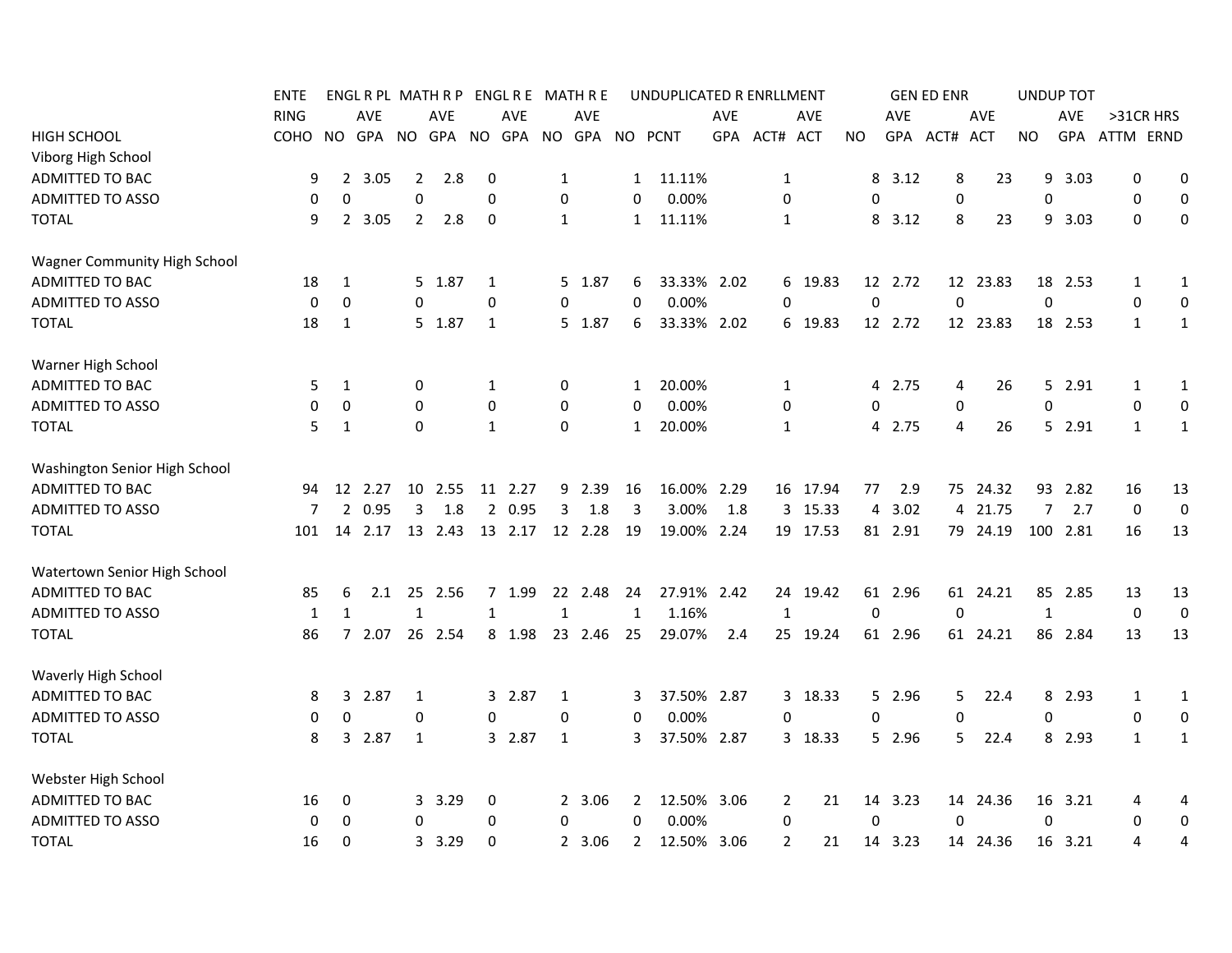|                                | <b>ENTE</b> |                               |                      |              | ENGLRPL MATHRP ENGLRE MATHRE |             |                    |              |        |                | UNDUPLICATED R ENRLLMENT |      |                |      |           |                        | <b>GEN ED ENR</b> |                |          | <b>UNDUP TOT</b> |         |                |                  |
|--------------------------------|-------------|-------------------------------|----------------------|--------------|------------------------------|-------------|--------------------|--------------|--------|----------------|--------------------------|------|----------------|------|-----------|------------------------|-------------------|----------------|----------|------------------|---------|----------------|------------------|
|                                | <b>RING</b> |                               | AVE                  |              | AVE                          |             | AVE                |              | AVE    |                |                          | AVE  |                | AVE  |           | AVE                    |                   |                | AVE      |                  | AVE     | >31CR HRS      |                  |
| <b>HIGH SCHOOL</b>             | COHO        | NO.                           |                      |              | GPA NO GPA NO                |             | GPA NO GPA NO PCNT |              |        |                |                          |      | GPA ACT# ACT   |      | <b>NO</b> |                        | GPA ACT#          |                | ACT      | <b>NO</b>        | GPA     | ATTM ERND      |                  |
| Wessington Springs High School |             |                               |                      |              |                              |             |                    |              |        |                |                          |      |                |      |           |                        |                   |                |          |                  |         |                |                  |
| <b>ADMITTED TO BAC</b>         |             | 3<br>1                        |                      | 0            |                              | 1           |                    | 0            |        | 1              | 33.33%                   |      | 1              |      |           | 2, 2.42                |                   | 2              | 28       | 3                | 2.4     | 0              | 0                |
| <b>ADMITTED TO ASSO</b>        |             | 0<br>0                        |                      | $\mathbf{0}$ |                              | 0           |                    | 0            |        | 0              | 0.00%                    |      | 0              |      |           | 0                      |                   | 0              |          | $\mathbf 0$      |         | 0              | $\boldsymbol{0}$ |
| <b>TOTAL</b>                   |             | 3<br>1                        |                      | $\Omega$     |                              | 1           |                    | 0            |        | $\mathbf{1}$   | 33.33%                   |      | 1              |      |           | 2.42                   |                   | $\overline{2}$ | 28       | 3                | 2.4     | $\mathbf 0$    | $\mathbf 0$      |
| West Central High School       |             |                               |                      |              |                              |             |                    |              |        |                |                          |      |                |      |           |                        |                   |                |          |                  |         |                |                  |
| <b>ADMITTED TO BAC</b>         |             | 20<br>0                       |                      |              | 2 2.34                       | 0           |                    |              | 2 2.34 | $\mathbf{2}$   | 10.00% 2.34              |      | 2              | 20   |           | 18 3.37                |                   | 18             | 26.61    |                  | 20 3.29 | 7              | $\overline{7}$   |
| <b>ADMITTED TO ASSO</b>        |             | $\mathbf 0$<br>0              |                      | $\mathbf 0$  |                              | $\mathbf 0$ |                    | 0            |        | 0              | 0.00%                    |      | 0              |      |           | 0                      |                   | 0              |          | $\mathbf 0$      |         | 0              | $\mathbf 0$      |
| <b>TOTAL</b>                   |             | $\mathbf 0$<br>20             |                      |              | 2 2.34                       | 0           |                    |              | 2 2.34 | $\overline{2}$ | 10.00% 2.34              |      | $\overline{2}$ | 20   |           | 18 3.37                |                   |                | 18 26.61 |                  | 20 3.29 | $\overline{7}$ | $\overline{7}$   |
| White Lake High School         |             |                               |                      |              |                              |             |                    |              |        |                |                          |      |                |      |           |                        |                   |                |          |                  |         |                |                  |
| ADMITTED TO BAC                |             | $\mathbf 0$<br>7              |                      | 0            |                              | 0           |                    | 0            |        | 0              | 0.00%                    |      | 0              |      |           | $7^{\circ}$<br>3.35    |                   |                | 7 26.57  |                  | 7 3.35  | 4              | 4                |
| <b>ADMITTED TO ASSO</b>        |             | 0<br>0                        |                      | $\mathbf 0$  |                              | 0           |                    | 0            |        | 0              | 0.00%                    |      | $\mathbf 0$    |      |           | 0                      |                   | 0              |          | $\Omega$         |         | 0              | 0                |
| <b>TOTAL</b>                   |             | $\overline{7}$<br>$\mathbf 0$ |                      | 0            |                              | 0           |                    | $\mathbf 0$  |        | 0              | 0.00%                    |      | 0              |      |           | 7 3.35                 |                   |                | 7 26.57  |                  | 7 3.35  | 4              | 4                |
| White River High School        |             |                               |                      |              |                              |             |                    |              |        |                |                          |      |                |      |           |                        |                   |                |          |                  |         |                |                  |
| ADMITTED TO BAC                |             | 3<br>1                        |                      |              | 32.62                        | 1           |                    | $\mathbf{1}$ |        | 2              | 66.67% 2.35              |      | $\overline{2}$ | 19   |           | 1                      |                   | 1              |          |                  | 32.62   | 0              | 0                |
| <b>ADMITTED TO ASSO</b>        |             | 0<br>0                        |                      | 0            |                              | 0           |                    | 0            |        | 0              | 0.00%                    |      | $\mathbf 0$    |      |           | 0                      |                   | 0              |          | $\mathbf 0$      |         | 0              | $\boldsymbol{0}$ |
| <b>TOTAL</b>                   |             | 3<br>1                        |                      |              | 32.62                        | 1           |                    | $\mathbf{1}$ |        | $\mathbf{2}$   | 66.67% 2.35              |      | $\overline{2}$ | 19   |           | 1                      |                   | 1              |          |                  | 3, 2.62 | 0              | 0                |
| Willow Lake High School        |             |                               |                      |              |                              |             |                    |              |        |                |                          |      |                |      |           |                        |                   |                |          |                  |         |                |                  |
| <b>ADMITTED TO BAC</b>         |             | 0<br>6                        |                      |              | 22.11                        | 0           |                    |              | 2.11   | 2              | 33.33% 2.11              |      | $\overline{2}$ | 21   |           | 3.45<br>4              |                   |                | 4 25.25  |                  | 6 3.07  | $\mathbf{1}$   | $\mathbf{1}$     |
| <b>ADMITTED TO ASSO</b>        |             | 0<br>0                        |                      | $\Omega$     |                              | 0           |                    | 0            |        | 0              | 0.00%                    |      | 0              |      |           | 0                      |                   | 0              |          | $\mathbf 0$      |         | 0              | $\boldsymbol{0}$ |
| <b>TOTAL</b>                   |             | 6<br>$\overline{0}$           |                      |              | 2.11                         | 0           |                    |              | 2.11   | $\overline{2}$ | 33.33% 2.11              |      | $\overline{2}$ | 21   |           | 3.45<br>$\overline{4}$ |                   |                | 4 25.25  |                  | 6 3.07  | $\mathbf{1}$   | $\mathbf{1}$     |
| Wilmot Public School           |             |                               |                      |              |                              |             |                    |              |        |                |                          |      |                |      |           |                        |                   |                |          |                  |         |                |                  |
| ADMITTED TO BAC                |             | 0<br>5                        |                      | $\mathbf{2}$ | 3.5                          | 0           |                    | 2            | 3.5    | 2              | 28.57%                   | 3.5  | 2              | 19   |           | 32.21                  |                   | 3              | 23       | 5                | 2.6     | $\mathbf{1}$   | $\mathbf{1}$     |
| <b>ADMITTED TO ASSO</b>        |             | 2                             | 2 1.08               |              | 2 1.08                       | 1           |                    |              | 2 1.08 | 2              | 28.57%                   | 1.08 | $\overline{2}$ | 16   |           | 0                      |                   | 0              |          | $\mathbf{2}$     | 1.08    | 0              | $\boldsymbol{0}$ |
| <b>TOTAL</b>                   |             | $\overline{7}$                | 1.08<br>$\mathbf{2}$ |              | 4 2.48                       | 1           |                    |              | 4 2.48 | 4              | 57.14%                   | 2.48 | 4              | 17.5 |           | 3<br>2.21              |                   | 3              | 23       | 7                | 2.33    | $\mathbf{1}$   | $\mathbf{1}$     |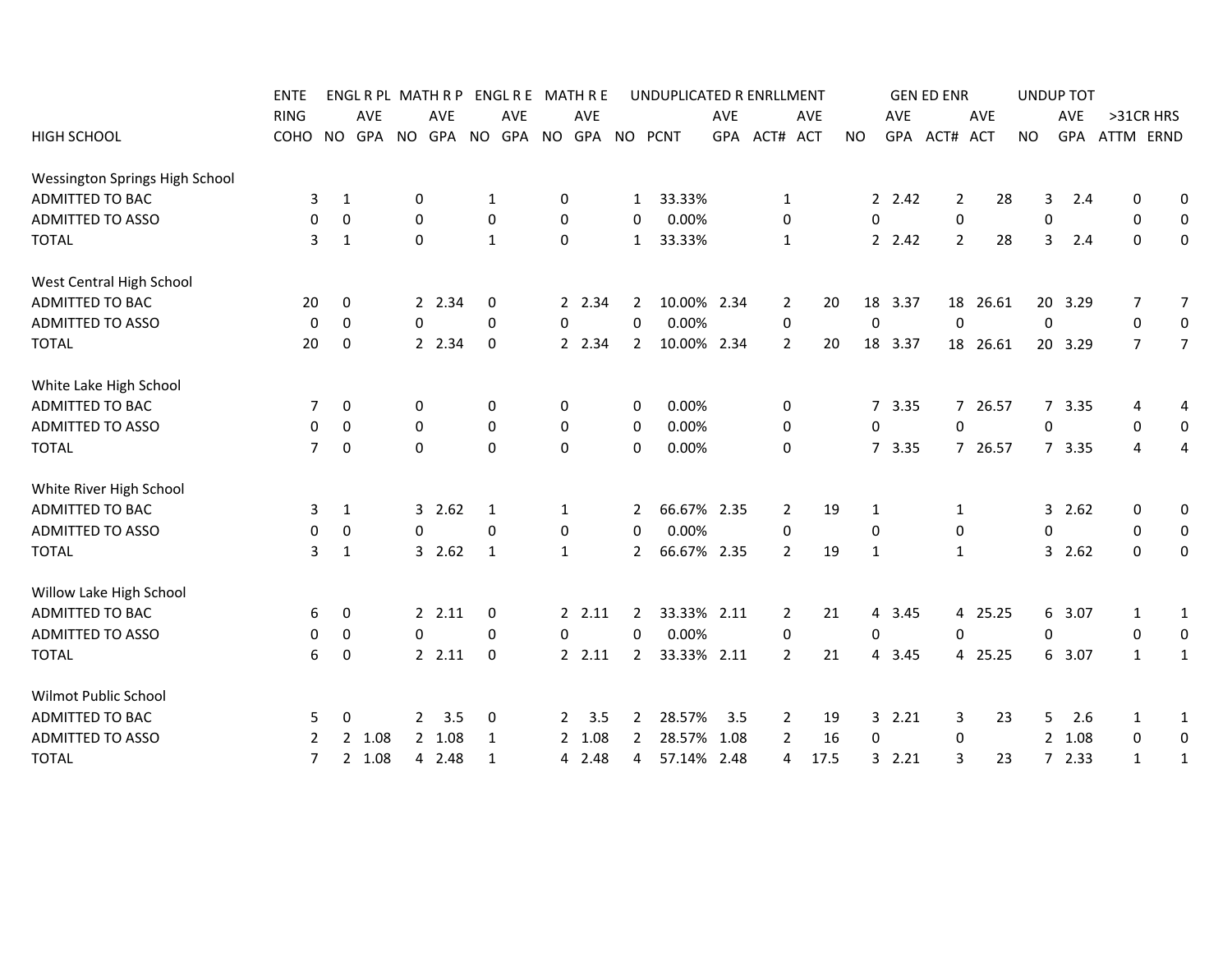| <b>ENTE</b>    |             |                 |                        |                          |                                                                          |                                                                                                                |                                                             |                               |                                                                 |                                                              |                                                                                                               |                                                    |                                                                                                                                                    |                                                                                                                  |                                                      |                                                                                                   |                                 |                                                                                                                  |                                                                                                            |                                                                                                               |              |
|----------------|-------------|-----------------|------------------------|--------------------------|--------------------------------------------------------------------------|----------------------------------------------------------------------------------------------------------------|-------------------------------------------------------------|-------------------------------|-----------------------------------------------------------------|--------------------------------------------------------------|---------------------------------------------------------------------------------------------------------------|----------------------------------------------------|----------------------------------------------------------------------------------------------------------------------------------------------------|------------------------------------------------------------------------------------------------------------------|------------------------------------------------------|---------------------------------------------------------------------------------------------------|---------------------------------|------------------------------------------------------------------------------------------------------------------|------------------------------------------------------------------------------------------------------------|---------------------------------------------------------------------------------------------------------------|--------------|
| <b>RING</b>    |             |                 |                        | <b>AVE</b>               |                                                                          | <b>AVE</b>                                                                                                     |                                                             | <b>AVE</b>                    |                                                                 |                                                              | <b>AVE</b>                                                                                                    |                                                    | <b>AVE</b>                                                                                                                                         |                                                                                                                  | <b>AVE</b>                                           |                                                                                                   | <b>AVE</b>                      |                                                                                                                  | <b>AVE</b>                                                                                                 | >31CR HRS                                                                                                     |              |
| COHO           |             |                 |                        |                          |                                                                          |                                                                                                                |                                                             |                               |                                                                 |                                                              |                                                                                                               |                                                    |                                                                                                                                                    | <b>NO</b>                                                                                                        |                                                      |                                                                                                   |                                 | <b>NO</b>                                                                                                        |                                                                                                            |                                                                                                               |              |
|                |             |                 |                        |                          |                                                                          |                                                                                                                |                                                             |                               |                                                                 |                                                              |                                                                                                               |                                                    |                                                                                                                                                    |                                                                                                                  |                                                      |                                                                                                   |                                 |                                                                                                                  |                                                                                                            |                                                                                                               |              |
| 13             | 2           | 3.44            |                        |                          |                                                                          |                                                                                                                |                                                             |                               |                                                                 |                                                              |                                                                                                               |                                                    |                                                                                                                                                    |                                                                                                                  |                                                      |                                                                                                   |                                 |                                                                                                                  | 2.95                                                                                                       | 4                                                                                                             | 4            |
| 0              | 0           |                 |                        |                          |                                                                          |                                                                                                                |                                                             |                               |                                                                 |                                                              |                                                                                                               |                                                    |                                                                                                                                                    | 0                                                                                                                |                                                      |                                                                                                   |                                 | 0                                                                                                                |                                                                                                            | 0                                                                                                             | 0            |
| 13             |             | 3.44            |                        |                          |                                                                          |                                                                                                                |                                                             |                               |                                                                 |                                                              |                                                                                                               |                                                    |                                                                                                                                                    |                                                                                                                  |                                                      |                                                                                                   |                                 |                                                                                                                  |                                                                                                            | 4                                                                                                             | 4            |
|                |             |                 |                        |                          |                                                                          |                                                                                                                |                                                             |                               |                                                                 |                                                              |                                                                                                               |                                                    |                                                                                                                                                    |                                                                                                                  |                                                      |                                                                                                   |                                 |                                                                                                                  |                                                                                                            |                                                                                                               |              |
| $\overline{7}$ | 1           |                 |                        |                          |                                                                          |                                                                                                                |                                                             |                               |                                                                 |                                                              |                                                                                                               |                                                    |                                                                                                                                                    |                                                                                                                  |                                                      |                                                                                                   |                                 |                                                                                                                  |                                                                                                            | $\mathbf{1}$                                                                                                  | 1            |
| 0              | 0           |                 |                        |                          |                                                                          |                                                                                                                |                                                             |                               |                                                                 |                                                              |                                                                                                               |                                                    |                                                                                                                                                    | 0                                                                                                                |                                                      |                                                                                                   |                                 | 0                                                                                                                |                                                                                                            | 0                                                                                                             | 0            |
| 7              | 1           |                 |                        |                          | 1                                                                        |                                                                                                                |                                                             |                               |                                                                 |                                                              |                                                                                                               |                                                    |                                                                                                                                                    |                                                                                                                  |                                                      |                                                                                                   |                                 |                                                                                                                  |                                                                                                            | $\mathbf{1}$                                                                                                  | 1            |
|                |             |                 |                        |                          |                                                                          |                                                                                                                |                                                             |                               |                                                                 |                                                              |                                                                                                               |                                                    |                                                                                                                                                    |                                                                                                                  |                                                      |                                                                                                   |                                 |                                                                                                                  |                                                                                                            |                                                                                                               |              |
| 3              | $\mathbf 0$ |                 |                        |                          |                                                                          |                                                                                                                |                                                             |                               |                                                                 |                                                              |                                                                                                               |                                                    |                                                                                                                                                    |                                                                                                                  |                                                      |                                                                                                   |                                 |                                                                                                                  |                                                                                                            | 1                                                                                                             | $\mathbf{1}$ |
| 0              | 0           |                 |                        |                          |                                                                          |                                                                                                                |                                                             |                               |                                                                 |                                                              |                                                                                                               |                                                    |                                                                                                                                                    | 0                                                                                                                |                                                      |                                                                                                   |                                 | 0                                                                                                                |                                                                                                            | 0                                                                                                             | 0            |
| 3              | 0           |                 |                        |                          |                                                                          |                                                                                                                |                                                             |                               |                                                                 |                                                              |                                                                                                               |                                                    |                                                                                                                                                    |                                                                                                                  |                                                      |                                                                                                   |                                 |                                                                                                                  |                                                                                                            | 1                                                                                                             | 1            |
|                |             |                 |                        |                          |                                                                          |                                                                                                                |                                                             |                               |                                                                 |                                                              |                                                                                                               |                                                    |                                                                                                                                                    |                                                                                                                  |                                                      |                                                                                                   |                                 |                                                                                                                  |                                                                                                            |                                                                                                               |              |
| 74             | 7           | 2.35            |                        |                          |                                                                          |                                                                                                                |                                                             |                               |                                                                 |                                                              |                                                                                                               |                                                    |                                                                                                                                                    |                                                                                                                  | 3.19                                                 |                                                                                                   |                                 |                                                                                                                  | 3.08                                                                                                       | 12                                                                                                            | 11           |
| 3              | 0           |                 |                        |                          | 0                                                                        |                                                                                                                |                                                             |                               | 1                                                               |                                                              |                                                                                                               |                                                    |                                                                                                                                                    | 2                                                                                                                |                                                      |                                                                                                   |                                 |                                                                                                                  | 3.72                                                                                                       | 1                                                                                                             | $\mathbf{1}$ |
| 77             |             |                 |                        | 2.67                     |                                                                          |                                                                                                                |                                                             |                               |                                                                 |                                                              |                                                                                                               |                                                    |                                                                                                                                                    |                                                                                                                  |                                                      |                                                                                                   |                                 |                                                                                                                  |                                                                                                            | 13                                                                                                            | 12           |
|                |             |                 |                        |                          |                                                                          |                                                                                                                |                                                             |                               |                                                                 |                                                              |                                                                                                               |                                                    |                                                                                                                                                    |                                                                                                                  |                                                      |                                                                                                   |                                 |                                                                                                                  |                                                                                                            |                                                                                                               |              |
|                |             |                 |                        |                          |                                                                          |                                                                                                                |                                                             |                               |                                                                 |                                                              |                                                                                                               |                                                    |                                                                                                                                                    |                                                                                                                  |                                                      |                                                                                                   |                                 |                                                                                                                  | 2.96                                                                                                       | 498                                                                                                           | 471          |
| 112            | -53         |                 |                        |                          |                                                                          |                                                                                                                | 70                                                          |                               | -77                                                             |                                                              |                                                                                                               |                                                    |                                                                                                                                                    | 31                                                                                                               | 3.21                                                 |                                                                                                   |                                 | 108                                                                                                              | -2.51                                                                                                      | 6                                                                                                             | 6            |
|                |             |                 |                        |                          |                                                                          |                                                                                                                |                                                             |                               |                                                                 |                                                              |                                                                                                               |                                                    |                                                                                                                                                    |                                                                                                                  |                                                      |                                                                                                   |                                 |                                                                                                                  | 2.94                                                                                                       | 504                                                                                                           | 477          |
|                |             | NO.<br>2596 284 | <b>AVE</b><br>2708 337 | 2.35<br>2.39 517<br>1.86 | 3<br>0<br>4<br>0<br>$\overline{4}$<br>0<br>0<br>$\Omega$<br>8<br>9<br>71 | ENGL R PL MATH R P<br>GPA NO GPA NO<br>3.14<br>0<br>3 3.14<br>2.5<br>0<br>2.5<br>0<br>$\Omega$<br>2.59<br>2.08 | 2<br>2 3.44<br>0<br>7<br>2.5 261<br>48<br>2.32 588 2.46 309 | 3.44<br>2.52<br>72.52<br>1.82 | ENGL R E MATH R E<br>0<br>0<br>0<br>0<br>0<br>8<br>9<br>2.4 456 | 4 3.12<br>4 3.12<br>3 2.58<br>3 2.58<br>2.59<br>2.67<br>2.03 | GPA NO GPA NO PCNT<br>5<br>0<br>5.<br>3<br>0<br>3<br>0<br>0<br>0<br>14<br>15<br>2.46 580<br>2.33 526 2.41 657 | 0.00%<br>0.00%<br>0.00%<br>0.00%<br>0.00%<br>1.32% | 38.46% 3.17<br>38.46% 3.17<br>42.86% 2.58<br>42.86% 2.58<br>18.42% 2.54<br>$\mathbf{1}$<br>19.74% 2.59<br>21.77% 2.43<br>2.89% 2.04<br>24.66% 2.39 | UNDUPLICATED R ENRLLMENT<br>GPA ACT# ACT<br>5<br>0<br>5.<br>0<br>3 17.67<br>0<br>0<br>0<br>15 18.87<br>579<br>77 | 18.6<br>18.6<br>3 17.67<br>14 18.64<br>18.9<br>16.94 | 8 2.84<br>8 2.84<br>4 2.71<br>4 2.71<br>3.23<br>3.23<br>3<br>59<br>3.9<br>61 3.22<br>1976<br>3.07 | GPA ACT#<br>656 18.67 2007 3.07 | <b>GEN ED ENR</b><br><b>ACT</b><br>8<br>0<br>8<br>$\mathbf 0$<br>0<br>59<br>$\overline{2}$<br>1973<br>30<br>2003 | 25<br>25<br>4 20.75<br>4 20.75<br>3 21.33<br>3 21.33<br>24.59<br>26<br>3<br>61 24.64<br>22.7<br>24.45 2664 | <b>UNDUP TOT</b><br>GPA<br>13<br>13 2.95<br>72.67<br>7 2.67<br>3, 3.23<br>3.23<br>73<br>76 3.11<br>24.48 2556 | ATTM ERND    |